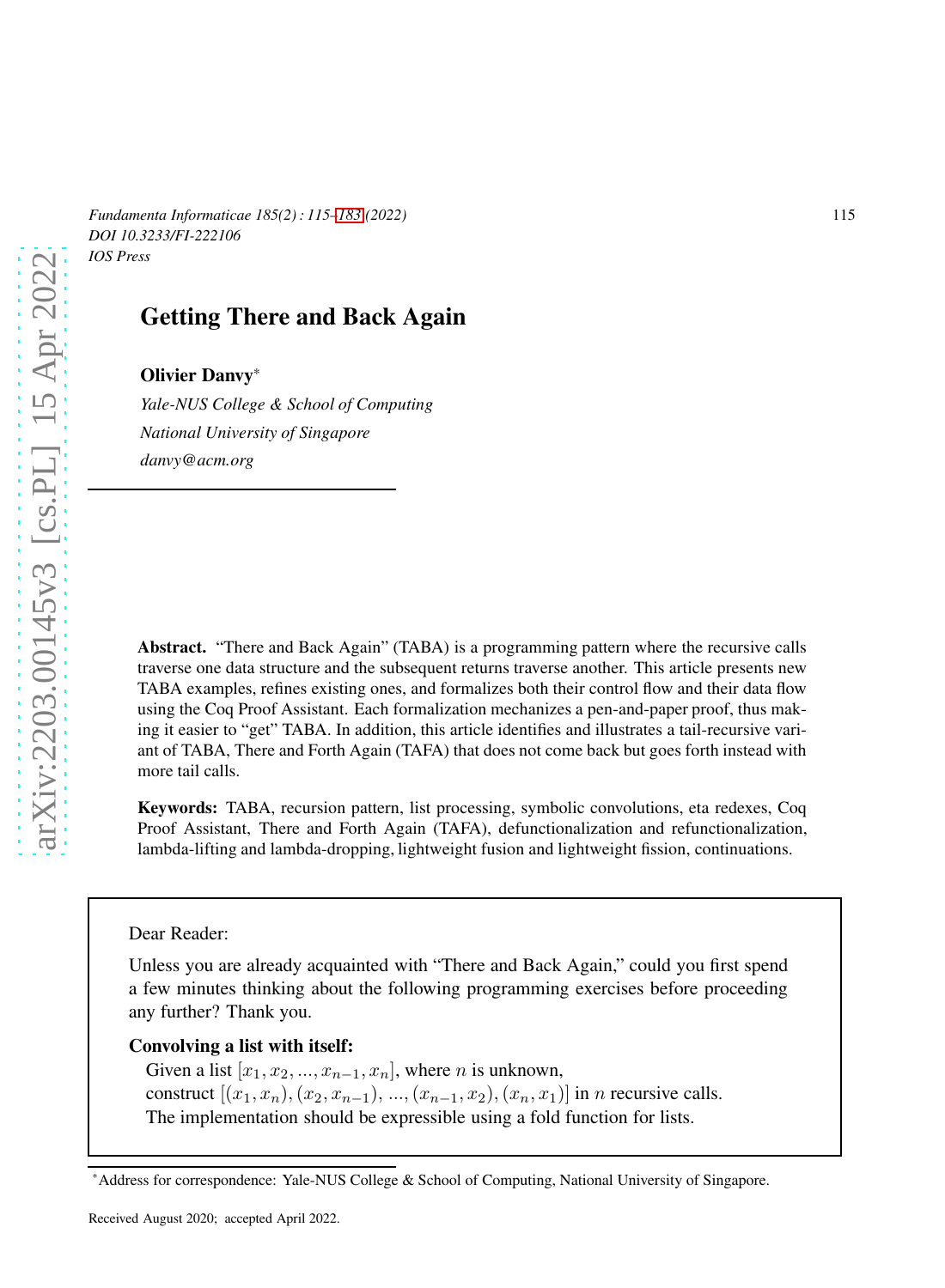### Convolving a list with itself (continued):

Here is a non-solution in OCaml:

```
let self_convolve xs = (* 'a list -> ('a * 'a) list *)List.map2 (fun x x_op -> (x, x_op)) xs (List.rev xs);;
```
(This implementation is not a solution because it incurs two independent traversals: one for reversing the second list (with List.rev), and one for zipping the given list and its reverse (with List.map2).)

#### Deciding whether two lists are reverses of each other:

Given two lists of unknown lengths, test whether one list is the reverse of the other, if they have the same length  $n$ . Each list should be traversed only once, no intermediate list should be created, and the implementation should proceed in  $n$  recursive calls, i.e., be expressible using a fold function. Here is a non-solution in OCaml:

let  $rev2$  vs  $ws =$ vs = List.rev ws;;

(This implementation is not a solution because it incurs two independent traversals: one for reversing the second list (with List.rev), and one for comparing the first list and the reversed second list (with =).)

#### Deciding whether a lambda term has the shape of an eta redex:

Given the abstract-syntax tree of a  $\lambda$  term, test whether it is shaped like the  $\eta$  redex  $\lambda x_1 \cdot \lambda x_2 \cdot \cdot \cdot \lambda x_n \cdot e \cdot x_1 \cdot x_2 \cdot \cdot \cdot x_n$ , where *e* and *n* are unknown, in *n* recursive calls.

#### Indexing a list from right to left:

Given a list and a non-negative integer, index this list from the right:

```
let test_list_index_rtl candidate =
  (candidate [3; 2; 1; 0] 0 = Some 0) &&
  (candidate [3; 2; 1; 0] 3 = Some 3) &&
  (candidate [3; 2; 1; 0] 4 = None);
```
The list should be traversed only once and no intermediate list should be created. Here are two non-solutions in OCaml.

```
let list_index_rtl_rev_list vs n = (* 'a list \rightarrow int \rightarrow 'a option *)if 0 <= n && n < List.length vs
  then Some (List.nth (List.rev vs) n)
  else None;;
let list_index_rtl_rev_index vs n = (* 'a list \rightarrow int \rightarrow 'a option *)if 0 \leq nthen let length_vs = List.length vs
       in if n < length_vs
           then let last_index = pred length_vs
                in Some (List.nth vs (last_index - n))
           else None
  else None;;
```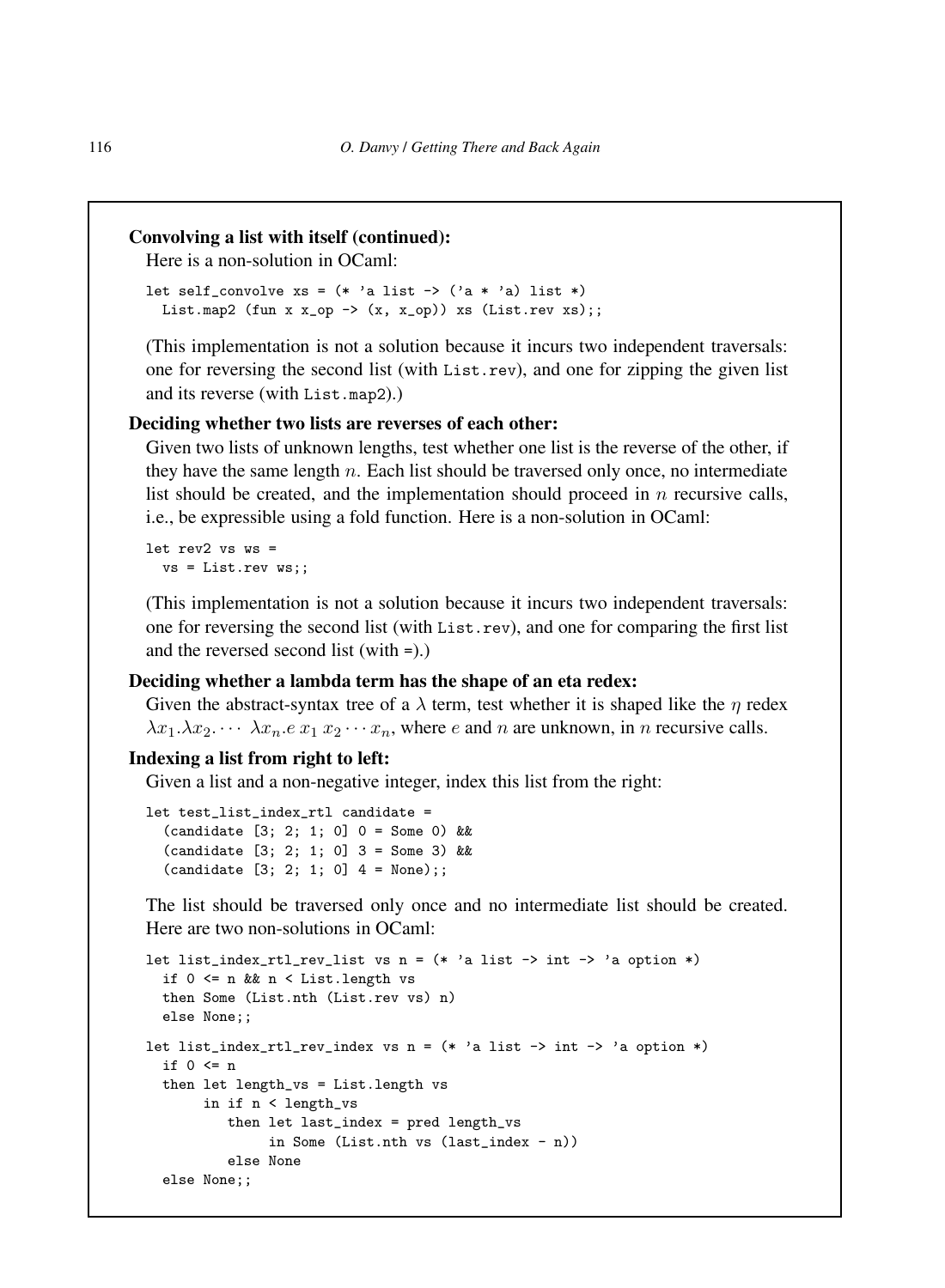#### Indexing a list from right to left (continued):

(The first implementation passes the unit test but is not a solution because it independently traverses the given list three times: once for computing its length (with List.length), once for reversing it (with List.rev), and once for indexing it from left to right (with List.nth). Also, it constructs an intermediate list (with List.rev). The second implementation also passes the unit test but is not a solution either because it independently traverses the given list twice: once for computing its length and once for indexing it from left to right.)

# <span id="page-2-0"></span>1. Background and introduction

"There and Back Again" (TABA for short [\[1\]](#page-51-0)) was a new programming pattern of structural recursion where one data structure is traversed at call time (as usual) and another at return time (which was new). This pattern makes it possible, for example, to symbolically convolve the lists  $[v_1; v_2; \dots; v_{n-1}; v_n]$ and  $[w_1; w_2; \ldots; w_{n-1}; w_n]$  into  $[(v_1, w_n); (v_2, w_{n-1}); \ldots; (v_{n-1}, w_2); (v_n, w_1)]$  in one recursive traversal of either list at call time and one iterative traversal of the other list at return time, without constructing any intermediate list in reverse order. Other examples include, e.g., multiplying polynomials, computing Catalan numbers, testing whether a given list is a palindrome, and testing whether a given abstract-syntax tree is a generalized  $\beta$  redex without constructing any intermediate data structure. All of these examples are therefore expressible using primitive iteration, i.e., a fold function.

The essence of TABA is that traversing a data structure recursively at call time accumulates enough computing power to traverse another data structure iteratively at return time. This second traversal can be either implicit in direct style—which at first sight may feel as unusual as seeing Charlie Chaplin or Marcel Marceau walking against the wind or someone performing the moonwalk dance—or explicit in continuation-passing style, where the continuation is delimited and takes the form of an iterator. Defunctionalizing this continuation gives rise to the intermediate data structure that is explicitly iterated upon and that one would naturally use in a tail-recursive solution, paving the way to constructing TABA examples by refunctionalizing non-solutions [\[2\]](#page-51-1).

By now, TABA is often cited as a programming pattern that illustrates recursion and continuations [\[3,](#page-51-2) [4,](#page-51-3) [5,](#page-51-4) [6\]](#page-52-0). It has inspired a new calculation rule, IO swapping [\[7\]](#page-52-1), and it has proved useful to express filters in XML [\[8\]](#page-52-2), to illustrate advances in type inference [\[9\]](#page-52-3), to process tail-aligned lists [\[10\]](#page-52-4), to illustrate introspection [\[11\]](#page-52-5), and to carry out backpropagation compositionally [\[12,](#page-52-6) [13,](#page-52-7) [14\]](#page-52-8). TABA programs have been implemented in many languages, from Prolog and C to Agda. At least two have been formalized in Why3 [\[15\]](#page-52-9).

In this article, we present new TABA examples and we suggest a variation that simplifies the original treatment of convolutions to handle the pathological case where the two lists to convolve do not have the same length. This new convolving function traverses both given lists at call time instead of only one of them and its continuation is only applied when these two lists have the same length. The codomain of this continuation then no longer needs to be an option type to accommodate the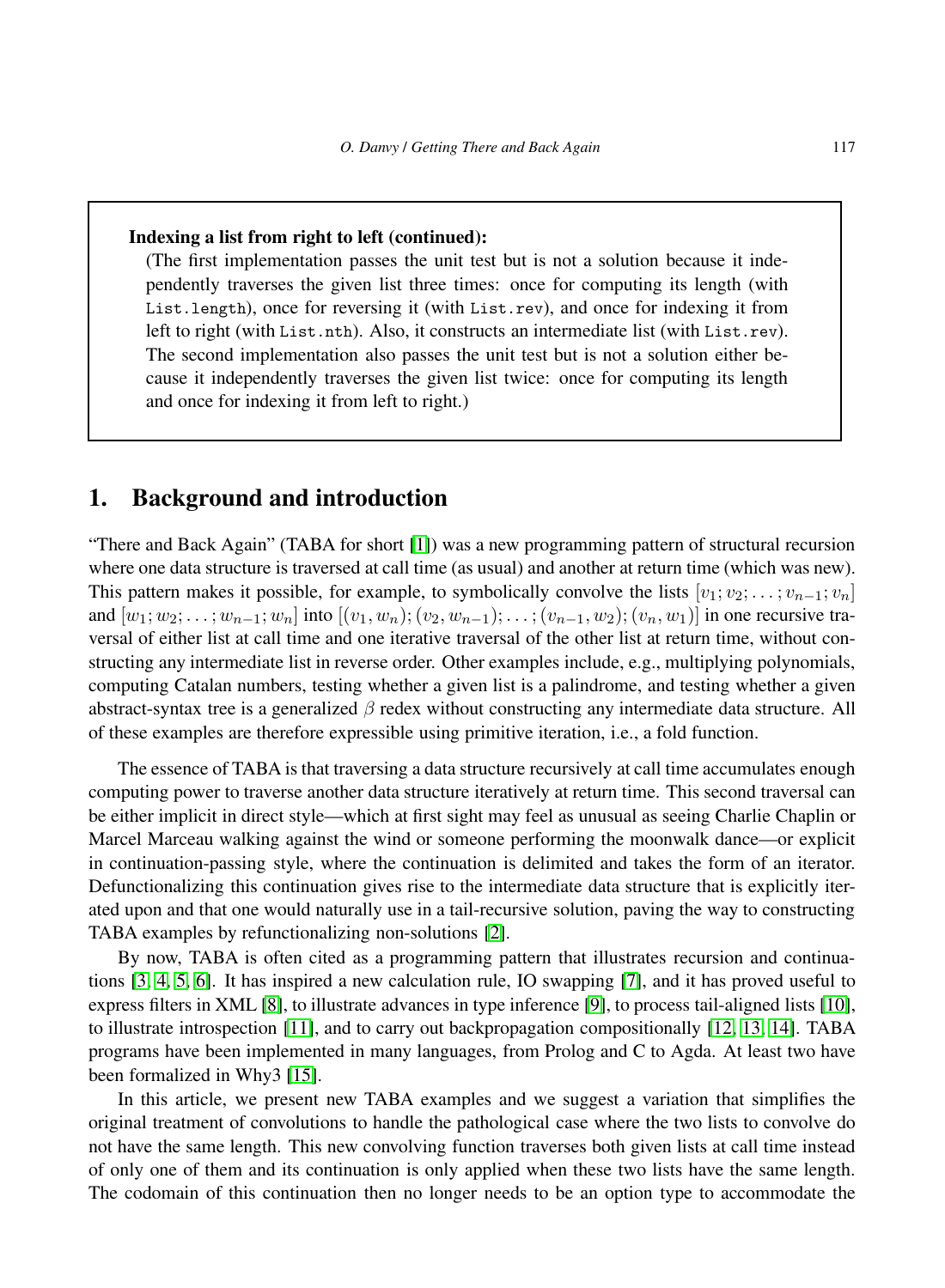pathological case. The new convolving function is still primitive iterative and thus it can be expressed using a fold function, whether in direct style or in continuation-passing style. We also identify a tail-recursive variant of TABA, "There and Forth Again" (TAFA), where there is no going back.

All of the above was formalized with the Coq Proof Assistant [\[16\]](#page-52-10). For clarity, the proofs use no automation and correspond to what one would traditionally write by hand [\[17,](#page-52-11) [18,](#page-52-12) [19\]](#page-52-13). Also, they are all equational, even for implementations that use a continuation.

The rest of this article is structured as follows. We start by solving the first exercise in the opening "Dear Reader" box, namely we implement a function that convolves any given list of (unknown) length  $n$  with itself in n recursive calls (Section [2\)](#page-3-0). We then treat another simple example of TABA that is also new: given two lists of unknown length, we determine whether one is the reverse of the other, without reversing either list (Section [3\)](#page-8-0). As for the pathological case where the two lists do not have the same length, we propose to handle it a priori (i.e., at call time) instead of a posteriori (i.e., at return time), which simplifies both the program and its proof (Section [3.6](#page-16-0) and beyond). We then revisit the canonical example of TABA, convolving two lists (Section [4\)](#page-22-0). Turning to the third exercise in the opening "Dear Reader" box, we show how to detect whether a lambda term has the shape of an eta redex in one recursive descent of its abstract-syntax tree and without constructing an intermediate data structure (Section [5\)](#page-34-0). Solving the last exercise in the opening "Dear Reader" box suggests a "There and Forth Again" programming pattern that is a tail-recursive variant of TABA in the case where the order in which to traverse the data structure at return time does not matter (Section [6\)](#page-42-0). We then return to convolving two lists that may not have the same length (Section [7\)](#page-50-0) before concluding (Section [8\)](#page-50-1) and closing with another "Dear Reader" box containing more programming exercises.

Prerequisites and notations: This article assumes an elementary knowledge of OCaml and of the Coq Proof Assistant (and its pure and total functional programming language Gallina). It also hinges on an awareness of continuations and defunctionalization, which are reviewed in the appendix. Notationally, the Haskell plural convention is used throughout: if v denotes a value, vs denotes a list of values and if p denotes a pair, ps denotes a list of pairs.

# <span id="page-3-0"></span>2. Convolving a list with itself

The goal of this section is to implement a function that, given a list, convolves this list with itself. For example, in OCaml, this function maps  $[1; 2; 3; 4]$  to  $[(1, 4); (2, 3); (3, 2); (4, 1)].$ The result is a symbolic self-convolution of the given list because enumerating the first projections of its successive pairs yields the given list, and enumerating their second projections yields the reverse of the given list. (Both enumerations are achieved using the unzip function. By that book, the zip function achieves a symbolic dot product.)

We first program this function in OCaml recursively using the TABA programming pattern and illustrate this pattern with a trace (Section [2.1\)](#page-4-0) before formalizing this implementation using the Coq Proof Assistant (Section [2.2\)](#page-5-0). We then program this function in OCaml tail recursively with continuations using the TABA programming pattern and illustrate this pattern with a trace (Section [2.3\)](#page-6-0) before formalizing this implementation using the Coq Proof Assistant (Section [2.4\)](#page-7-0).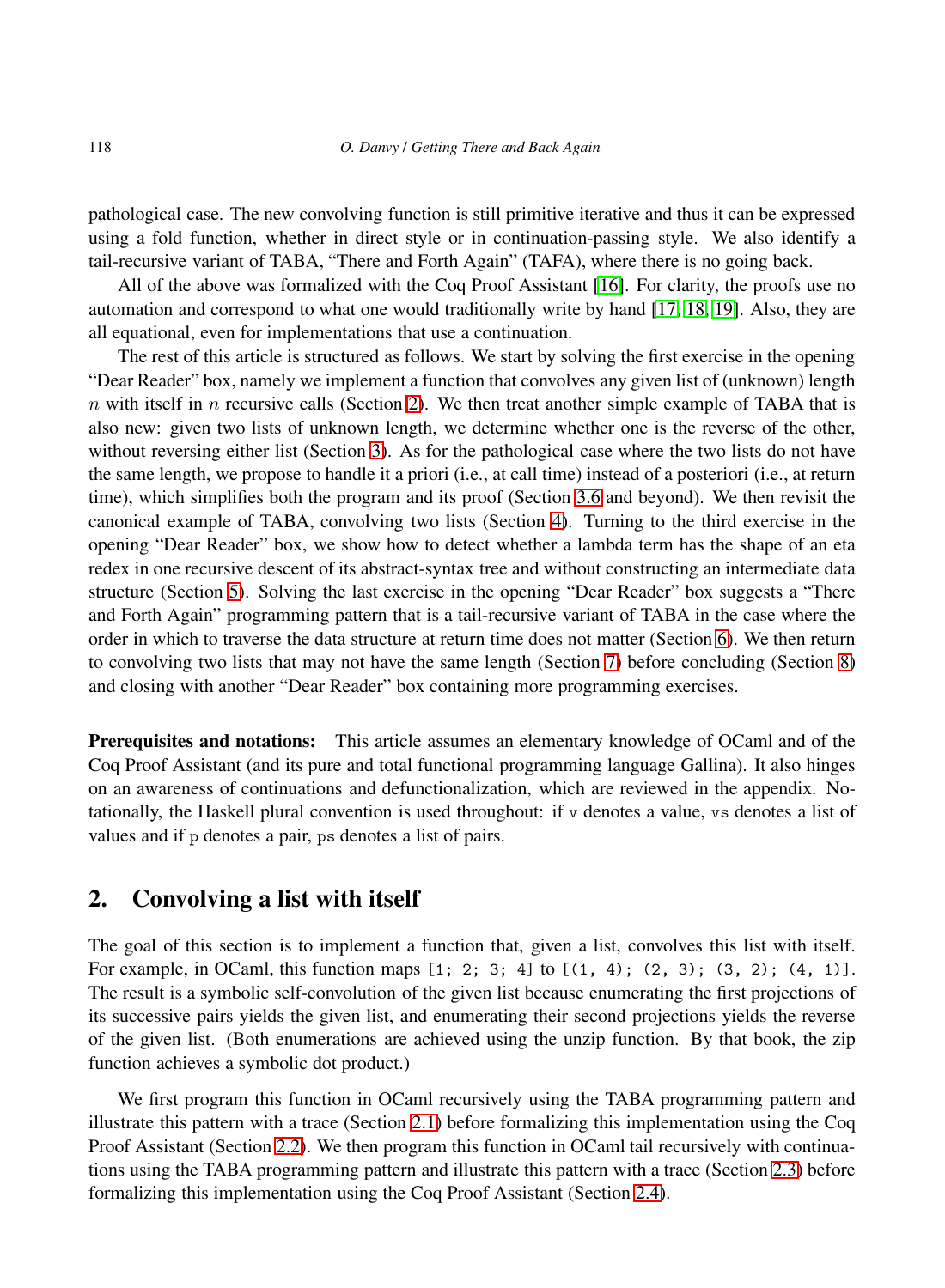## <span id="page-4-0"></span>2.1. First-order programming

The following implementation uses the TABA programming pattern in that its auxiliary function traverses the given list (denoted by vs) at call time and then traverses the given list (denoted by ws) again at return time, constructing the resulting list of pairs (denoted by ps):

```
let self_cnv vs = (* 'a list \rightarrow ('a * 'a) list *)let rec visit vs_sfx = (* 'a list -> 'a list * ('a * 'a) list *)match vs_sfx with
        \lbrack \rbrack -> (vs, [])
    | v : : vs\_sfx' \rightarrow let (ws, ps) = visit vs\_sfx'in (List.tl ws, (v, List.hd ws) :: ps)
  in let (, ps) = visit vs
     in ps;;
```
where "cnv" stands for "convolution" in the name of this function.

Let us visualize the induced computation with a trace:

- when a function is called, its name and its argument(s) are printed and followed by a right arrow;
- when a function returns, its name and its argument(s) are printed and followed by a left arrow, itself followed by the result that is being returned; and
- the printed names are indented to reflect the nested calls, in the tradition of tracing in Lisp.

To wit:

```
# traced_self_cnv show_int [1; 2; 3];;
self_{cnv} [1; 2; 3] \rightarrowvisit [1; 2; 3] ->
      visit [2; 3] ->
         visit [3] ->
            visit [] ->
            visit [] \leftarrow ([1; 2; 3], [])visit [3] <- ([2; 3], [(3, 1)])
      visit [2; 3] <- ([3], [(2, 2); (3, 1)])visit [1; 2; 3] <- ([], [(1, 3); (2, 2); (3, 1)])
self_cnv [1; 2; 3] <- [(1, 3); (2, 2); (3, 1)]
- : (int * int) list = [(1, 3); (2, 2); (3, 1)]
#
```
In this example, the self-convolution function is called with the list [1; 2; 3], and then calls the visit function recursively as it traverses this list. That the given list is traversed is visualized by the successive calls to the visit function, and that the calls are nested is rendered by the indentations. When the end of the list is reached, a pair is returned that contains the given list and an empty list of pairs, which initiates a series of returns that matches the series of calls. That the given list is traversed is visualized by the successive returns from the visit function, and that the returns match the calls is rendered by the vertically aligned indentations. The list of pairs is constructed (1) using the head of the list that was accessed at call time and that is still available in the lexical environment and (2) using the head of the returned list. After the last return, the returned list is empty and the list of pairs is the symbolic convolution.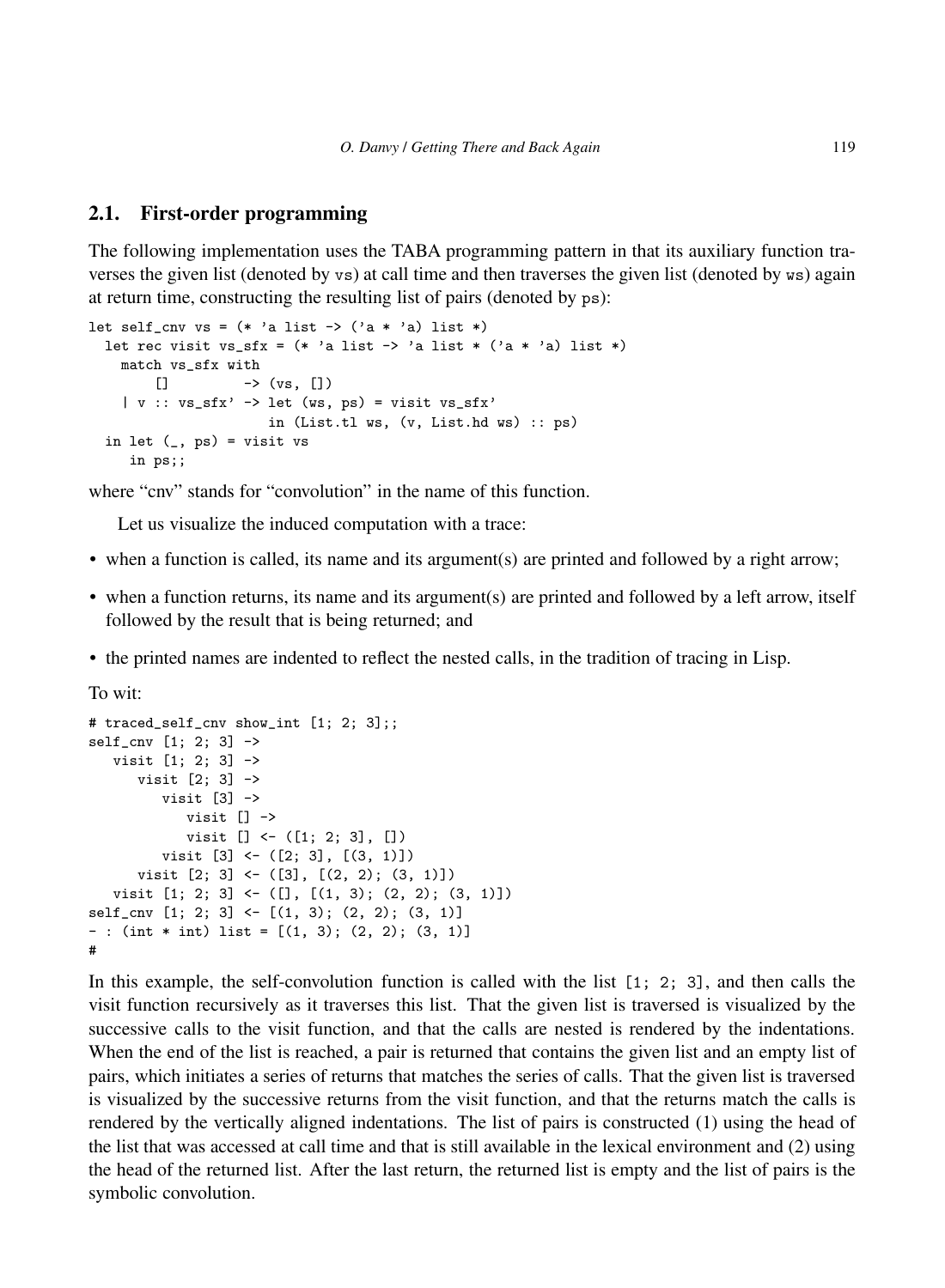## <span id="page-5-0"></span>2.2. Formalizing and proving the first-order program

The implementation above cannot directly be formalized in the Coq Proof Assistant because of the accessors List.hd and List.tl that optimistically assume that they are applied to a non-empty list (and otherwise raise an error). This optimistic assumption actually holds, but the type system is not strong enough to account for it, and so we have to use an option type, which incurs a proof obligation that the implementation is total, i.e., always returns a result constructed with Some. We also lambdalift the implementation (see Appendix [C\)](#page-58-0), declaring the auxiliary function visit globally too instead of locally, to reason about it using its global name:

```
Fixpoint self_cnv' (V : Type) (vs_sfx vs : list V) : option (list V * list (V * V)) :=
 match vs_sfx with
   nil => Some (vs, nil)
  | v :: vs_sfx' => match self_cnv' V vs_sfx' vs with
                     Some (ws, ps) \Rightarrow match ws with
                                        nil => None (* impossible case *)
                                      | w :: w s' \implies Some (w s', (v, w) :: p s)end
                   | None => None
                   end
 end.
```
The codomain uses an option type to account for the impossible case where the returned list does not have the same length as the given list (too short above, too long below):

```
Definition self_cnv (V : Type) (vs : list V) : option (list (V * V)) :=
 match self cnv' V vs vs with
   Some (ws, ps) \Rightarrow match ws with
                      nil => Some ps
                     | w :: ws' => None (* impossible case *)
                    end
  | None => None
 end.
```
The list returned by self\_cnv', ws, is supposed to be empty. The result is the returned list of pairs, ps.

The following theorem captures that the implementation is sound and complete as well as total:

```
Theorem soundness_and_completeness_of_self_cnv :
 forall (V : Type) (vs : list V) (ops : option (list (V * V))),
   self_cnv V vs = ops <-> exists ps : list (V * V),
                               ops = Some ps \land map fst ps = vs \land map snd ps = rev vs.
```
where fst and snd respectively denote the first and the second pair projections. In words – self\_cnv is total in that it always maps a list to an optional list of pairs that is constructed with Some; it is sound in that enumerating the first projections of the resulting list of pairs coincides with the given list and enumerating the second projections of this list of pairs coincides with the reverse of the given list, which is the definition of a symbolic self-convolution; and it is complete in that given the symbolic self-convolution ps of a list vs, applying self\_cnv to vs totally yields ps.

This theorem is a corollary of the following lemma about self\_cnv' which captures the essence of TABA's control flow and of TABA's data flow: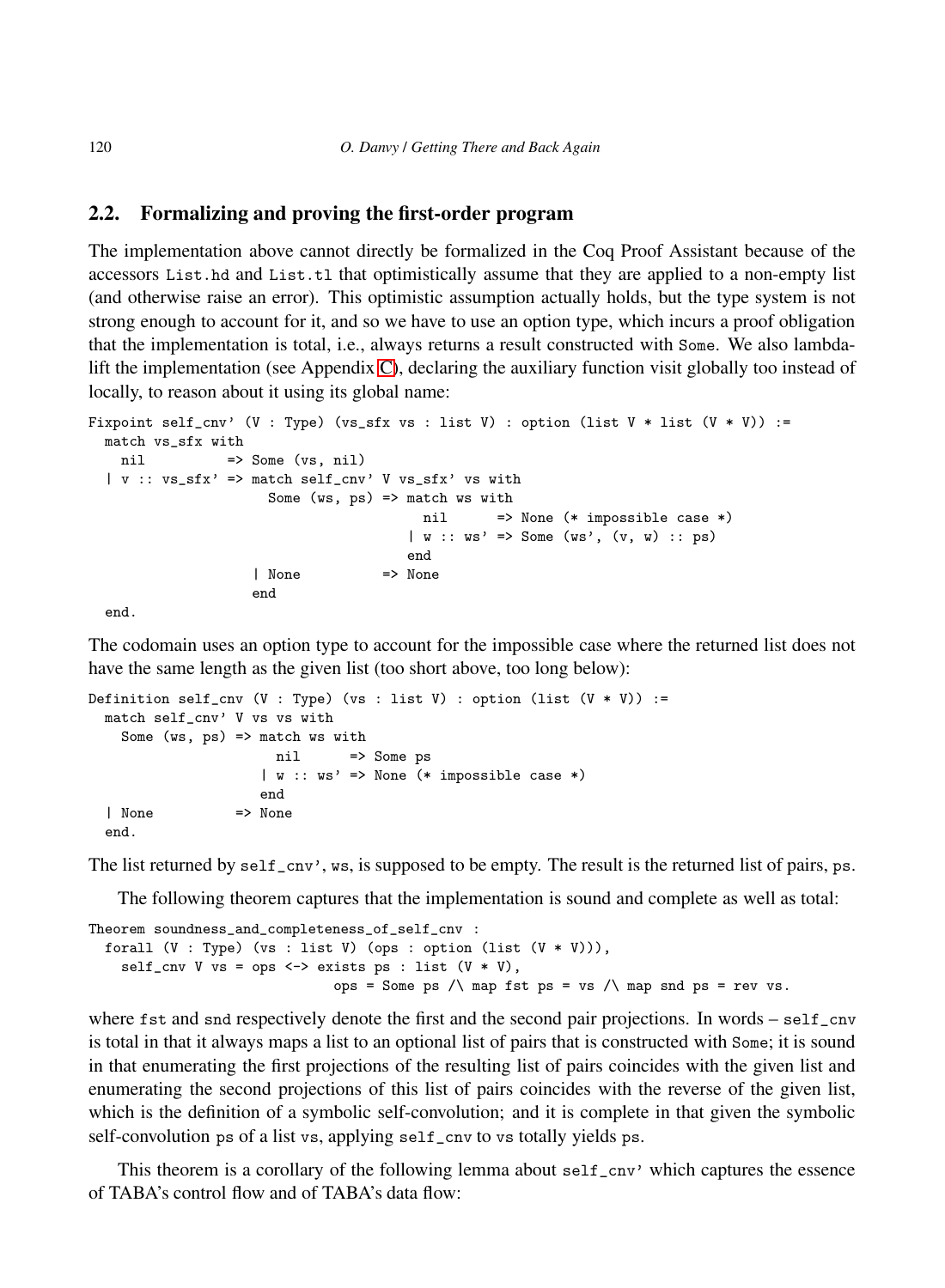```
Lemma about_self_cnv' :
  forall (V : Type) (vs_sfx ws_pfx : list V),
    length vs\_sfx = length ws_pfx \rightarrowforall ws_sfx : list V,
      exists ps : list (V * V),
        self\_cnv' V vs_sfx (ws_pfx ++ ws_sfx) = Some (ws_sfx, ps) /\
        map fst ps = vs\_sfx / map snd ps = rev ws\_pfx.
```
The second argument of  $\text{self\_cnv'}$ ,  $\text{vs\_sfx}$ , is the list traversed by the calls so far and its third argument, vs, is the given list. So vs\_sfx is a suffix of vs. In this lemma, this given list is also expressed as the concatenation of a prefix,  $ws_pfx$ , and a suffix,  $ws_sfx$ , which are such that the length of this prefix is the same as the length of the list traversed so far, vs\_sfx.

- Control flow: The lemma expresses how the given list is traversed at return time: the lengths of vs\_sfx and of ws\_pfx are the number of remaining calls to traverse vs\_sfx. By the very nature of structural recursion, this number is also the number of returns that yield Some ( $\text{ws\_sfx}$ , ps). Therefore the returns have traversed the current prefix of the given list, ws\_pfx, and the returned list is its current suffix, ws\_sfx.
- **Data flow:** The lemma also captures that the returned list of pairs is a symbolic convolution of the list that remains to be traversed at call time, namely vs\_sfx, and of the list that has been traversed at return time, namely ws\_pfx.

The control-flow aspect of the lemma expresses that ws\_pfx has been traversed by the returns and that vs\_sfx remains to be traversed by the calls. The data-flow aspect of the lemma expresses that the returned list of pairs is a symbolic convolution of these two lists.

The lemma is proved by induction on vs\_sfx. In the course of this proof, the following property came handy to connect the first element of a non-empty list and its following suffix and the last element of this non-empty list and its preceding prefix:

```
Property from_first_and_suffix_to_prefix_and_last :
 forall (V : Type) (v : V) (vs : list V),
   exists (ws : list V) (w : V),
      v :: vs = ws ++ w :: nil / \ length vs = length ws.
```
This property is proved by induction on vs.

## <span id="page-6-0"></span>2.3. Higher-order programming

The following implementation uses the TABA programming pattern in that its auxiliary function traverses the given list at tail-call time and accumulates a two-argument continuation to traverse the given list again and construct the resulting list of pairs:

```
let self_cnv_c vs = (* 'a list -> ('a * 'a) list *)let rec visit vs_sfx k = (* 'a list -> ('a list -> ('a * 'a) list) -> ('a * 'a) list *)
   match vs_sfx with
       [] -> k vs []
    | v :: vs_sfx' -> visit vs_sfx' (fun ws ps -> k (List.tl ws) ((v, List.hd ws) :: ps))
 in visit vs (fun - ps -> ps);;
```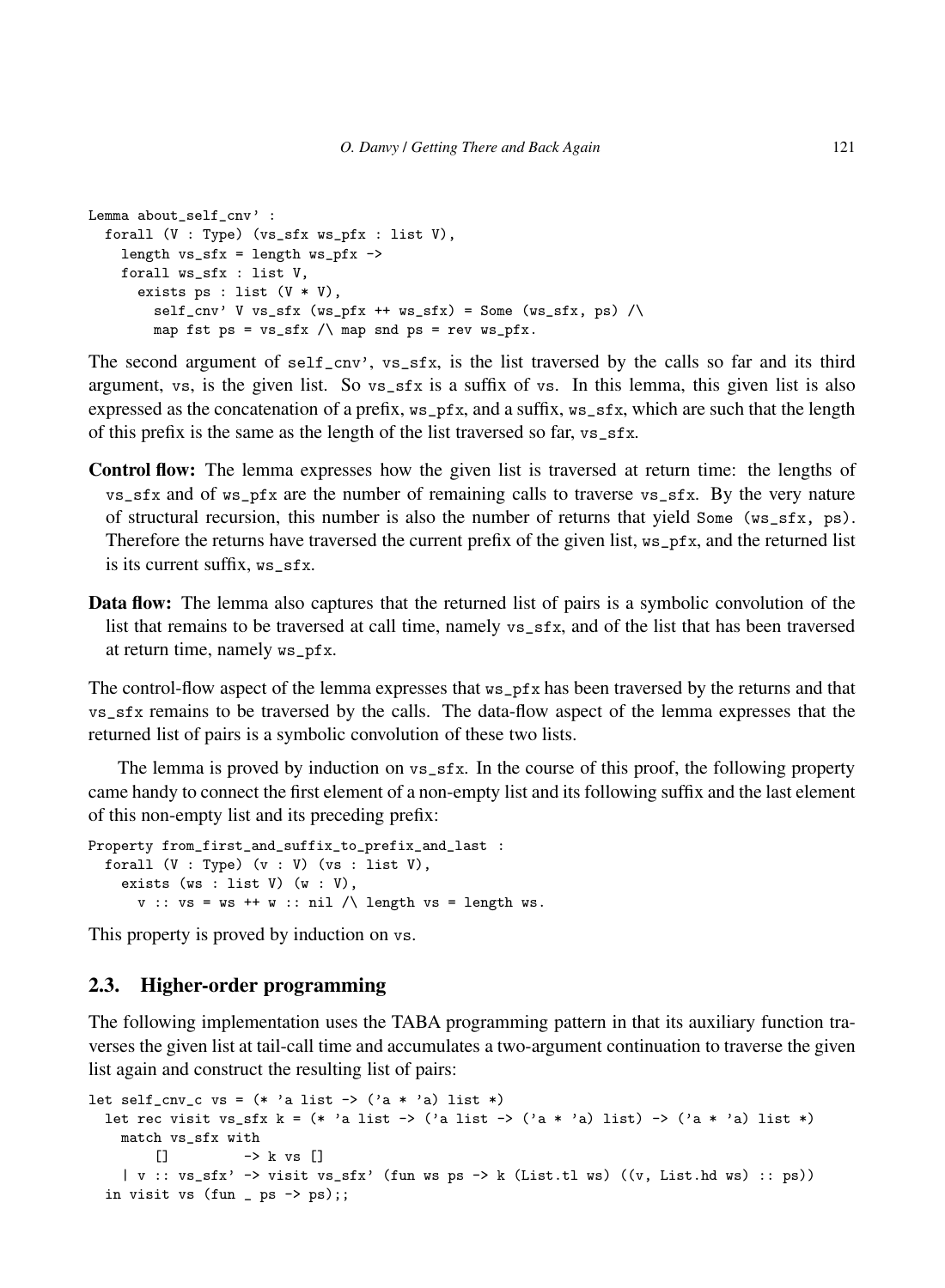Let us visualize the induced computation with a trace:

```
# traced_self_cnv_c show_int [1; 2; 3];;
self_cnv_c [1; 2; 3] ->
visit [1; 2; 3] continuation_0 ->
visit [2; 3] continuation_1 ->
visit [3] continuation_2 ->
visit [] continuation_3 ->
continuation_3 [1; 2; 3] [] ->
continuation_2 [2; 3] [(3, 1)] ->
continuation_1 [3] [(2, 2); (3, 1)] ->
continuation [0] [ (1, 3); (2, 2); (3, 1) ] ->
- : (int * int) list = [(1, 3); (2, 2); (3, 1)]
#
```
In this example, the self-convolution function is called with the list [1; 2; 3], and then calls the visit function tail-recursively as it traverses this list and accumulates a continuation. That the given list is traversed is visualized by the successive calls to the visit function, and that the calls are tail calls is rendered by the lack of indentation. When the end of the list is reached, the current continuation is passed the given list and an empty list of pairs, and then tail-calls the accumulated continuations in a way that matches the series of tail-calls to visit. That the given list is traversed is visualized by the successive tail-calls to the continuations, and that these tail-calls match the corresponding calls is rendered with the name of these continuations. The list of pairs is constructed (1) using the head of the list that was accessed at tail-call time and that is still available in the lexical environment and (2) using the head of the list that is passed to the continuation. When the initial continuation is passed a list and a list of pairs, the former list is empty and the latter list is the symbolic convolution.

## <span id="page-7-0"></span>2.4. Formalizing and proving the higher-order program

As in Section [2.2,](#page-5-0) using the partial functions List.hd and List.tl is not an option in the Coq Proof Assistant, and so we need to use an option type in the codomain, which also incurs a proof obligation that the implementation is total. Likewise, the implementation is lambda-lifted and so the local function is defined globally too, as a recursive equation:

```
Fixpoint self_cnv_c' (V : Type)
                        (vs_sfx vs : list V)
                        (k : list V \rightarrow list (V * V) \rightarrow option (list (V * V)))
                        : option (list (V * V)) :=
  match vs_sfx with
   \overline{\phantom{a}}nil \overline{\phantom{a}}k vs nil
  | v : : vs\_sfx' >self_cnv_c' V vs_sfx' vs (fun ws ps =>
                                     match ws with
                                       nil => None (* impossible case *)
                                     | w :: ws' \implies k ws' ((v, w) :: ps)end)
```
end.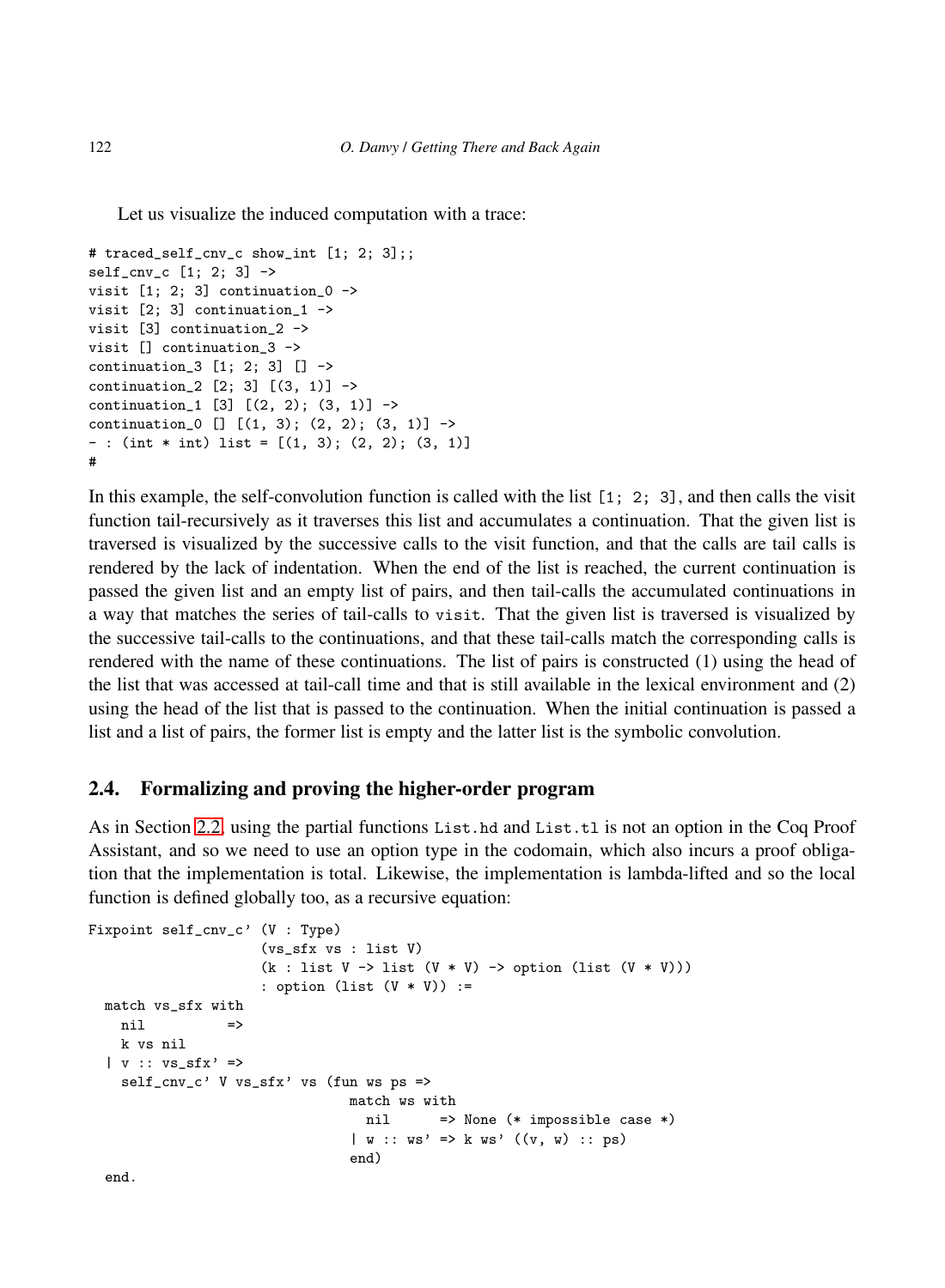```
Definition self_cnv_c (V : Type) (vs : list V) : option (list (V * V)) :=
  self_cnv_c' V vs vs (fun ws ps => match ws with
                                    nil => Some ps
                                   | w :: ws' => None (* impossible case *)
                                   end).
```
The initial continuation expects a list and a list of pairs. This list is supposed to be empty, and the result is this list of pairs.

As in Section [2.2,](#page-5-0) the following theorem captures soundness, completeness, and totality:

```
Theorem soundness_and_completeness_of_self_cnv_c :
 forall (V : Type) (vs : list V) (ops : option (list (V * V))),
   self_cnv_c V vs = ops <-> exists ps : list (V * V),
                                ops = Some ps \land map fst ps = vs \land map snd ps = rev vs.
```
Similarly to Section [2.2,](#page-5-0) this theorem is a corollary of the following lemma about self\_cnv\_c' which captures the essence of TABA's control flow and of TABA's data flow:

```
Lemma about_self_cnv_c' :
  forall (V : Type) (vs_sfx ws_pfx : list V),
    length vs\_sfx = length ws_pfx \rightarrowforall (ws_sfx : list V)
            (k : list V \rightarrow list (V * V) \rightarrow option (list (V * V)),
      exists ps : list (V * V),
        self\_cnv\_c' V vs_sfx (ws_pfx ++ ws_sfx) k = k ws_sfx ps /\
        map fst ps = vs\_sfx / map snd ps = rev ws\_pfx.
```
In Section [2.2,](#page-5-0) self\_cnv' returns Some (ws\_sfx, ps) whereas self\_cnv\_c' continues with ws\_sfx and ps here. This lemma is also proved by induction on vs\_sfx.

## 2.5. Summary, synthesis, and significance

Through functional programming and proving, we have illustrated the TABA programming pattern with one simple example, the symbolic self-convolution of a list. The illustration was both visual, using a trace of the successive calls and returns, and logical, with a lemma that characterizes both the control flow and the data flow of the TABA programming pattern, be it recursive or tail-recursive with continuations.

# <span id="page-8-0"></span>3. Testing whether two lists are reverses of each other

The goal of this section is to implement a predicate that decides whether two given lists of unknown length are reverses of each other. We are going to inter-derive a spectrum of polymorphic functions rev2 : forall V : Type,  $(V \rightarrow V \rightarrow bool) \rightarrow list V \rightarrow list V \rightarrow bool$ , each of which satisfies the following theorem:

```
Theorem soundness_and_completeness_of_rev2 :
  forall (V : Type) (beq_V : V -> V -> bool),
    (forall v v' : V, beq_V v v' = true \leftarrow > v = v') ->
    forall vs_given ws_given : list V,
      rev2 V beq_V vs_given ws_given = true <-> rev vs_given = ws_given.
```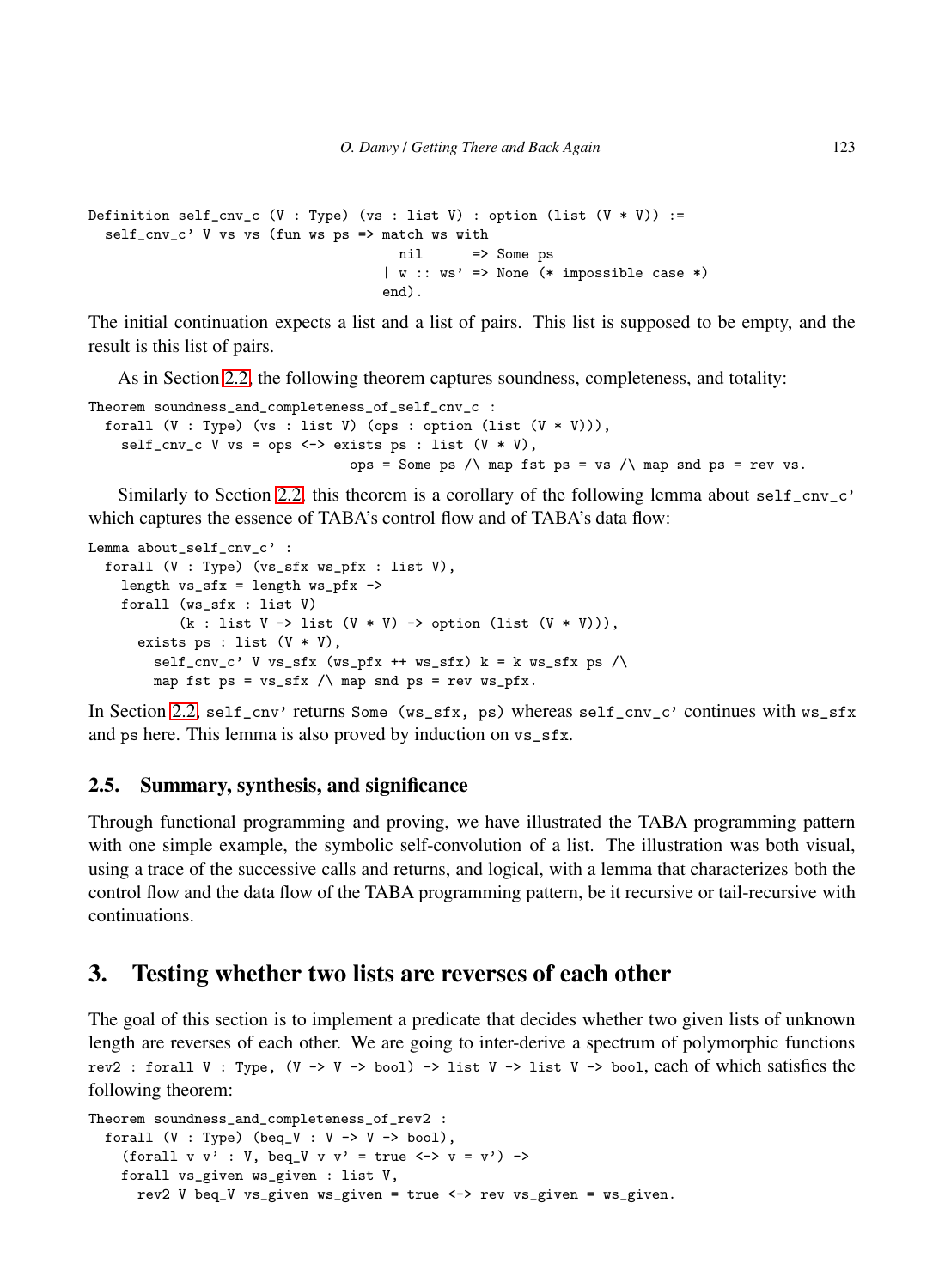In words – given a type V of comparable values (and an associated equality predicate beq\_V that is sound and complete), rev2 is sound in that if applying it to two lists yields true, then the two lists are reverses of each other, and it is complete in that applying it to two lists that are reverses of each other yields true.

In each of the implementations, rev2 is a main function that uses one or two auxiliary functions. Accordingly, the main theorem is a corollary of auxiliary lemmas that we will state. Some of these auxiliary lemmas are about the soundness and completeness of the auxiliary functions, and some others are about a useful property of these auxiliary functions.

We first start from the "non-solution" that reverses the first list and then traverses the reversed first list together with the second list (Section [3.1\)](#page-21-0). As it happens, this non-solution is a candidate both for lightweight fusion (Appendix [D\)](#page-59-0) and for refunctionalization (Appendix [A\)](#page-54-0):



We successively lightweight-fuse it (Section [3.2\)](#page-20-0) and then refunctionalize the result (Section [3.3\)](#page-19-0), but the converse would do as well, as the end result is the same:



As it happens again, this end result is both structurally recursive and thus expressible using a fold function (Appendix [B\)](#page-57-0) and in continuation-passing style (Appendix [E\)](#page-62-0). We map it back to direct style (Section [3.4\)](#page-19-1) and then lambda-drop the result (Appendix [C\)](#page-58-0) from two recursive equations to one block-structured, lexically scoped program (Section [3.5\)](#page-17-0).

We then turn to the pathological case where the two given lists do not have the same length, We simplify this case by treating it at call time rather than at return time, i.e., by traversing both lists at call time instead of only one of them, and by only returning if the two given lists have the same length (Section [3.6\)](#page-16-0). Henceforth, we adjust the block-structured, lexically scoped program, and then lambda-lift it into two recursive equations, CPS-transform them into a continuation-passing program, and then defunctionalize and defuse this program into a non-solution that reverses the first list and then traverses the reversed first list together with the second list if they have the same length. And at each step, we state the corresponding auxiliary lemmas. Diagrammatically, and with an unambiguous abuse of notation – the section numbers are duplicated [\[20\]](#page-52-14) – this spectrum can be rendered as follows: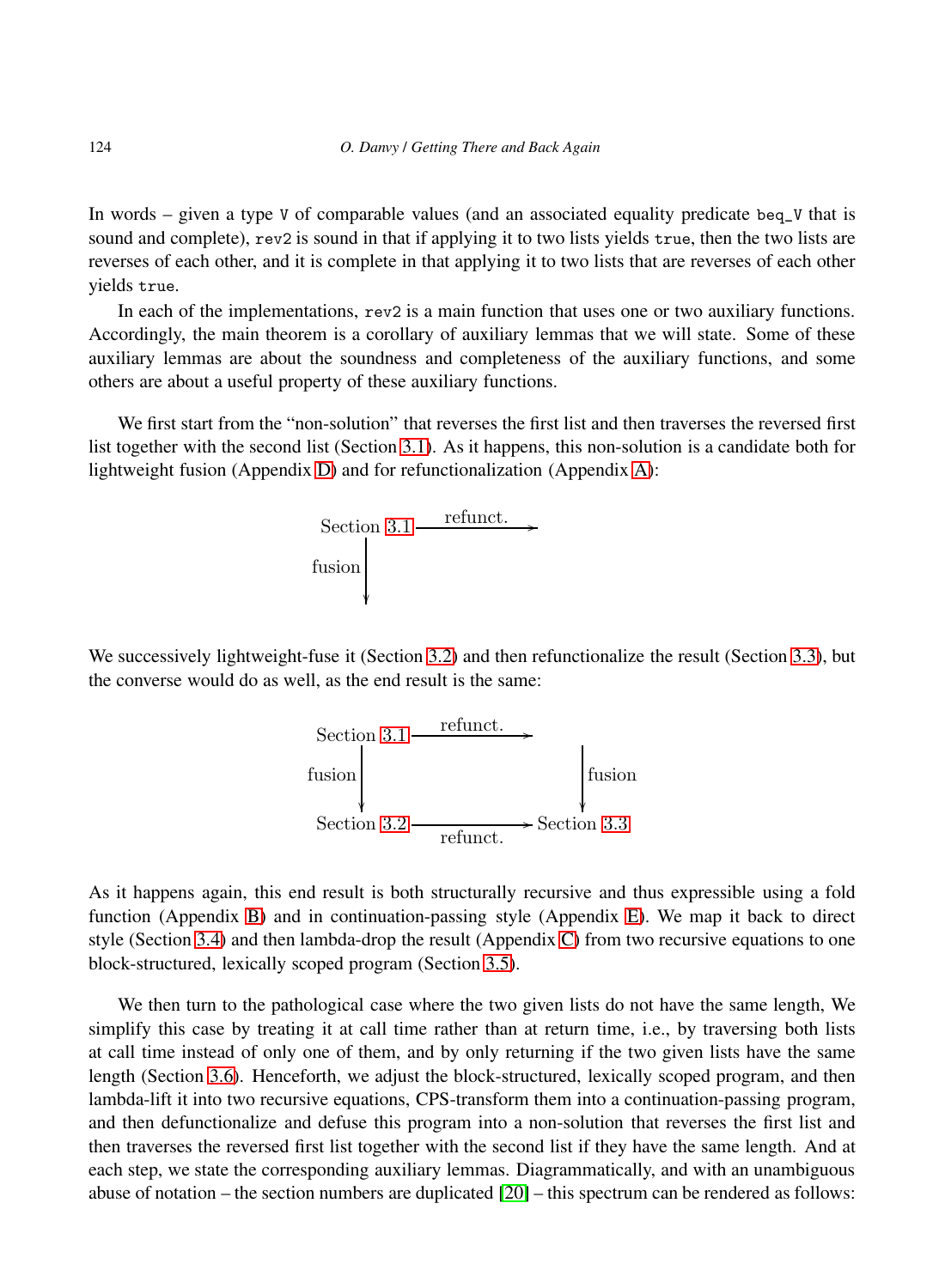| Section 3.1.<br>page $125, v1$          | tusion  | Section 3.2,<br>page $126, v2$                                | refunct. Section 3.3,<br>page 127, v3 | DS.        | Section 3.4,<br>page $128, v4$        | $\lambda$ -drop | Section 3.5,<br>page 129, v <sub>5</sub> |
|-----------------------------------------|---------|---------------------------------------------------------------|---------------------------------------|------------|---------------------------------------|-----------------|------------------------------------------|
| Section 3.1, $\angle$<br>page 136, $W1$ | fission | Section 3.2, $\sim$<br>page 135, $W2$ defunct. page 134, $W3$ | Section 3.3, $\sim$                   | <b>CPS</b> | Section 3.4, $\sim$<br>page 134, $W4$ | $\lambda$ -lift | Section 3.5.<br>page 132, w <sub>5</sub> |

In both Sections [3.2,](#page-20-0) the program is tail recursive and implements a pushdown automaton where the intermediate list acts as the stack. In both Sections [3.3,](#page-19-0) the program is tail recursive and the stack is represented as an explicit continuation. And in both Sections [3.4,](#page-19-1) the program is not tail recursive and the explicit continuation is represented by the implicit control stack that underlies language processors since Dijkstra [\[21\]](#page-52-15) to implement nested calls in general and recursive calls in particular, an implementation technique which is so salient that it is used nowadays to *explain* recursion. The continuation-passing programs in Sections [3.3](#page-19-0) and the direct-style programs in Sections [3.4](#page-19-1) and [3.5](#page-17-0) also illustrate TABA in that one of the lists is traversed at call time and the other at return time. These programs are structurally recursive, or more precisely they are primitive iterative in that they can be expressed with a fold function: they can therefore be reasoned about using structural induction.

#### 3.1. A first-order implementation in two passes

Let us start from the non-solution below:

- 1. The first list is reversed, tail recursively with an accumulator, using rev2'\_v1.
- 2. The reversed first list and the second list are traversed together, tail recursively, using  $rev2'$ '\_v1. The result is a Boolean: either these two lists have the same length and the same elements, i.e., are structurally equal, or they do not.

In Gallina:

```
Fixpoint rev2''_v1 (V : Type) (beq_V : V -> V -> bool) (vs_op ws : list V) : bool :=
  match vs_op with
   nil \Rightarrow match ws with
                    nil => true
                   | w :: ws' \Rightarrow falseend
  | v :: vs'_op => match ws with
                    nil => false
                   | w :: ws' => if beq_V v w
                                 then rev2''_v1 V beq_V vs'_op ws'
                                 else false
                   end
  end.
Fixpoint rev2'_v1 (V : Type) (vs vs_op : list V) : list V :=
  match vs with
   nil => vs_op
  | v :: v s' \implies rev2' v1 V v s' (v :: v s \text{0})end.
Definition rev2_v1 (V : Type) (beq_V : V -> V -> bool) (vs_given ws_given : list V) : bool :=
  rev2''_v1 V beq_V (rev2'_v1 V vs_given nil) ws_given.
```
λ-drop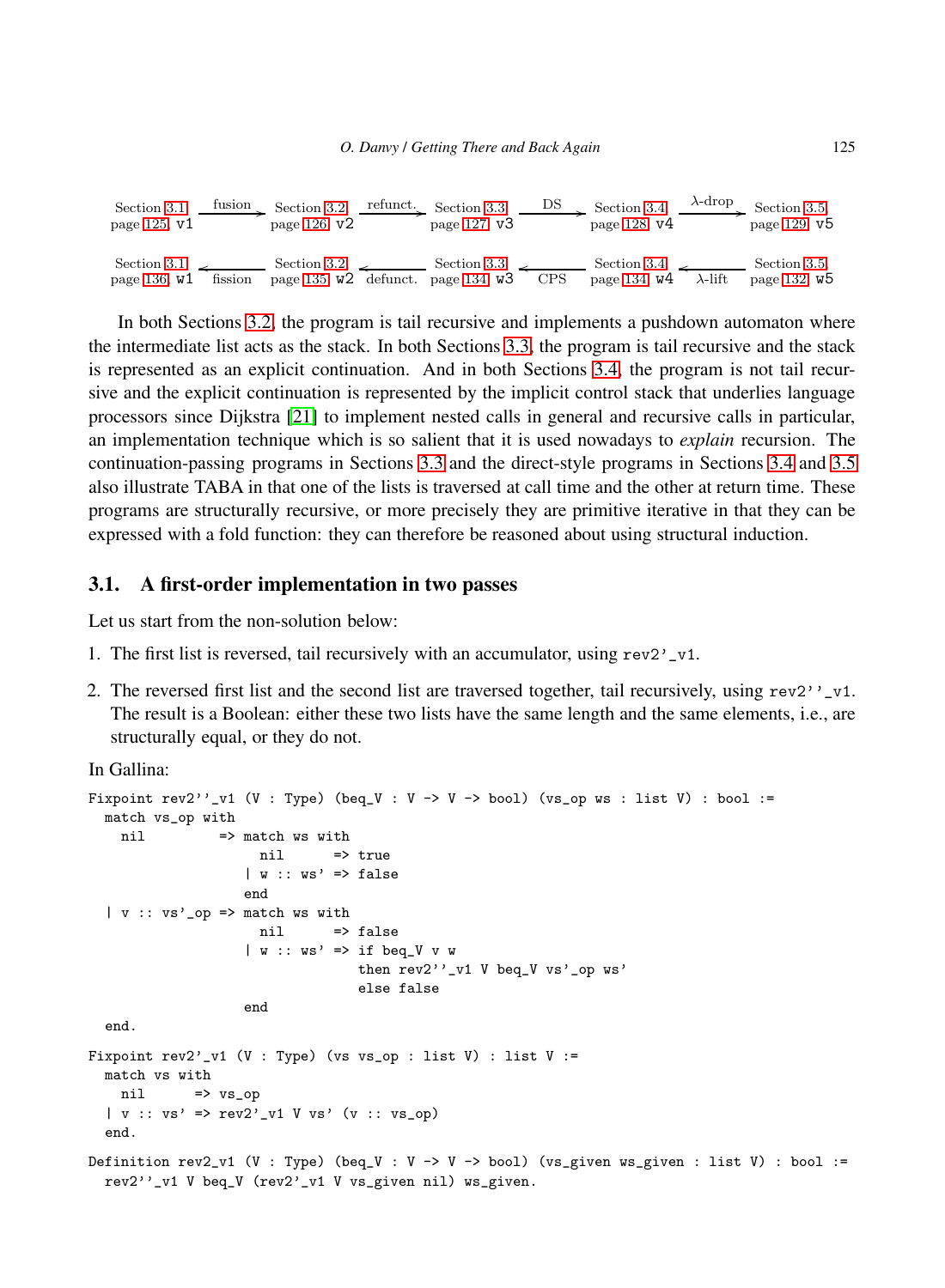The two auxiliary definitions give rise to two auxiliary lemmas, a corollary of which is the soundness and completeness of rev2\_v1. The first is proved by induction on vs\_op and the second by induction on vs:

```
Lemma soundness_and_completeness_of_rev2''_v1 :
  forall (V : Type) (beq_V : V \rightarrow V \rightarrow bool),
    (forall v v' : V, beg_V v v' = true \iff v = v') ->
    forall vs_op ws : list V,
      rev2''_v1 V beq_V vs_op ws = true <-> vs_op = ws.
Lemma soundness_and_completeness_of_rev2'_v1 :
  forall (V : Type) (vs vs_op vs_given_op : list V),
      rev2'-v1 V vs vs_op = vs_given_op <-> rev vs ++ vs_op = vs_given_op.
```
In words – rev2'' v1 is a sound and complete implementation of structural equality, and rev2' v1 is a sound and complete implementation of list reversal with an accumulator. (To say it again, soundness means that if the implementation yields a result, this result is correct, and completeness means that if a result is expected, then the implementation provides it.)

#### 3.2. A first-order and tail-recursive implementation

The goal of lightweight fusion by fixed-point promotion [\[22\]](#page-52-16) is to make an implementation tail re-cursive, and the implementation in Section [3.1](#page-21-0) is a fitting case for it: in the definition of  $rev2_v1$ , the tail-recursive function rev2'\_v1 is called, and its result is used to call rev2''\_v1. Lightweight fusion relocates the context of the call to rev2'\_v1 from the definition of rev2\_v1 to the definition of rev2'\_v1, making it not return, but instead perform a tail call to rev2''\_v1:

```
Fixpoint rev2' v2 (V : Type) (beq_V : V -> V -> bool) (vs vs_op ws_given : list V) : bool :=
  match vs with
   nil = = rev2', vt V beq_V vs_op ws_given
  | v :: v s' \implies rev2'_v2 V beq_V vs' (v :: vs_op) ws_given
  end.
Definition rev2_v2 (V : Type) (beq_V : V -> V -> bool) (vs_given ws_given : list V) : bool :=
  rev2'_v2 V beq_V vs_given nil ws_given.
```
In words – whereas  $rev2'_{\nu}$  was called non-tail recursively in the definition of  $rev2_{\nu}$ , which then tail-called rev2''\_v1, rev2'\_v2 is called tail recursively in the definition of rev2\_v2, which then tail-calls rev2''\_v1.

The auxiliary definition above gives rise to an auxiliary lemma, a corollary of which is the soundness and completeness of rev2\_v2:

```
Lemma about rev2' v2 :
  forall (V : Type) (beq_V : V -> V -> bool) (vs vs_op ws_given : list V),
    exists vs_given_op : list V,
      rev2'_v2 V beq_V vs vs_op ws_given = rev2''_v1 V beq_V vs_given_op ws_given /\
      rev vs + + vs \t{op} = vs \t{given \t{op}}.
```
In words – rev2'\_v2 ends up tail-calling rev2''\_v1 on the reverse of the first list. This lemma is proved by induction on vs.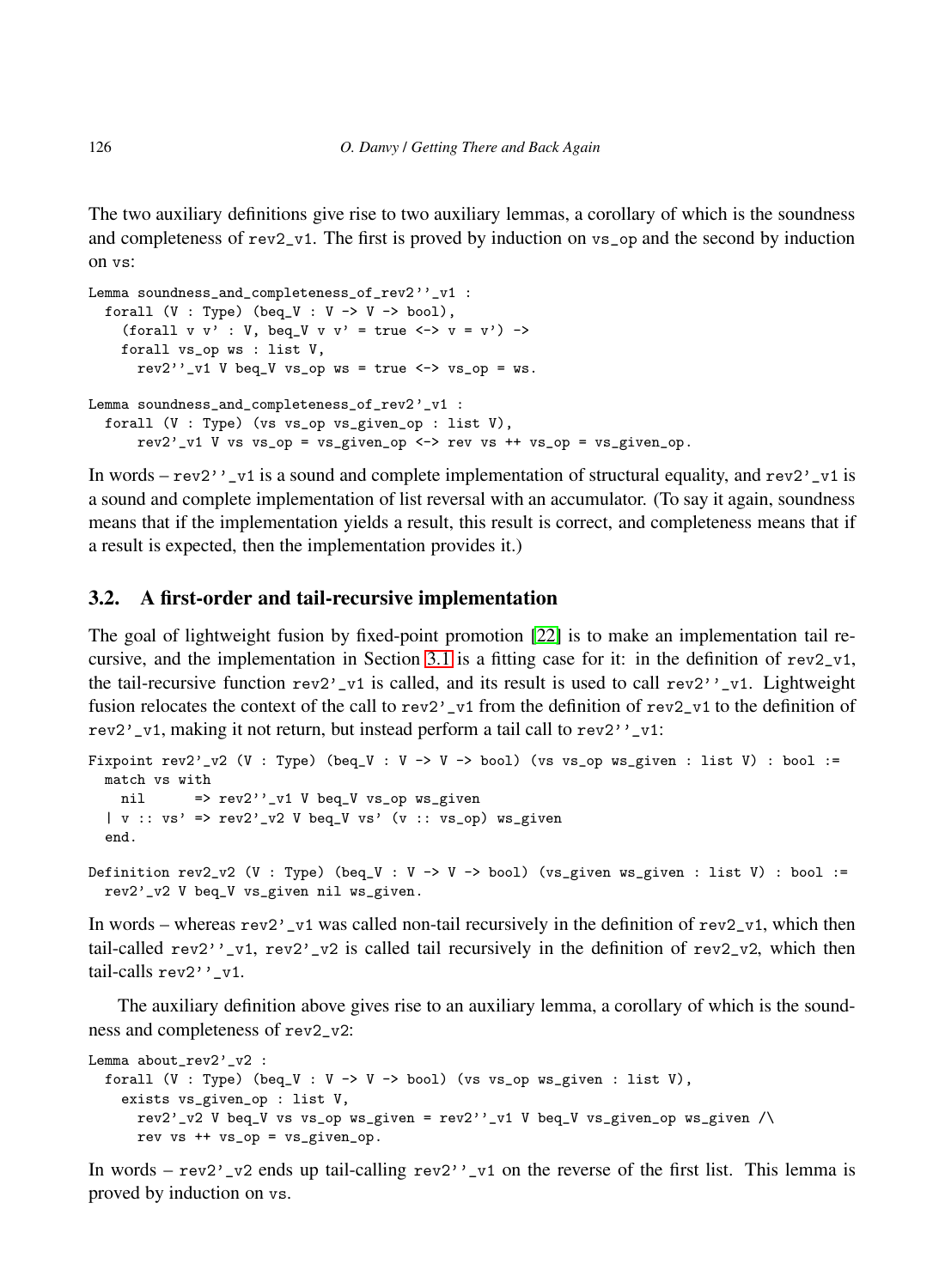#### 3.3. A higher-order and tail-recursive implementation

The implementation in Section [3.2](#page-20-0) is in defunctionalized form (see Appendix [A\)](#page-54-0) in that the intermediate list (i.e.,  $v_s$  op), together with the second pass (i.e.,  $rev2'$ )  $-v1$ ) that consumes it, can be represented as a function, h\_vs\_op:

```
Fixpoint rev2'_v3 (V : Type) (beq_V : V -> V -> bool)
                  (vs : list V) (h_vs_op : list V -> bool) (ws_given : list V) : bool :=
 match vs with
   nil => h_vs_op ws_given
  | v : : v s' \implies rev2' v3 V beq V vs' (fun ws => match ws with
                                                  nil => false
                                                 | w :: ws' \implies if beg_V wthen h_vs_op ws'
                                                               else false
                                                 end) ws_given
 end.
Definition rev2_v3 (V : Type) (beq_V : V -> V -> bool) (vs_given ws_given : list V) : bool :=
 rev2'_v3 V beq_V vs_given (fun ws => match ws with
                                         nil => true
                                       | w :: ws' \Rightarrow falseend) ws_given.
```
In words – in Sections [3.1](#page-21-0) and [3.2,](#page-20-0) the elements of the first list were accumulated into a list in reverse order (vs\_op) and then this list was traversed together with the second list to check for structural equality in  $rev2'$ ,  $-v1$ . Here, the elements of the first list are accumulated into a function (h\_vs\_op) to traverse the second list and then this function is applied to the second list to carry out this traversal.

The auxiliary definition above gives rise to two auxiliary lemmas, a corollary of which is the soundness and completeness of rev2\_v3:

```
Lemma soundness_of_rev2'_v3 :
forall (V : Type) (beq_V : V -> V -> bool),
    (forall v v' : V, beq_V v v' = true -> v = v') ->
   forall (vs : list V) (h_vs_op : list V -> bool) (ws_given : list V),
      (exists ws : list V,
          rev2'_v3 V beq_V vs h_vs_op ws_given = h_vs_op ws /\ rev vs ++ ws = ws_given) \/
     rev2'_v3 V beq_V vs h_vs_op ws_given = false.
```
In words – either  $rev2'$  v3 ends up tail-calling  $h_v s_p$  on a suffix of  $ws_g$  ven such that the corresponding prefix is the reverse of vs or it yields false. This soundness lemma is proved by induction on vs.

```
Lemma completeness_of_rev2'_v3 :
forall (V : Type) (beq_V : V \rightarrow V \rightarrow bool),
    (forall v v' : V, v = v' \rightarrow beq_V v v' = true) ->
    forall vs ws_pfx ws_sfx ws_given : list V,
      rev vs = ws_pfx \rightarrowws_pfx ++ ws_sfx = ws_give ->
      forall h_vs_op : list V -> bool,
        rev2'_v3 V beq_V vs h_vs_op ws_given = h_vs_op ws_sfx.
```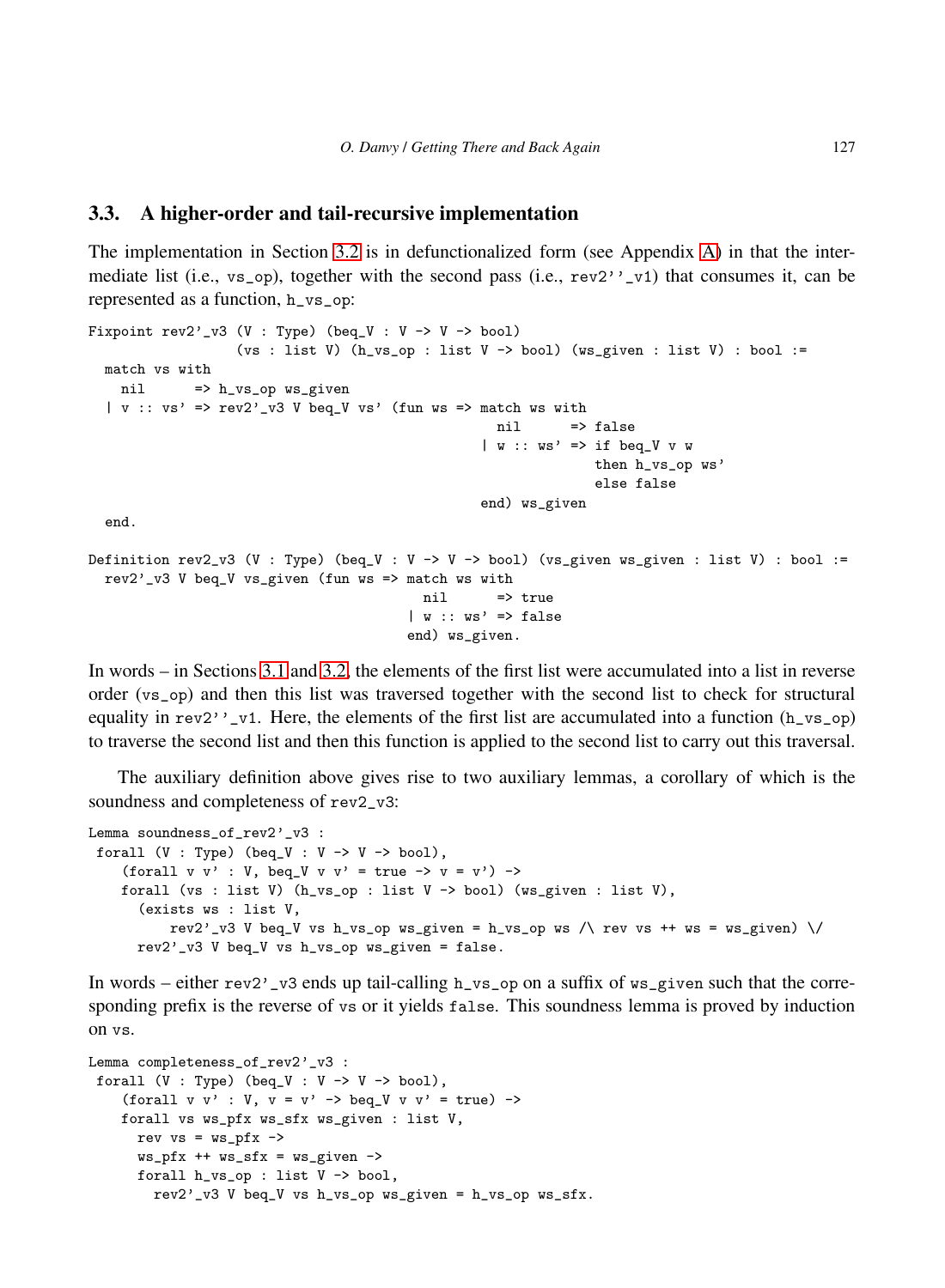In words – if vs is the reverse of a prefix of  $ws$ -given, then rev2'\_v3 ends up tail-calling h\_vs\_op on the corresponding suffix. This completeness lemma is proved by induction on vs.

Lightweight-fusing Version 1 and then refunctionalizing the result (as done above) or refunctionalizing Version 1 and then lightweight-fusing the result yield the same result—and what a remarkable result it is: an implementation which is (1) structurally recursive and therefore can be expressed using fold-right (see Appendix [B\)](#page-57-0), and (2) in continuation-passing style (see Appendix [E\)](#page-62-0) where all calls are tail calls and h\_vs\_op acts as the continuation. This implementation is characteristic of TABA: the first list is traversed at call time (when the continuation is accumulated) and the second at return time (when the continuation is applied).

## 3.4. A first-order and recursive implementation, lambda-lifted

In the implementation of Section [3.3](#page-19-0) the continuation is delimited: it is initialized in  $rev2_v3$ , and it is only applied in  $rev2'$  v3 if the second list is long enough and its current first element coincides with the corresponding current first element of the first list; otherwise, the current continuation is not applied and the computation is discontinued. In other words, this implementation can be expressed in direct style with an exception to account for the current continuation not being applied.

Gallina being a pure functional language, it does not feature exceptions. To express this implementation in direct style, we first need to encode the exceptional behavior using an option type, which makes the continuation linear (each continuation is defined once and used once, last in, first out). The corresponding direct-style implementation reads as follows:

```
Fixpoint rev2'_v4 (V : Type) (beq_V : V -> V -> bool)
                  (vs : list V) (ws_given : list V) : option (list V) :=
 match vs with
   nil => Some ws_given
  | v :: v s' \implies \text{match rev2'}_V4 V \text{ beq}_V vs' ws_given with
                  Some ws => match ws with
                               nil => None
                             | w :: ws' => if beq_V v w then Some ws' else None
                             end
                | None => None
                end
 end.
Definition rev2_v4 (V : Type) (beq_V : V -> V -> bool) (vs_given ws_given : list V) : bool :=
 match rev2'_v4 V beq_V vs_given ws_given with
   Some ws => match ws with
                nil => true
               | w : : ws' \implies falseend
  | None => false
 end.
```
This implementation is characteristic of TABA: the successive calls to rev2'<sub>-v4</sub> traverse the first list and its successive returns traverse the second, without creating any intermediate list. In case of mismatch, None is incrementally returned until the initial call to rev2'\_v4 in the definition of  $rev2_V4$ .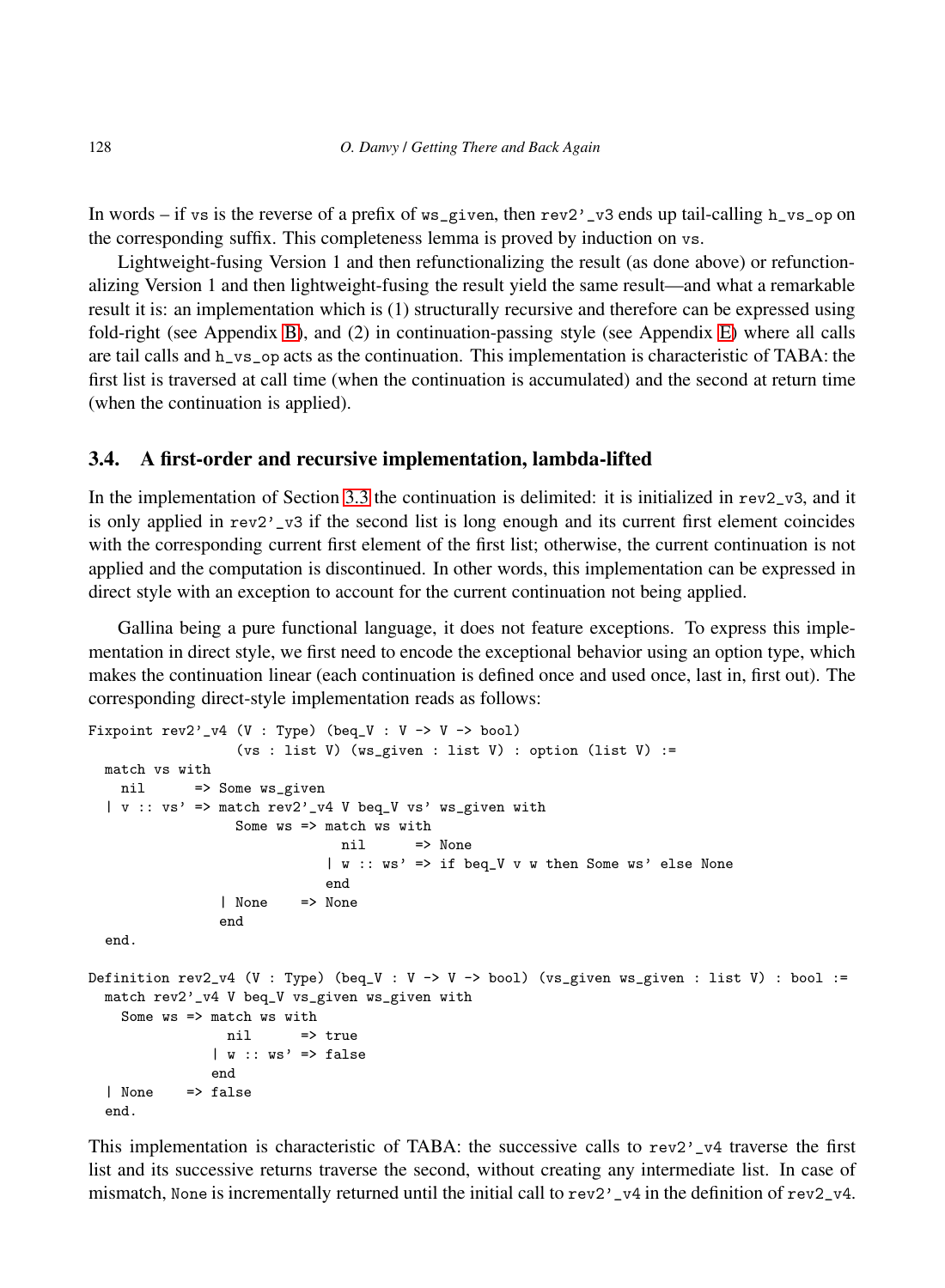The auxiliary definition gives rise to two auxiliary lemmas, a corollary of which is the soundness and completeness of rev2\_v4. These lemmas are proved by induction on vs:

```
Lemma soundness_of_rev2'_v4 :
forall (V : Type) (beq_V : V -> V -> bool),
    (forall v v' : V, beq_V v v' = true -> v = v') ->
    forall vs ws_given : list V,
      (exists ws : list V,
          rev2'_v4 V beq_V vs ws_given = Some ws /\ rev vs ++ ws = ws_given) \/
      rev2'-v4 V beq-V vs ws-given = None.
Lemma completeness_of_rev2'_v4 :
  forall (V : Type) (beq_V : V \rightarrow V \rightarrow bool),
    (forall v v' : V, v = v' \rightarrow beg_V v v' = true) ->
    forall vs ws ws_given : list V,
      rev vs ++ ws = ws_given ->
      rev2' v<sup>4</sup> V beq V vs ws given = Some ws.
```
In words – if applying  $rev2'$ , v<sub>4</sub> to vs returns a list, this list is a suffix of ws given whose prefix is the reverse of vs; and if a list is the reverse prefix of ws\_given, applying rev2'\_v4 to this list totally yields the corresponding suffix of ws\_given.

OCaml, however, provides exceptions. Here is a direct-style implementation in OCaml:

exception Mismatching\_lists;;

```
let rec rev2'-v4 vs ws-given =
 match vs with
   [] -> ws_given
  | v :: vs' -> (match rev2'_v4 vs' ws_given with
                    [] -> raise Mismatching_lists
                 | w : : ws' \rightarrow if v = w then ws' else raise Mismatching_lists);;
let rev2_v4 vs_given ws_given =
 try match rev2'_v4 vs_given ws_given with
        [] -> true
      | \_ : : \_ \rightarrow falsewith Mismatching_lists -> false;;
```
The codomain of rev2'\_v4 is bool, not bool option, and an exception is raised in case of mismatch. Otherwise, the successive calls to rev2'\_v4 traverse the first list and its successive returns traverse the second, without creating any intermediate list, which is the hallmark of TABA.

## 3.5. A first-order and recursive implementation, lambda-dropped

As it happens, the implementations of Section [3.4](#page-19-1) are recursive equations, i.e., they are in lambdalifted form (see Appendix [C\)](#page-58-0). They can be lambda-dropped into a block-structured, lexically scoped program where the exception is used locally, the auxiliary function is defined locally, and ws\_given occurs free since it is lexically visible [\[23\]](#page-53-0):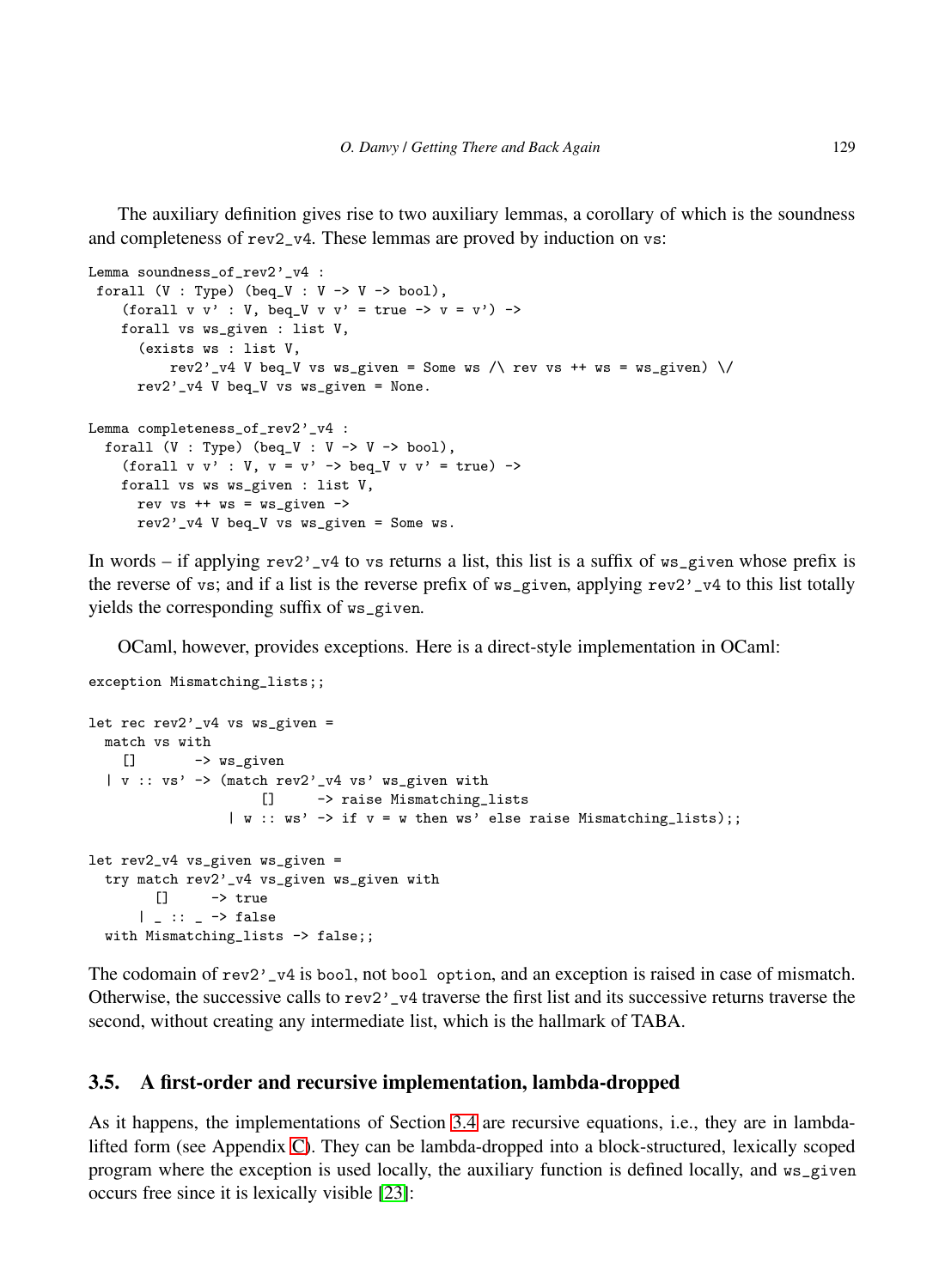```
let rev2_v5 vs_given ws_given = (* 'a list -> 'a list -> bool *)try let rec rev2'_v5 vs = (* 'a list -> 'a list *)match vs with
             [] -> ws_given
        | v :: v s' \rightarrow (match rev2'_v5 vs' with
                             [] -> raise Mismatching_lists
                         | w : : ws' \rightarrow if v = w then ws' else raise Mismatching_lists)
      in match rev2'_v5 vs_given with
              \Box \rightarrow \text{true}| \angle :: \angle -> false
  with Mismatching_lists -> false;;
```
Again, this implementation is structurally recursive and therefore it can be expressed using fold-right (see Appendix [B\)](#page-57-0). It is also is characteristic of TABA: the first list is traversed at call time and the second at return time, and no intermediate data structure is created.

Let us visualize the induced computation with traces:

• In the first example, rev2 v5 is called with the lists [1; 2; 3] and [3; 2; 1], and then calls rev2'\_v5 recursively as it traverses [1; 2; 3]. When the end of the list is reached, the second list is returned, and the successive heads of [1; 2; 3] that were accessed at call time are compared with the successive heads of [3; 2; 1] as they are accessed at return time, until the initial return from rev2'\_v5. The final result is true since all the (traced) tests succeeded and the returned list is empty:

```
# traced_rev2_v5 show_int [1; 2; 3] [3; 2; 1];;
rev2_v5 [1; 2; 3] [3; 2; 1] ->
   rev2'<sub>-v5</sub> [1; 2; 3] \rightarrowrev2' -v5 [2; 3] \rightarrowrev2'_v5 [3] ->
              rev2' -v5 [] \rightarrowrev2'_v5 [] <- [3; 2; 1]
           3 = 3 \leftarrow \times \text{true}rev2'<sub>-v5</sub> [3] <- [2; 1]2 = 2 \leftrightarrow truerev2'_v5 [2; 3] <- [1]
   1 = 1 \leftrightarrow truerev2'_v5 [1; 2; 3] <- []
rev2_v5 [1; 2; 3] [3; 2; 1] <- true
- : bool = true
#
```
• In the second example,  $rev2_v5$  is called with the lists [1; 2; 3; 4] and [4; 0; 2; 1], and then calls  $rev2'$  v5 recursively as it traverses  $[1; 2; 3; 4]$ . When the end of the list is reached, the second list is returned, and the successive heads of [1; 2; 3; 4] that were accessed at call time are compared with the successive heads of [4; 0; 2; 1] as they are accessed at return time. The two first heads, 4, match, but the two next heads, 3 and 0 do not. So an exception is raised and the final result is false: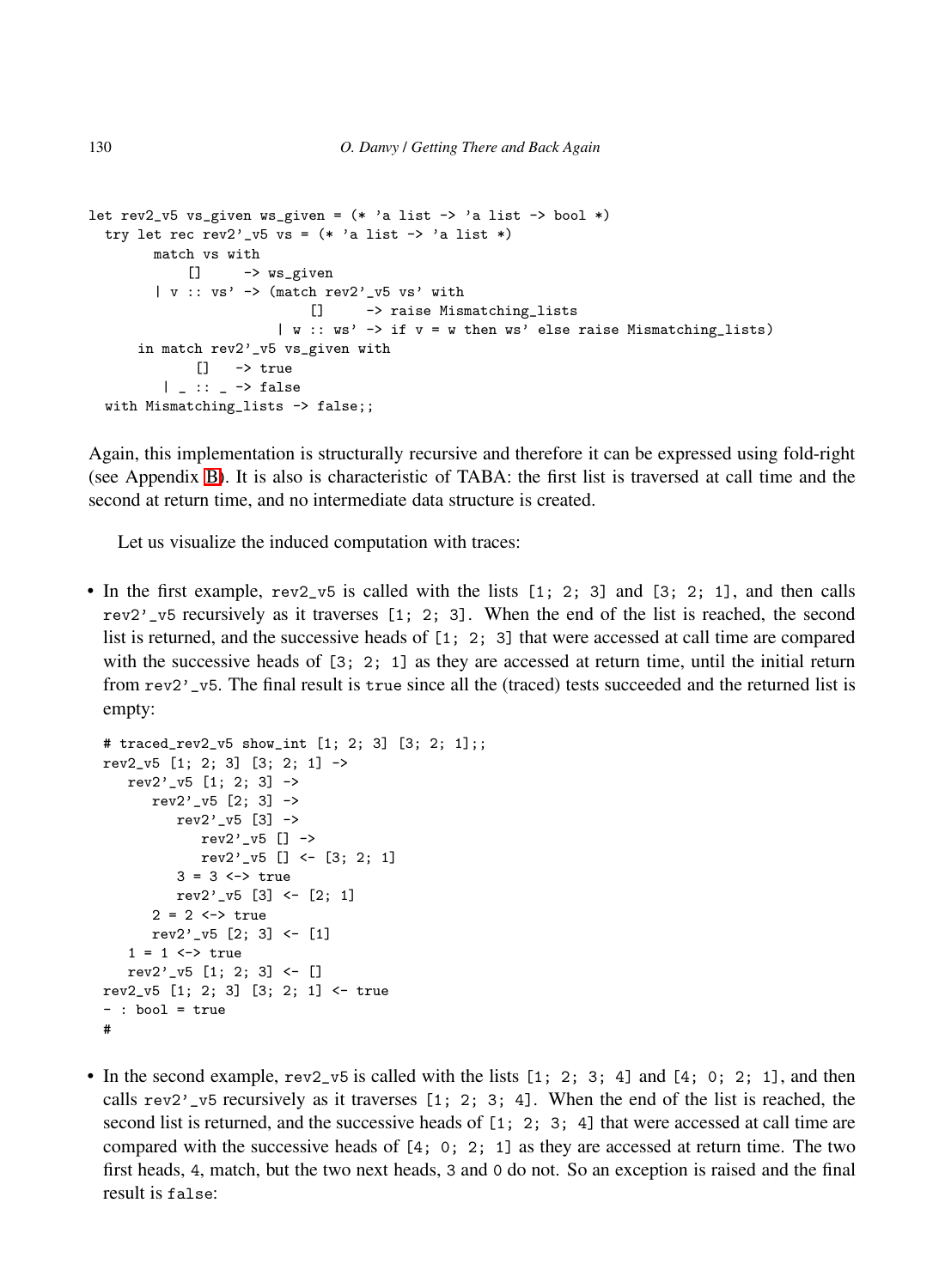```
# traced rev2 v5 show int [1; 2; 3; 4] [4; 0; 2; 1];rev2_v5 [1; 2; 3; 4] [4; 0; 2; 1] ->
   rev2'<sub>-V</sub>5 [1; 2; 3; 4] ->
       rev2'<sub>-v5</sub> [2; 3; 4] ->
           rev2'<sub>-V</sub>5 [3; 4] ->
               rev2'<sub>-V</sub>5 [4] ->
                   rev2'<sub>-V</sub>5 [] ->
                   rev2'<sub>-V</sub>5 [] <- [4; 0; 2; 1]4 = 4 \leftrightarrow truerev2'<sub>-</sub>v5 [4] <- [0; 2; 1]
           3 = 0 \leftrightarrow falserev2_v5 [1; 2; 3; 4] [4; 0; 2; 1] <- false
- : bool = false
#
```
• The third example illustrates what happens when the second list is shorter than the first, namely the remaining returns are skipped:

```
# traced_rev2_v5 show_int [1; 2] [2];;
rev2_v5 [1; 2] [2] \rightarrowrev2' -v5 [1; 2] \rightarrowrev2'<sub>-v5</sub> [2] ->
          rev2' v5 [] \rightarrowrev2'_v5 [] <- [2]
       2 = 2 \leftrightarrow truerev2'_v5 [2] <- []
rev2_v5 [1; 2] [2] <- false
- : bool = false
#
```
• The fourth example illustrates what happens when the second list is longer than the first, namely the final test fails:

```
# traced_rev2_v5 show_int [1] [1; 0];;
rev2_v5 [1] [1; 0] ->
   rev2' -v5 [1] \rightarrowrev2' -v5 [] \rightarrowrev2'<sub>-V</sub>5 [] <- [1; 0]1 = 1 \leftrightarrow truerev2'_v5 [1] <- [0]
rev2_v5 [1] [1; 0] <- false
- : bool = false
#
```
### <span id="page-16-0"></span>3.6. A more perspicuous solution where both lists are first traversed

In the implementations above, the job of the first pass (the calls) is to get to the end of the first list, and the job of the second pass (the returns) is to traverse the second list, testing whether it is long enough and whether its successive elements coincide with the corresponding successive elements of the first list, and then finally testing whether the second list is actually too long. But there is a simpler algorithm:

1. traverse *both* the given lists in the first pass, to establish whether they have the same length; and then if they do, and only if they do,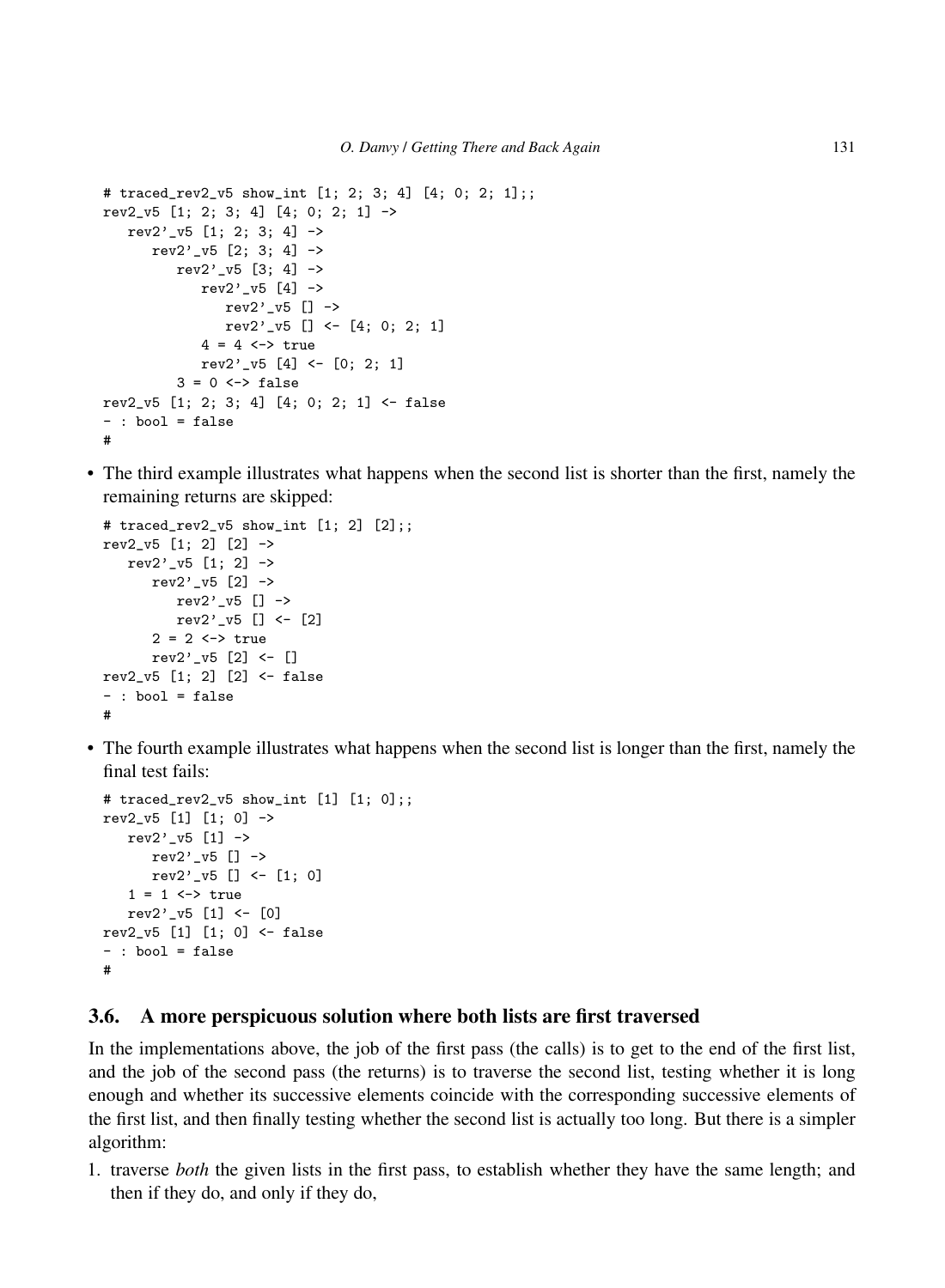2. traverse the second list, only testing whether its successive elements coincide with the corresponding successive elements of the first list, knowing that the two lists have the same length.

Analysis: the number of recursive calls is the same if the two lists have the same length, and otherwise this number is the length of the shorter list; also, the second pass is simpler since it only takes place if the two lists have the same length.

The following sections walk back the path of the previous sections, using this simpler algorithm and assuming that the reader concurs with its tenet.

# <span id="page-17-0"></span>3.5. A more perspicuous first-order and recursive implementation, lambda-dropped

Compared to the implementation in Section [3.5](#page-17-0) page [129,](#page-17-0) the auxiliary function now traverses both of the given lists and raises an exception if they do not have the same length:

```
let rev2_w5 vs_given ws_given =
  try let rec rev2' \overline{\ } w5 \overline{\ } ws =
          match vs, ws with
               [], [] - > ws_given
          | [], _ :: _ -> raise Mismatching_lists
          | \cdot | : : | \cdot | : | \cdot | -> raise Mismatching_lists
          | v :: v s', \_ :: w s' \rightarrow \text{match rev2'}_W5 v s' w s' with\begin{bmatrix} \end{bmatrix} -> \begin{bmatrix} \end{bmatrix} (* impossible case *)
                                         \vert x : x s' \rightarrow \text{if } v = x \text{ then } x s' \text{ else raise Mismatching_lists}in let = rev2' w5 vs_given ws_given
           in true
  with Mismatching_lists -> false;;
```
Since rev2'\_w5 only returns if the two given lists have the same length, the nil case in the induction step is impossible, and if the initial call to rev2'\_w5 completes, the result is the empty list.

Let us visualize the induced computation with traces, using the same examples as in Section [3.5](#page-17-0) page [129:](#page-17-0)

• In the first example, rev2\_w5 is called with the lists [1; 2; 3] and [3; 2; 1], and then calls rev2'\_w5 recursively as it traverses these two lists. When the end of the two lists is reached, the second list is returned, and the successive heads of [1; 2; 3] that were accessed at call time are compared with the successive heads of [3; 2; 1] as they are accessed at return time, until the initial return from rev2'\_w5: the final result is true:

```
# traced_rev2_w5 show_int [1; 2; 3] [3; 2; 1];;
rev2_w5 [1; 2; 3] [3; 2; 1] ->
   rev2'<sub>-</sub>v5 [1; 2; 3] [3; 2; 1] ->
       rev2'_w5 [2; 3] [2; 1] ->
           rev2' ,v5 [3] [1] \rightarrowrev2' \sqrt{5} \boxed{]} \boxed{]} ->
               rev2'_w5 [] [] <- [3; 2; 1]
           3 = 3 \leftrightarrow truerev2'_w5 [3] [1] <- [2; 1]
       2 = 2 \leftrightarrow truerev2'<sub>-</sub>w5 [2; 3] [2; 1] <- [1]
```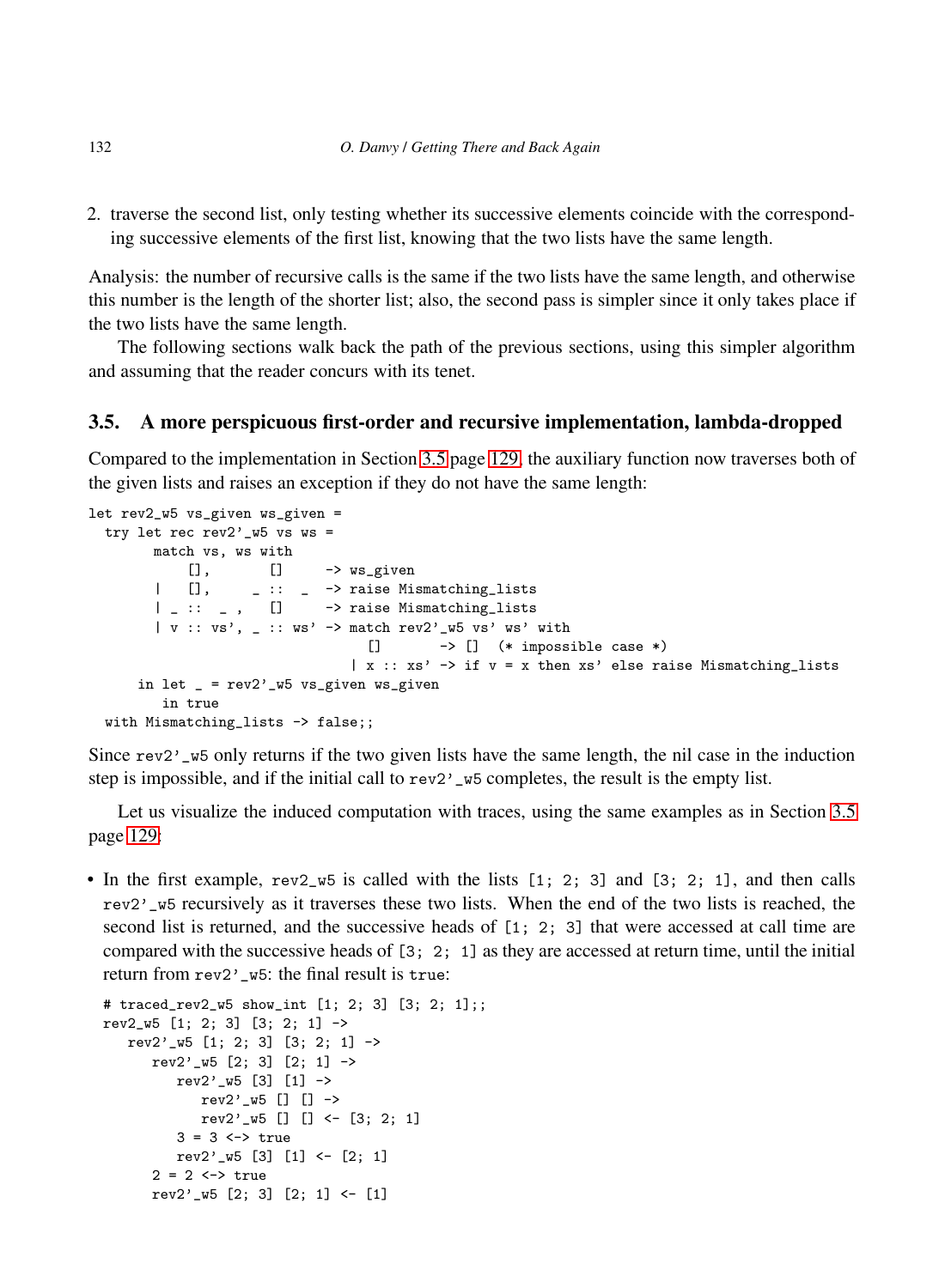```
1 = 1 \leftrightarrow truerev2'<sub>-</sub>v5 [1; 2; 3] [3; 2; 1] <- []
rev2_w5 [1; 2; 3] [3; 2; 1] <- true
- : bool = true
#
```
• In the second example,  $rev2_w5$  is called with the lists  $[1; 2; 3; 4]$  and  $[4; 0; 2; 1]$ , and then calls rev2'\_w5 recursively as it traverses these two lists. When the end of the two lists is reached, the second list is returned, and the successive heads of [1; 2; 3; 4] that were accessed at call time are compared with the successive heads of  $[4; 0; 2; 1]$  as they are accessed at return time. The two first heads, 4, match, but the two next heads, 3 and 0 do not. So an exception is raised and the final result is false:

```
# traced_rev2_w5 show_int [1; 2; 3; 4] [4; 0; 2; 1];;
rev2_w5 [1; 2; 3; 4] [4; 0; 2; 1] \rightarrowrev2'<sub>-</sub>w5 [1; 2; 3; 4] [4; 0; 2; 1] ->
       rev2'<sub>-</sub>v5<sup>[2; 3; 4] [0; 2; 1] -></sup>
          rev2'<sub>-</sub>w5 [3; 4] [2; 1] ->
              rev2' ,v5 [4] [1] \rightarrowrev2'_w5 [] [] ->
                 rev2'_w5 [] [] <- [4; 0; 2; 1]4 = 4 \leftrightarrow truerev2'_w5 [4] [1] <- [0; 2; 1]
          3 = 0 \iff falserev2_w5 [1; 2; 3; 4] [4; 0; 2; 1] <- false
- : bool = false
#
```
• The third example illustrates what happens when the second list is shorter than the first, and is where rev2\_w5 shines compared to rev2\_v5. The two lists are traversed until the second one reaches the empty list. Then an exception is raised, and the final result is false:

```
# traced_rev2_w5 show_int [1; 2] [2];;
rev2_w5 [1; 2] [2] \rightarrowrev2'<sub>-</sub>w5 [1; 2] [2] ->
       rev2' \sqrt{5} [2] [] ->
rev2_w5 [1; 2] [2] <- false
- : bool = false
#
```
• The fourth example illustrates what happens when the second list is longer than the first, and is also where  $rev2_w5$  shines compared to rev2\_v5. The two lists are traversed until the first one reaches the empty list. Then an exception is raised, and the final result is false:

```
# traced_rev2_w5 show_int [1] [1; 0];;
rev2_w5 [1] [1; 0] ->
   rev2' \sqrt{5} [1] [1; 0] ->
     rev2'_w5 [] [0] ->
rev2_w5 [1] [1; 0] <- false
- : bool = false
#
```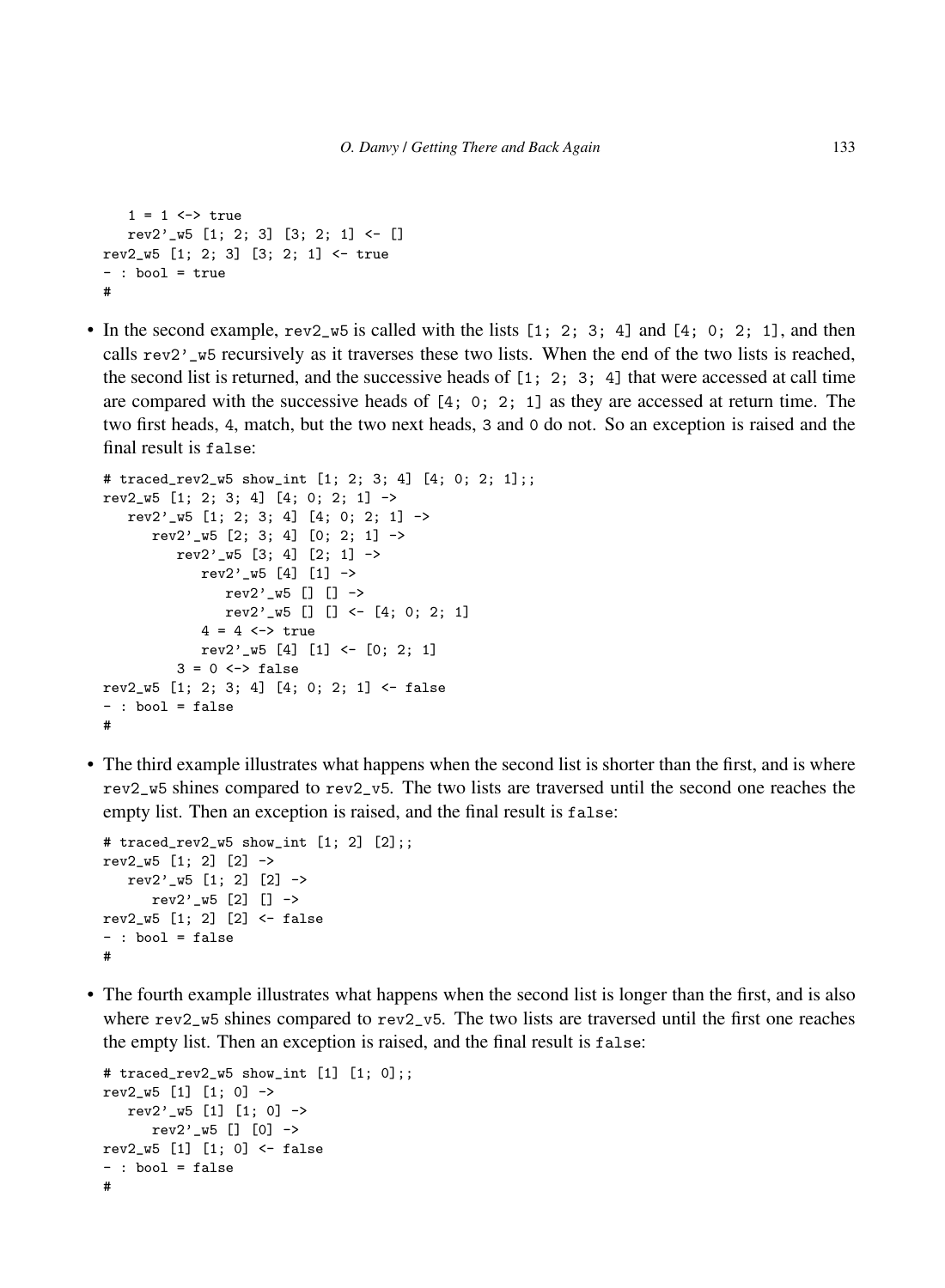#### <span id="page-19-1"></span>3.4. A more perspicuous first-order and recursive implementation, lambda-lifted

Lambda-lifting the implementation of Section [3.5](#page-17-0) page [132,](#page-17-0) yields two recursive equations:

```
let rec rev2' w4 vs ws ws given =
  match vs, ws with
      [], [] \rightarrow ws_given
  | [], _ :: _ -> raise Mismatching_lists
  | _ :: _ , [] -> raise Mismatching_lists
  | v :: v s', = :: w s' \rightarrow \text{match rev2'}_W4 v s' w s' w s_given with
                               [] \longrightarrow [] (* impossible case *)
                           |x| : x s' \rightarrow if v = x then xs' else raise Mismatching_list;let rev2_w4 vs_given ws_given =
  try let _ = rev2'_w4 vs_given ws_given ws_given in true
  with Mismatching_lists -> false;;
```
The auxiliary function now takes ws\_given as an extra parameter since it is no longer lexically visible in the nil-nil case.

#### <span id="page-19-0"></span>3.3. A more perspicuous higher-order and tail-recursive implementation

CPS-transforming the implementation of Section [3.4](#page-19-1) page [134,](#page-19-1) yields a purely functional program that we can express in Gallina:

```
Fixpoint rev2'<sub>-</sub>w3 (V : Type) (beq_V : V -> V -> bool)
                   (vs ws ws_given : list V) (k : list V -> bool) : bool :=
  match vs, ws with
   nil, nil => k ws_given
  | nil, \qquad \qquad :: _ => false
  | \angle :: \angle , nil => false
  | v : : vs', \_ : : ws' \implies rev2' w3 V beq_V vs' ws xs_given (fun xs =>
                                                                   match xs with
                                                                    nil => false
                                                                   \vert x :: xs' \Rightarrow if beg_V v xthen k xs'
                                                                                  else false
                                                                   end)
  end.
Definition rev2_w3 (V : Type) (beq_V : V -> V -> bool) (vs_given ws_given : list V) : bool :=
  rev2'_w3 V beq_V vs_given ws_given ws_given (fun xs => match xs with
                                                              nil => true
                                                             | \angle :: \angle => false
                                                             end).
```
In words –  $rev2_w3$  accumulates the successive elements of the first list into a function k to traverse the second list and compare it to the first one. Then, if the two lists have the same length,  $k$  is applied to the second list to carry out this comparison.

The auxiliary definition above gives rise to two auxiliary lemmas, a corollary of which is the soundness and completeness of rev2\_w3: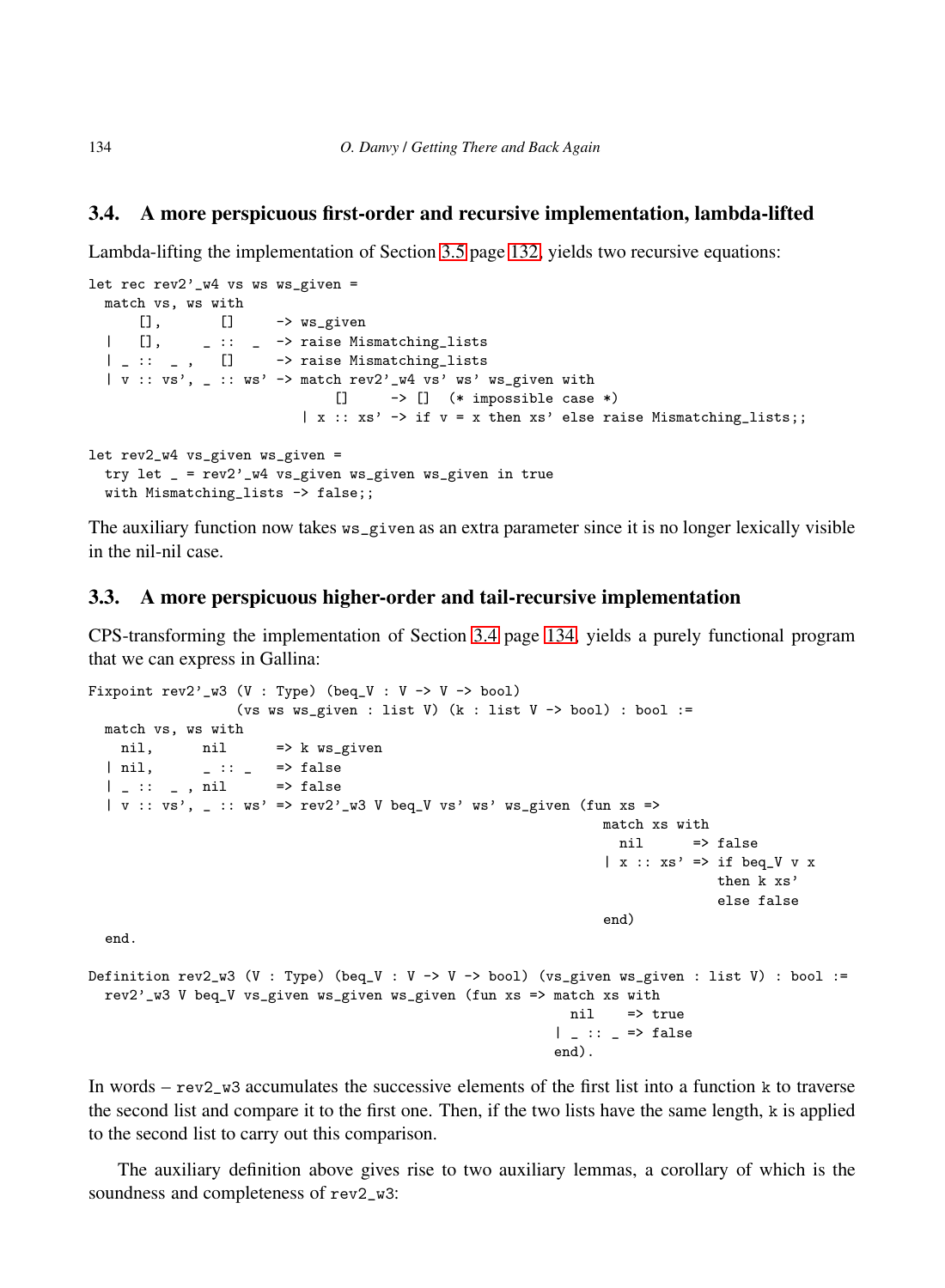```
Lemma soundness_of_rev2'_w3 :
 forall (V : Type) (beq_V : V -> V -> bool),
    (forall v v' : V, beq_V v v' = true \rightarrow v = v') \rightarrowforall (vs ws ws_given : list V) (k : list V -> bool),
       (exists ws_sfx : list V,
           rev2'_w3 V beq_V vs ws ws_given k = k ws_sfx /\ rev vs ++ ws_sfx = ws_given) \/
      rev2'<sub>-</sub>w3 V beq<sub>-</sub>V vs ws ws_given k = false.
```
In words – either rev2'\_w3 ends up tail-calling k on a suffix of ws\_given such that the corresponding prefix is the reverse of vs or it yields false. This soundness lemma is proved by induction on vs.

```
Lemma completeness_of_rev2'_w3 :
forall (V : Type) (beq_V : V -> V -> bool),
    (forall v v' : V, v = v' \rightarrow beq_V v v' = true) ->
    forall vs ws ws_pfx ws_sfx ws_given : list V,
      length vs = length ws ->
     rev vs = ws_pfx \rightarrowws_pfx ++ ws_sfx = ws_give ->
      forall k : list V -> bool,
        rev2'_w3 V beq_V vs ws ws_given k = k ws_sfx.
```
In words – if vs is the reverse of a prefix of  $\psi$ s given, then rev2'\_v3 ends up tail-calling k on the corresponding suffix if vs\_given and ws\_given have the same length. This completeness lemma is proved by induction on vs.

#### <span id="page-20-0"></span>3.2. A more perspicuous first-order and tail-recursive implementation

The implementation in Section [3.3](#page-19-0) page [134,](#page-19-0) is a candidate for defunctionalization, using lists as a data type for the continuation and  $rev2'$ ,  $\forall x \in \mathbb{R}$  as the corresponding apply function, which is only called if its arguments have the same length and which tests their structural equality:

```
Fixpoint rev2''_w2 (V : Type) (beq_V : V -> V -> bool) (vs_op xs : list V) : bool :=
  match vs_op, xs with
   nil, nil => true
  | nil, \qquad \qquad \_ :: \_ \qquad \Rightarrow \text{false}| \_ : : \_ , nil => false
  | v :: vs'_op, x :: xs' => if beq_V v x
                             then rev2''_w2 V beq_V vs'_op xs'
                              else false
  end.
Fixpoint rev2'_w2 (V : Type) (beq_V : V -> V -> bool) (vs vs_op ws ws_given : list V) :=
 match vs, ws with
   nil, nil => rev2''_w2 V beq_V vs_op ws_given
  \vert nil, w :: ws' \Rightarrow false| v : : vs', nil \longrightarrow false| v :: v s, w | :: w s' > rev2' w2 V beq_V vs' (v | :: v s_op) ws' ws_given
  end.
Definition rev2_w2 (V : Type) (beq_V : V -> V -> bool) (vs_given ws_given : list V) : bool :=
  rev2'_w2 V beq_V vs_given nil ws_given ws_given.
```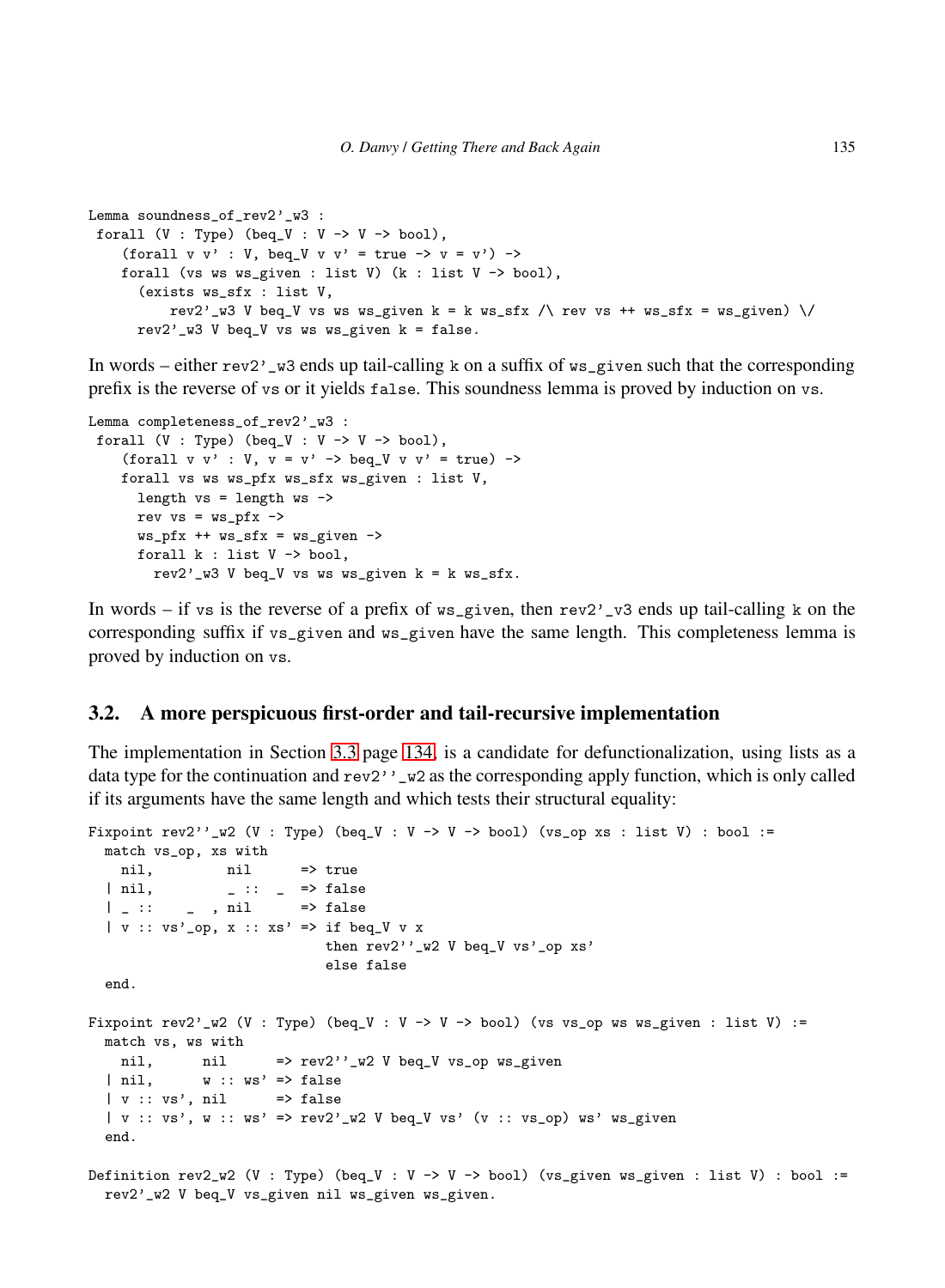Soundness and completeness are proved by structural induction, capturing that the continuation, which has been defunctionalized into vs\_op and rev2''\_w2, did implement a comparison between vs\_op and its argument:

```
Lemma soundness_and_completeness_of_rev2''_w2 :
 forall (V : Type) (beq_V : V -> V -> bool),
    (forall v v' : V, beg_V v v' = true \iff v = v') ->
   forall vs_op ws : list V,
     rev2''_w2 V beq_V vs_op ws = true <-> vs_op = ws.
```
In words –  $rev2'$ ,  $\forall$  is a sound and complete implementation of structural equality.

We are now in position to prove a lemma about  $rev2'_{\nu} \infty$ , a corollary of which is the soundness and completeness of rev2\_w2:

```
Lemma about_rev2'_w2 :
  forall (V : Type) (beq_V : V -> V -> bool) (vs vs_op ws ws_given : list V),
  (exists vs_given_op : list V,
      rev2'_w2 V beq_V vs vs_op ws ws_given = rev2', w2 V beq_V vs_given_op ws_given /\
      rev vs ++ vs_op = vs_given_op /\ length vs = length ws) \/
  (\text{rev2'}_w2 \vee \text{beg}_v \vee \text{vs}_o) ws ws_given = false \wedge length vs <> length ws).
```
In words – either rev2'\_w2 ends up tail-calling rev2''\_w2 properly and the two given lists have the same length or it does not and they do not. This lemma is proved by induction on vs.

# <span id="page-21-0"></span>3.1. A more perspicuous first-order implementation in two passes

The implementation in Section [3.2](#page-20-0) page [135,](#page-20-0) is a candidate for lightweight fission by fixed-point demotion (see Appendix [D\)](#page-59-0) since rev2'\_w2 is tail recursive:

```
Fixpoint rev2' V1 (V : Type) (vs vs_op ws : list V) : option (list V) :=
 match vs, ws with
  nil, nil => Some vs_op
  | nil, w :: ws' \Rightarrow None| v :: vs', nil => None
  | v :: v s', w :: ws' \implies rev2' w1 V v s' (v :: vs\_op) ws'end.
Definition rev2_w1 (V : Type) (beq_V : V -> V -> bool) (vs_given ws_given : list V) : bool :=
  match rev2'_w1 V vs_given nil ws_given with
    Some vs\_op \Rightarrow rev2''_w2 V beq_V vs_op ws_given
  | None => false
  end.
```
In words:

- 1. Both the first list and the second list are traversed, using  $rev2'_{\nu}$ , and a reversed copy of the first list is returned if the two lists have the same length.
- 2. If the two lists have the same length, the reversed first list and the second list are traversed together, tail recursively, using  $rev2$ <sup>,  $v_2$ </sup>, The result is a Boolean: either these two lists have the same elements, i.e., are structurally equal, or they do not.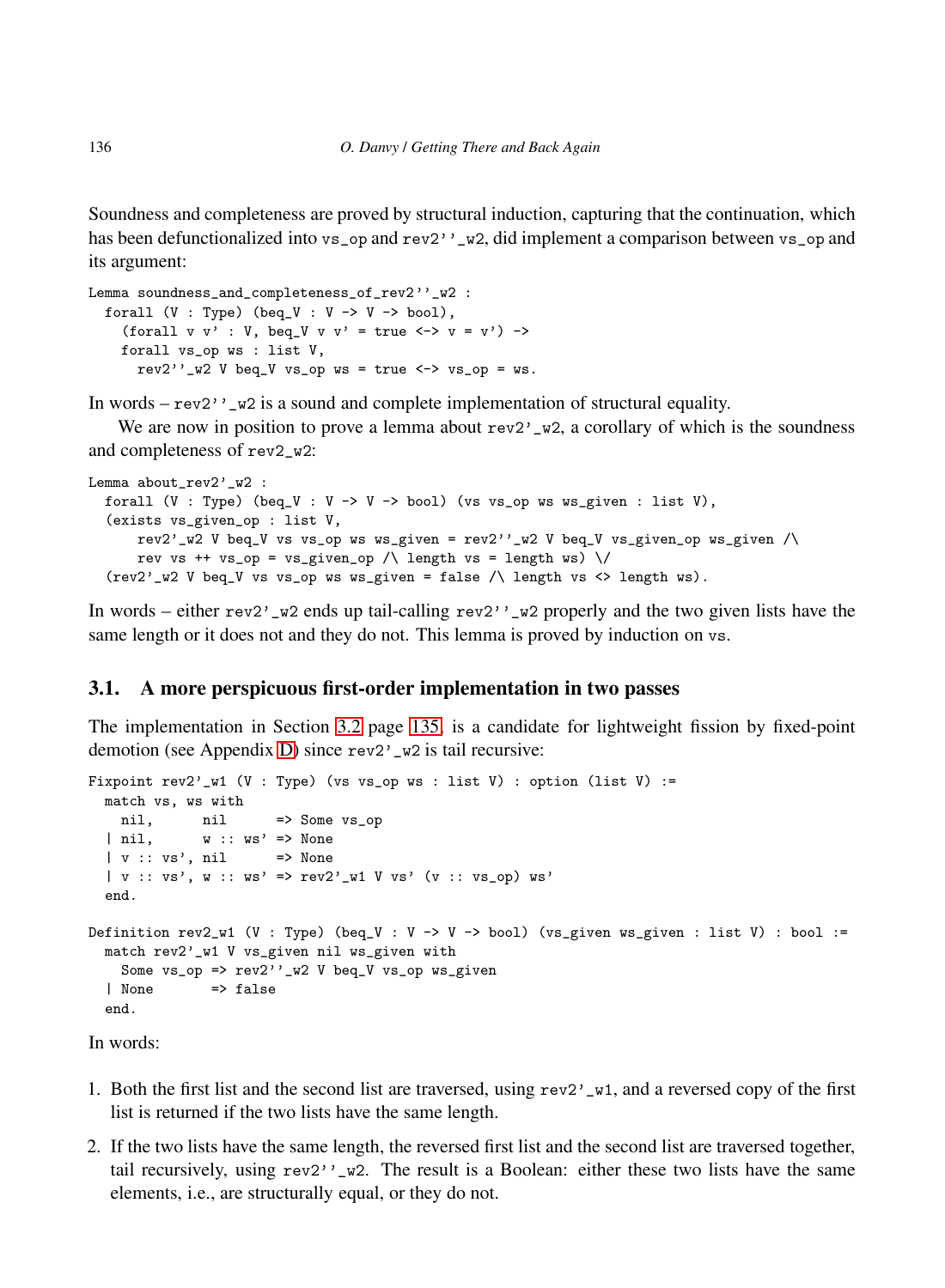We can now prove a lemma about  $rev2'$   $\forall$  at a corollary of which is the soundness and completeness of rev2\_w1:

```
Lemma about_rev2'_w1 :
 forall (V : Type) (vs vs_op ws : list V),
    (exists vs_given_op : list V,
        rev2'_w1 V vs vs_op ws = Some vs_given_op /\
        rev vs ++ vs_op = vs_given_op /\ length vs = length ws) \/
    (rev2'_w1 V vs vs\_op ws = None / \le length vs <b>length</b> ws).
```
In words – either rev2, w1 yields the reverse of the first given list and the two given lists have the same length, or it does not and they do not. This lemma is proved by induction on vs.

### 3.0. Summary, synthesis, and significance

There are many ways to implement a function testing whether two given lists are reverses of each other. Each of these ways reflects a particular vision of this computation: tail recursive with an intermediate list, tail recursive with a continuation, in direct style with an exception, or using a fold function. These implementations form a spectrum in that they can be inter-derived and thus they all reflect the TABA programming pattern, even the non-solutions that allocate intermediate lists. Being structurally recursive, they can be reasoned about equationally using structural induction.

# <span id="page-22-0"></span>4. Convolving two lists

The goal of this section is to implement a function that symbolically convolves two given lists of unknown length when these two lists have the same length, which is the original motivation for TABA [\[24\]](#page-53-1). As in Section [3,](#page-8-0) we are going to inter-derive a spectrum of implementations of a polymorphic function cnv that satisfies the following theorem:

```
Theorem soundness_and_completeness_of_cnv :
  forall (V W : Type) (vs : list V) (ws : list W) (ps : list (V * W)),
    cnv V W vs ws = Some ps \leftarrow> map fst ps = vs /\ map snd ps = rev ws.
```
For brevity, these implementations are written in OCaml below, with a polymorphic type that reads 'a list  $\rightarrow$  'b list  $\rightarrow$  ('a \* 'b) list option.

We successively consider implementations in continuation-passing style (Section [4.1\)](#page-23-0), their defunctionalized counterparts (Section [4.2\)](#page-24-0) and their lightweight-fissioned counterpart (Section [4.3\)](#page-25-0), and then the version after both defunctionalization and lightweight fusion in either order (Section [4.4\)](#page-27-0). We then consider what it takes—i.e., which control operators one needs—to express the implementations in direct style (Section [4.5\)](#page-28-0). Diagrammatically (each of the transformations is reversible):

Section 4.5 
$$
\frac{CPS}{DS}
$$
 Section 4.1  $\frac{\text{definition}}{\text{fusion}}$  Section 4.2  
Section 4.3  $\frac{\text{function}}{\text{return}}$  Section 4.4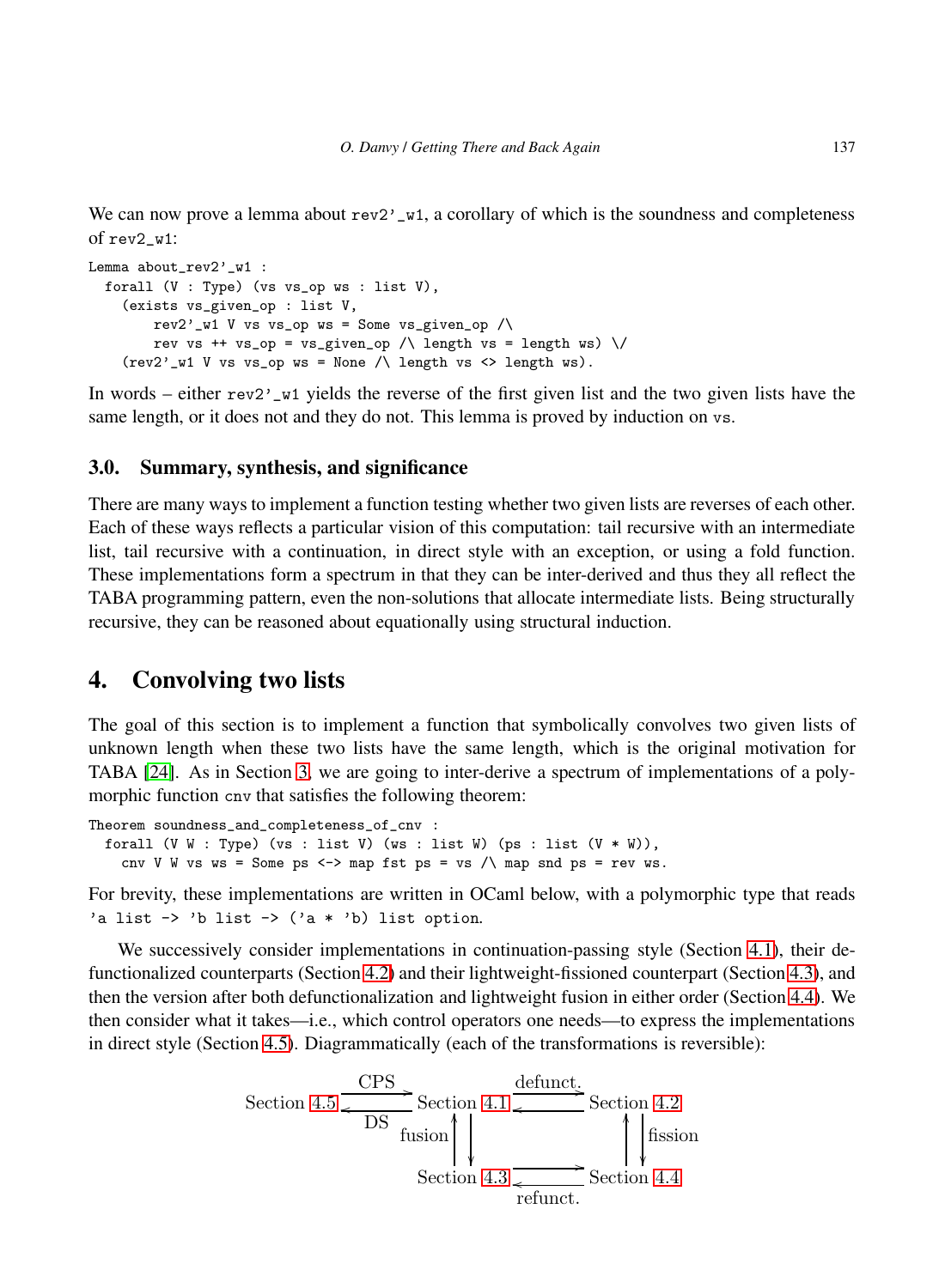We then turn to the more perspicuous analogue of Section [3.6,](#page-16-0) i.e., traversing both given lists at call time to determine there and then whether the two lists have the same length, thus ensuring that there is only a return time when the two lists have the same length (Section [4.6\)](#page-28-1). And from then on, i.e., from Section [4.7](#page-29-0) to Section [4.11,](#page-34-1) we consider more perspicuous implementations in continuation-passing style, their refunctionalized or/and lightweight-fissioned counterparts, and what it takes to express the more perspicuous implementations in direct style, giving rise to a similar diagram. Section [4.12](#page-34-2) draws lessons from these inter-derivations.

# <span id="page-23-0"></span>4.1. Implementations in continuation-passing style

This section presents two implementations of the convolution function using continuations:

- 1. one implementation first traverses the first list and then returns over the second list; during this return, the resulting list of pairs is accumulated tail-recursively (the call to k is a tail call);
- 2. the other implementation first traverses the second list and then returns over the first list; during this return, the resulting list of pairs is constructed recursively (the call to k is not a tail call).

# <span id="page-23-1"></span>4.1.1. Version that returns over the second list

The first given list is traversed tail-recursively with walk, a continuation is accumulated, and eventually this continuation is applied to the second list and to an empty list of pairs, yielding an optional list of pairs. The second list is then traversed tail-recursively and a list of pairs is accumulated. If the two given lists have the same length, this list of pairs is returned as the result in the initial continuation; if the second list is shorter than the first, the computation is discontinued, i.e., the continuation is not applied and the result is None; and if the second list is longer than the first, the initial continuation returns None:

```
let cnv1_cb xs_given ys_given = (* 'a list -> 'b list -> ('a * 'b) list option *)let rec walk xs k = (* \text{ 'a list -} > ( 'b list - } > ( 'a * 'b) list option ) - }('a * 'b) list option *)
   match xs with
       [] -> k ys_given []
    |x|: xs' -> walk xs' (fun ys ps -> match ys with
                                              [] -> None
                                         | y :: ys' \rightarrow k ys' ((x, y) :: ps))
 in walk xs_given (fun ys ps -> match ys with
                                      [] -> Some ps
                                  | _ :: _ -> None);;
```
This implementation is the motivation for TABA and is due to Goldberg [\[24\]](#page-53-1). It is structurally recursive and therefore can be expressed using fold-right and reasoned about using structural induction, since it is also pure (i.e., uses no computational effects).

## <span id="page-23-2"></span>4.1.2. Version that returns over the first list

The second given list is traversed tail-recursively with walk, a continuation is accumulated, and eventually this continuation is applied to the first list, yielding a list of pairs. The first list is then traversed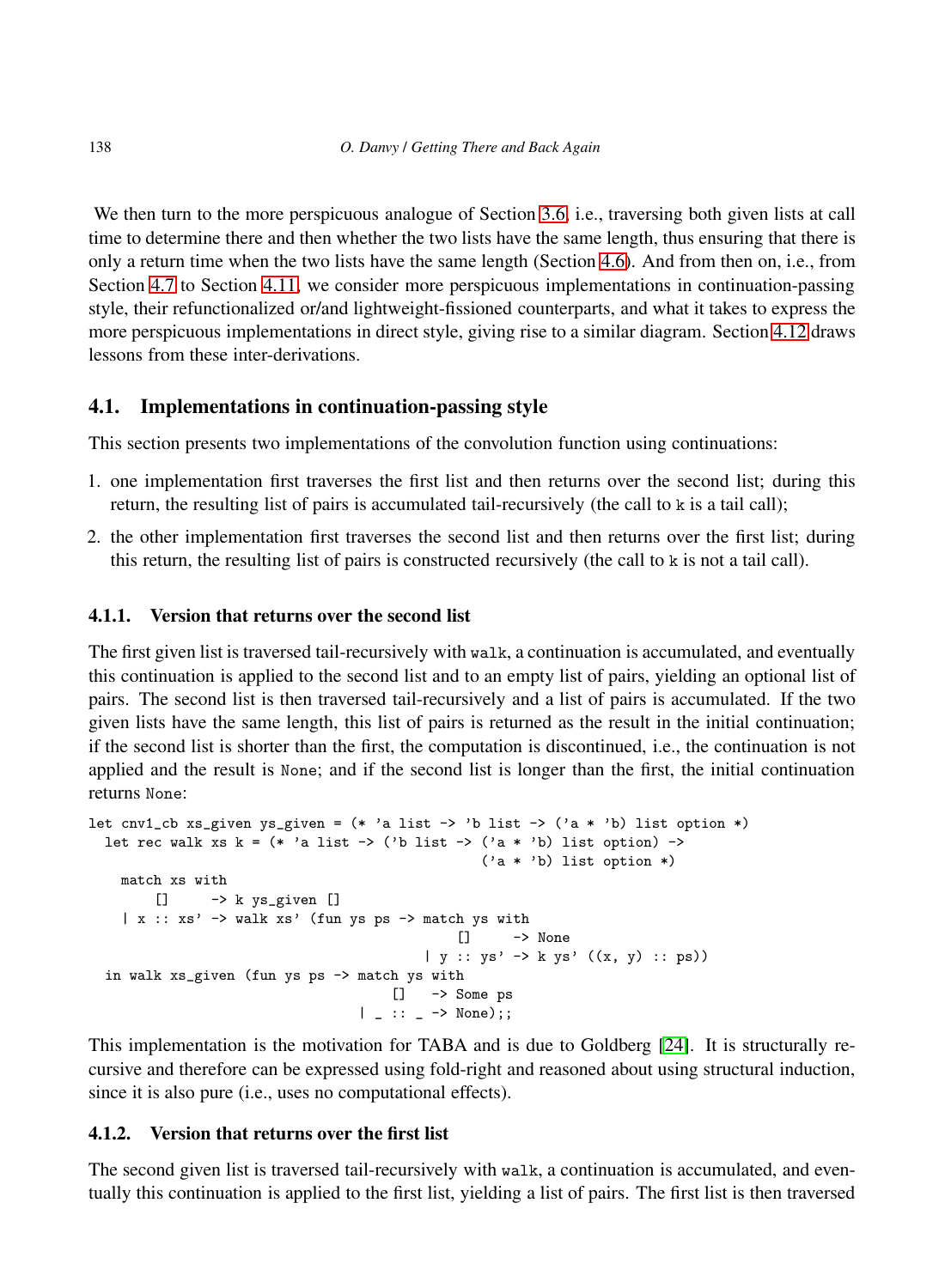recursively and a list of pairs is constructed. If the two given lists have the same length, this list of pairs is returned as the result; if the first list is shorter than the second, the computation is discontinued, i.e., an exception is raised and the result is None; and if the first list is longer than the second, an exception is raised in the initial continuation and the result is None:

```
let cnv2_cb xs_given ys_given = (* 'a list -> 'b list -> ('a * 'b) list option *)try let rec walk ys k = (* \n  'b \n  list -> ('a \n  list -> ('a * 'b) \n  list) ->('a * 'b) list option *)match ys with
           [] -> k xs_given
        | y :: ys' \rightarrow walk ys' (fun xs -> match xs with
                                                 [] -> raise Mismatching_lists
                                             | x :: xs' \rightarrow (x, y) :: k xs')in Some (walk ys_given (fun xs -> match xs with
                                             [] -> []
                                           | \therefore \Rightarrow raise Mismatching lists))
  with Mismatching_lists -> None;;
```
This implementation is structurally recursive and therefore it can be expressed using fold-right. It is however impure due to the exception that is used to handle the case where the first list does not have the same length as the second. To make it pure, one should change the codomain of the continuation, e.g., using an option type.

# <span id="page-24-0"></span>4.2. First-order (defunctionalized) implementations

This section is dedicated to the counterparts of the implementations of Section [4.1](#page-23-0) after defunctionalization, where the defunctionalized continuation is represented as an intermediate list (named either xs\_op or ys\_op instead of k), together with a second pass (named continue) that consumes this intermediate list.

## 4.2.1. Version that returns over the second list

The first given list is traversed tail-recursively with walk, a list is accumulated in reverse order, and eventually this reversed list and the second list are traversed in parallel with continue, which traverses the two lists tail-recursively and accumulates a list of pairs. If the two given lists have the same length, continue returns this list of pairs as the result:

```
let cnv1_fo xs_given ys_given = (* 'a list -> 'b list -> ('a * 'b) list option *)let rec walk xs xs\_op = (* 'a list -> 'a list -> ('a * 'b) list option *)match xs with
       [] -> continue xs_op ys_given []
    | x :: xs' \rightarrow walk xs' (x :: xs_op)and continue xs_op ys ps = (* 'a list -> 'b list -> ('a * 'b) list option ->('a * 'b) list option *)
    match xs_op with
        [] -> (match ys with
                     [] -> Some ps
                 | \_ : : \_ \rightarrow \mathbb{N}one)
```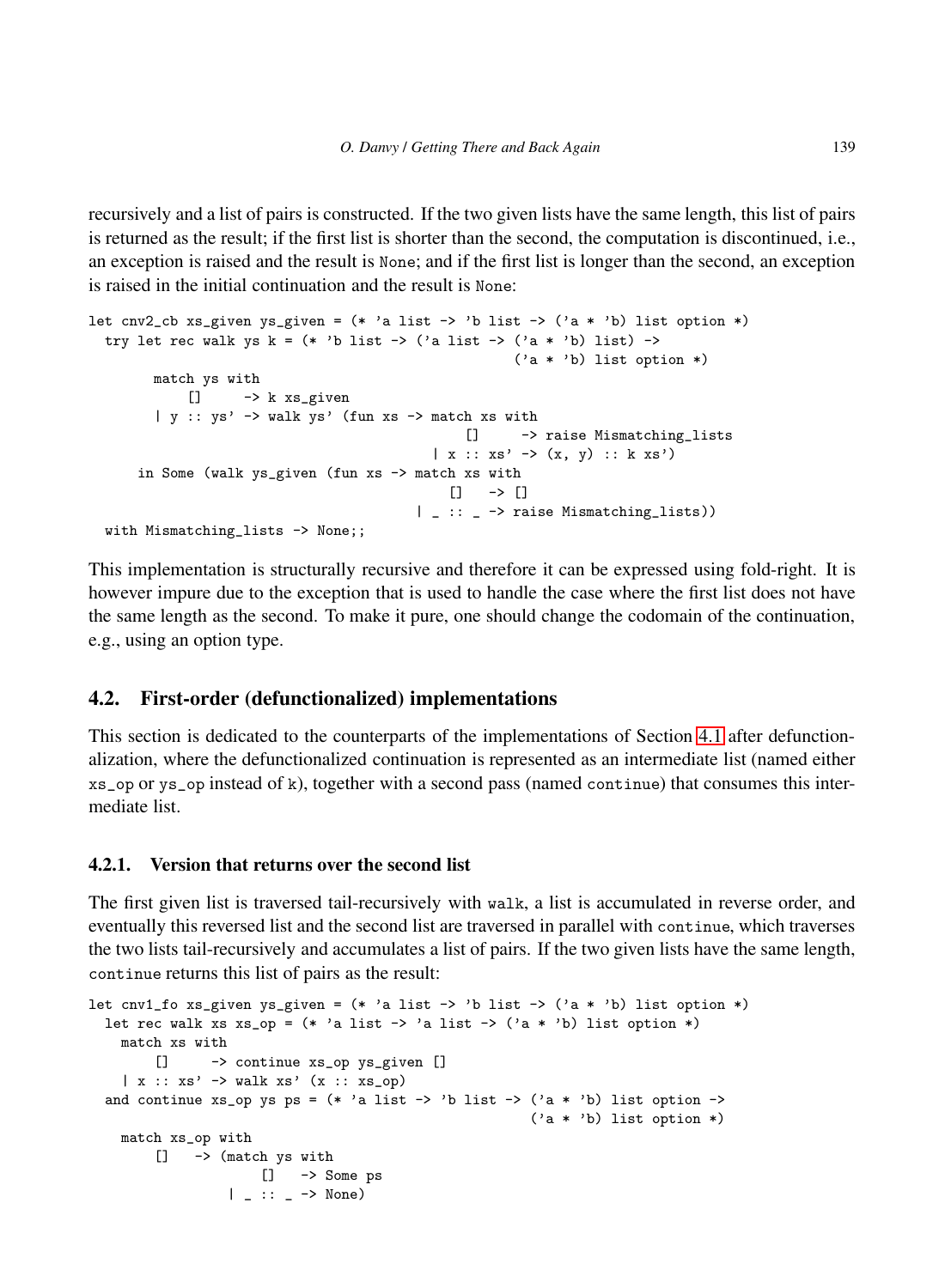```
|x|: xs'_op -> (match ys with
                          [] -> None
                      | y :: ys' \rightarrow \text{continue xs'}\_op ys' ((x, y) :: ps))in walk xs_given [];;
```
#### <span id="page-25-1"></span>4.2.2. Version that returns over the first list

The second given list is traversed tail-recursively with walk, a list is accumulated in reverse order, and eventually the first list and this reversed list are traversed in parallel with continue. Both lists are traversed recursively and a list of pairs is constructed. If the two given lists have the same length, this list of pairs is returned as the result; otherwise an exception is raised and None is returned.

```
let cnv2_fo xs_given ys_given = (* 'a list -> 'b list -> ('a * 'b) list option *)try let rec walk ys ys_op = (*) 'b list -> 'b list -> ('a * 'b) list *)
        match ys with
            [] -> continue ys_op xs_given
        | y :: ys' -> walk ys' (y :: ys_op)
      and continue ys_op xs = (* 'b list -> 'a list -> ('a * 'b) list *)match ys_op with
            [] -> (match xs with
                          [] \rightarrow []| _ :: _ -> raise Mismatching_lists)
        | y :: ys' \text{op} \rightarrow (match xs with
                               [] -> raise Mismatching_lists
                           | x :: x s' \rightarrow (x, y) :: continue y s' \circ y x s'in Some (walk ys_given [])
  with Mismatching_lists -> None;;
```
## <span id="page-25-0"></span>4.3. Implementations in continuation-passing style after lightweight fission

This section is dedicated to the counterparts of the implementations of Section [4.1](#page-23-0) after lightweight fission. Their key point is that the auxiliary function returns the continuation instead of applying it.

#### 4.3.1. Version that returns over the second list

The first given list is traversed tail-recursively with walk, a continuation is accumulated, and eventually this continuation is returned. This continuation is then applied to the second list and an empty list of pairs, the second list is traversed tail-recursively, and a list of pairs is accumulated, as in Section [4.1.1:](#page-23-1)

```
let cnv1_cb_lfi xs_given ys_given = (* 'a list -> 'b list -> ('a * 'b) list option *)let rec walk xs k = (* 'a list -> ('b list -> ('a * 'b) list option) ->'b list \rightarrow ('a * 'b) list option *)
   match xs with
       \Box \rightarrow k
    |x|: xs' -> walk xs' (fun ys ps -> match ys with
                                             [] -> None
                                         | y :: ys' -> k ys' ((x, y) :: ps))
 in walk xs_given (fun ys ps -> match ys with
                                     [] -> Some ps
                                 | _ :: _ -> None) ys_given [];;
```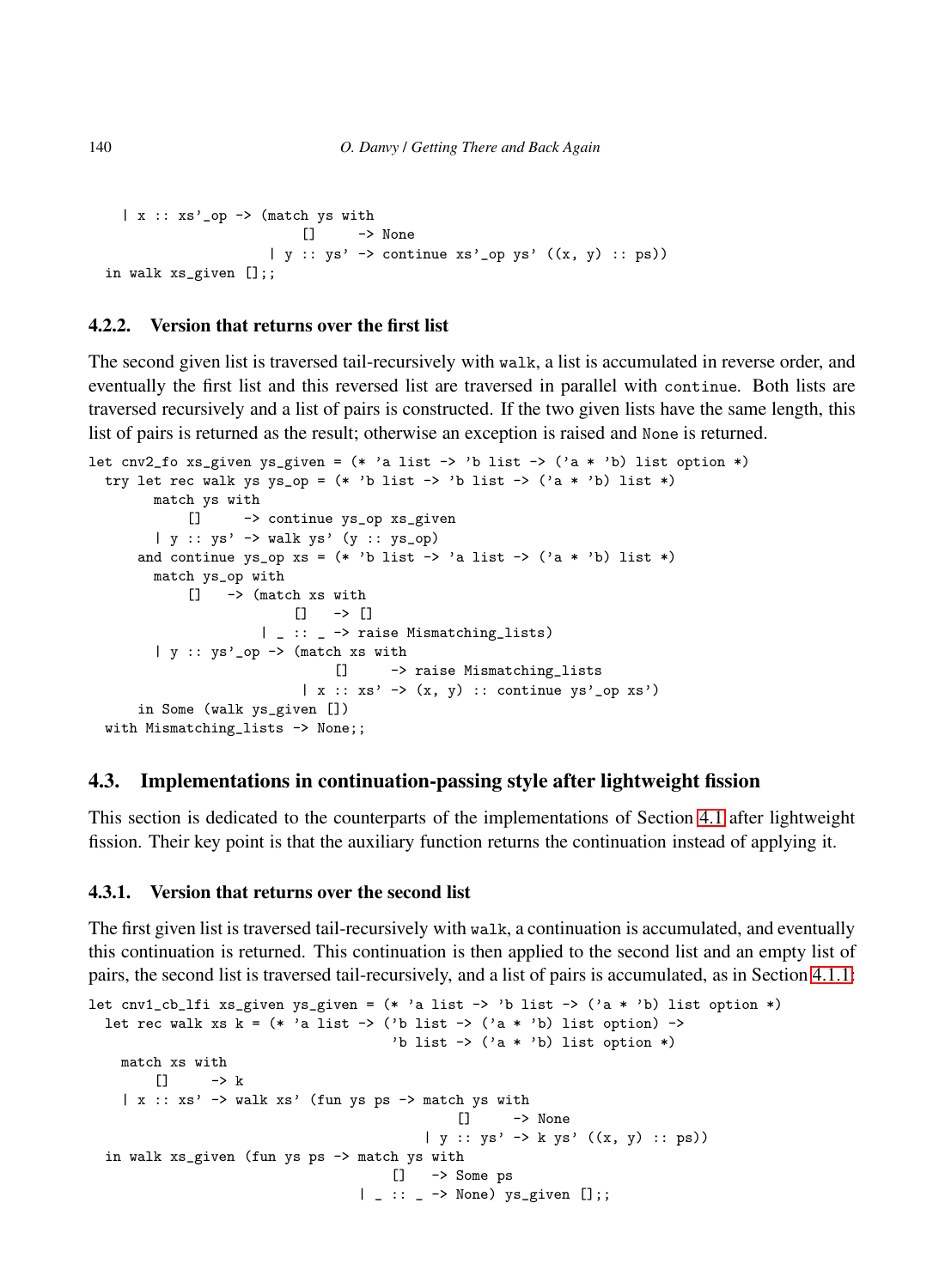This implementation is structurally recursive and it also fits the pattern of fold-left (see Appendix [B\)](#page-57-0):

```
let cnv1_cb_lfi_left xs_given ys_given =
 list_fold_left (fun ys ps -> match ys with
                                   [] -> Some ps
                               | _ :: _ -> None)
                 (fun x k ys ps -> match ys with
                                       [] -> None
                                    | y :: ys' \rightarrow kys' ((x, y) :: ps))xs_given
                 ys_given
                 [];;
```
We note that substituting fold-right for fold-left in this implementation makes the resulting function implement a dot-product in reverse order, a consequence of constructing the resulting list of pairs tailrecursively using an accumulator. (So did substituting fold-left for fold-right in Section [4.1.1](#page-23-1) for the same reason.)

#### <span id="page-26-0"></span>4.3.2. Version that returns over the first list

The second given list is traversed tail-recursively with walk, a continuation is accumulated, and eventually this continuation is returned. This continuation is then applied to the first list, the first list is traversed recursively, and a list of pairs is constructed, as in Section [4.1.2:](#page-23-2)

```
let cnv2_cb_lfi xs_given ys_given = (* 'a list -> 'b list -> ('a * 'b) list option *)try let rec walk ys k = (* 'b list -> ('a list -> ('a * 'b) list) ->'a list \rightarrow ('a * 'b) list *)
        match ys with
             \begin{bmatrix} 1 & - \end{bmatrix} k
         | y :: ys' \rightarrow walk ys' (fun xs \rightarrow match xs with
                                                   [] -> raise Mismatching_lists
                                               | x :: xs' -> (x, y) :: k xs')
      in Some (walk ys_given (fun xs -> match xs with
                                                 [] \rightarrow []| _ :: _ -> raise Mismatching_lists) xs_given)
  with Mismatching_lists -> None;;
```
This implementation is structurally recursive and it also fits the pattern of fold-left:

```
let cnv2_cb_lfi_left xs_given ys_given =
  try Some (list_fold_left (fun xs -> match xs with
                                              \Box \rightarrow \Box| _ :: _ -> raise Mismatching_lists)
                             (fun y k xs \rightarrow match xs with
                                                  [] -> raise Mismatching_lists
                                              | x :: xs' \rightarrow (x, y) :: k xs'ys_given
                             xs_given)
  with Mismatching_lists -> None;;
```
We note that substituting fold-right for fold-left in this implementation makes the resulting function implement a dot-product, a consequence of constructing the resulting list of pairs recursively. (So did substituting fold-left for fold-right in Section [4.1.2](#page-23-2) for the same reason.)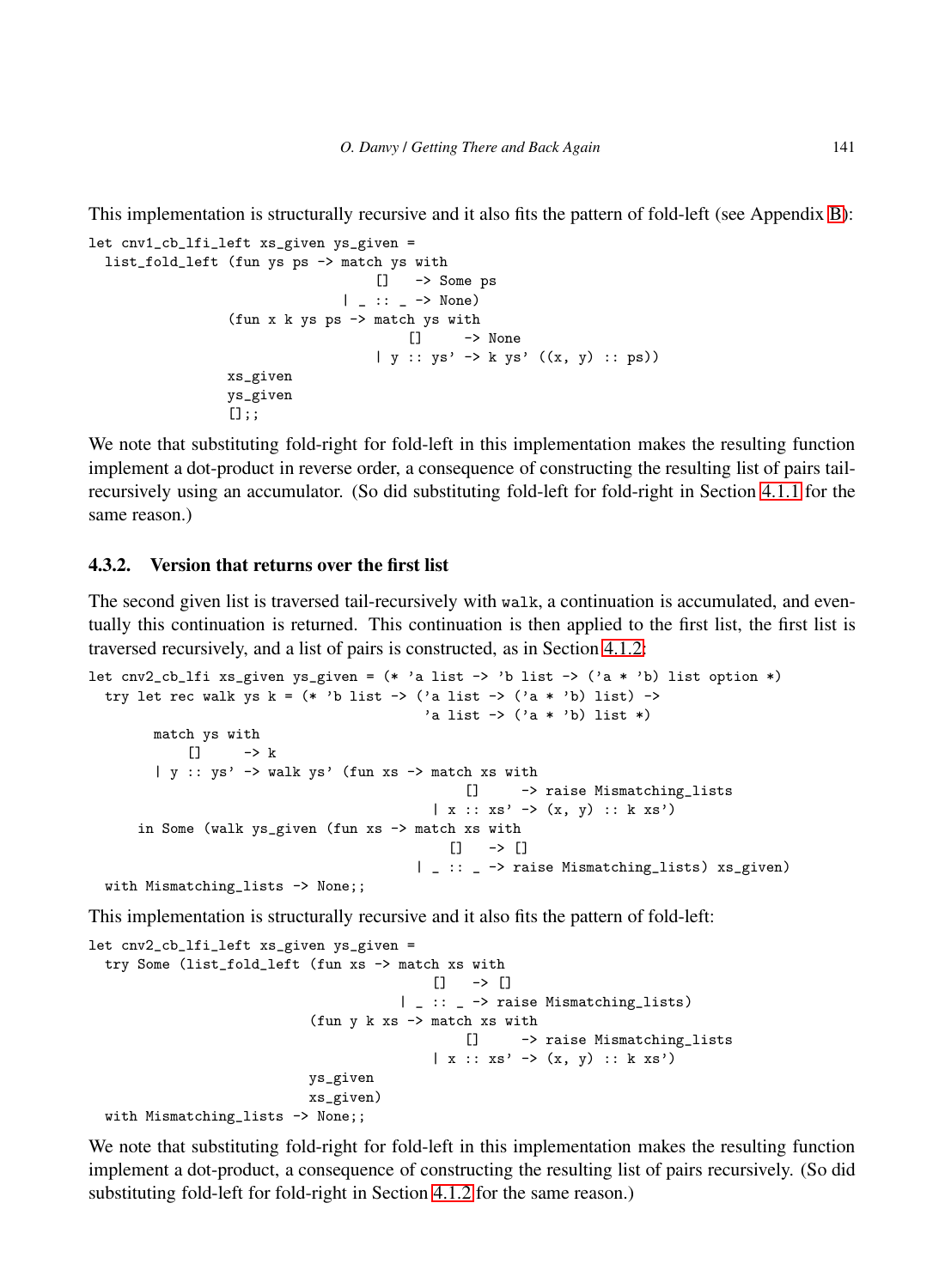# <span id="page-27-0"></span>4.4. First-order (defunctionalized) implementations after lightweight fission

This section is dedicated to the counterparts of the implementations of Section [4.2](#page-24-0) after lightweight fusion, which are also the counterparts of the implementations of Section [4.3](#page-25-0) after defunctionalization. They construct an intermediate list as the reverse of one of the two given lists, and then traverse this reversed list and the other given list.

#### 4.4.1. Version that returns over the second list

The first given list is traversed tail-recursively with walk, a list is accumulated in reverse order, and eventually this list is returned. This reversed list and the second list are traversed tail-recursively and in parallel with continue, and a list of pairs is accumulated. If the two given lists have the same length, this list of pairs is returned as the result:

```
let cnv1_fo_lfi xs_given ys_given = (* 'a list -> 'b list -> ('a * 'b) list option *)let rec walk xs xs\_op = (* 'a list -> 'a list -> 'a list *)match xs with
        \Box \rightarrow xs\_op| x :: xs' \rightarrow walk xs' (x :: xs_op)and continue xs_op ys ps = (* 'a list -> 'b list -> ('a * 'b) list option *)match xs_op with
        [] -> (match ys with
                    [] -> Some ps
                 | \therefore \Rightarrow None)
    |x|: xs'_op -> (match ys with
                           [] -> None
                       | y :: ys' \rightarrow \text{continue xs'}\_op ys' ((x, y) :: ps))in continue (walk xs_given []) ys_given [];;
```
The definition of walk coincides with the tail-recursive definition of reverse that uses an accumulator, and continue tail-recursively zips together the two lists it is applied to, using an accumulator.

### <span id="page-27-1"></span>4.4.2. Version that returns over the first list

The second given list is traversed tail-recursively with walk, a list is accumulated in reverse order, and eventually this list is returned. The first list and this reversed list are traversed recursively and in parallel with continue, and a list of pairs is constructed. If the two given lists have the same length, this list of pairs is returned as the result:

```
let cnv2_fo_lfi xs_given ys_given = (* 'a list -> 'b list -> ('a * 'b) list option *)try let rec walk ys ys_op = (* 'b list -> 'b list -> 'b list *)
       match ys with
           [] -> y_s_op
       | y :: ys' -> walk ys' (y :: ys_op)
     and continue ys_op xs = (* 'b list -> 'a list -> ('a * 'b) list *)match ys_op with
           [] -> (match xs with
                       [] -> []
                    | _ :: _ -> raise Mismatching_lists)
```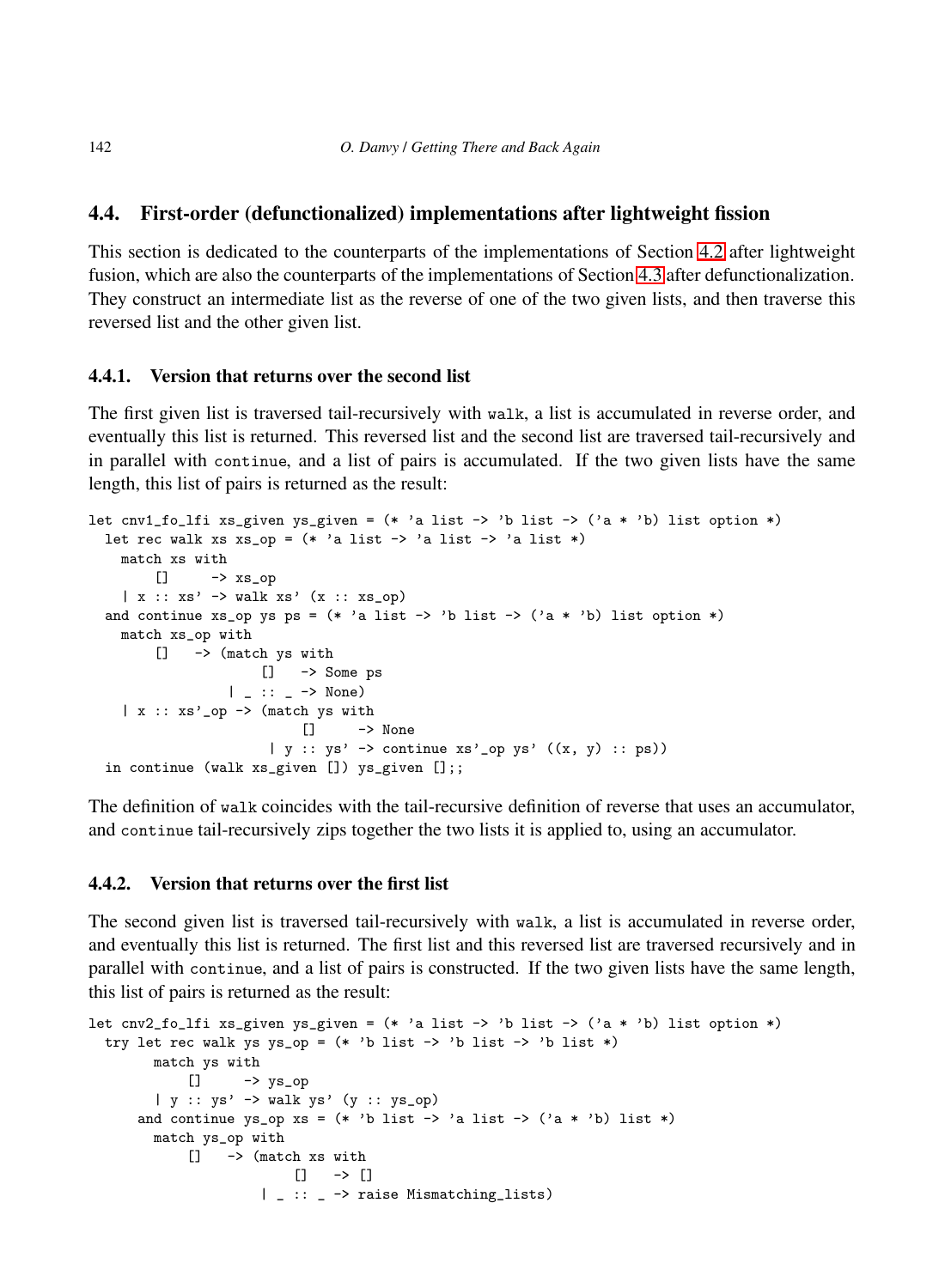```
| y :: ys'_op -> (match xs with
                             [] -> raise Mismatching_lists
                         |x|: xs' \rightarrow (x, y) :: continue ys' \no p xs')in Some (continue (walk ys_given []) xs_given)
with Mismatching_lists -> None;;
```
The definition of walk coincides with the tail-recursive definition of reverse that uses an accumulator, and continue recursively zips together the two lists it is applied to.

# <span id="page-28-0"></span>4.5. Towards implementations in direct style

This section is dedicated to the direct-style counterpart of the continuation-passing implementations in Section [4.1.](#page-23-0) The first one is straightforward (and uses an exception), and the second is not (it involves delimited-control operators).

#### <span id="page-28-2"></span>4.5.1. First version: reversing the first list

Since cnv1\_cb, in Section [4.1.1,](#page-23-1) is tail recursive throughout, it is simple to express it in direct style, using an exception to handle the case where the current continuation is not applied:

```
let cnv1_dse xs_given ys_given = (* 'a list -> 'b list -> ('a * 'b) list option *)try let rec walk xs = (* 'a list -> b list * ('a * 'b) list *)match xs with
           [] -> (ys_given, [])
        | x :: xs' \rightarrow let (ys, ps) = walk xs'in match ys with
                             [] -> raise Mismatching_lists
                         | y :: ys' \rightarrow (ys', (x, y) ::ps)in let (ys, ps) = walk xs_given
         in match ys with
                [] -> Some ps
            | \_ : : \_ -> None
 with Mismatching_lists -> None;;
```
#### <span id="page-28-3"></span>4.5.2. Second version: reversing the second list

In Section [4.1.2,](#page-23-2) the call to the continuation is not a tail call in the induction step. The definition of cnv2\_cb therefore provides yet another case for the delimited-control operators shift and reset [\[25\]](#page-53-2), and yet another illustration of the type mismatch between the codomain of the continuation that has no option, and the domain of answers that has an option [\[26,](#page-53-3) [27\]](#page-53-4). We choose to let this sleeping dog lie, as awakening it would require more background material in a way that is unrelated to TABA.

#### <span id="page-28-1"></span>4.6. A more perspicuous solution where both lists are first traversed

In the implementations above, the job of the first pass (the calls) is to get to the end of one of the given lists, and the job of the second pass (the returns) is to traverse the other given list, checking that it is long enough, pairing the successive elements of the first list at the point of call together with the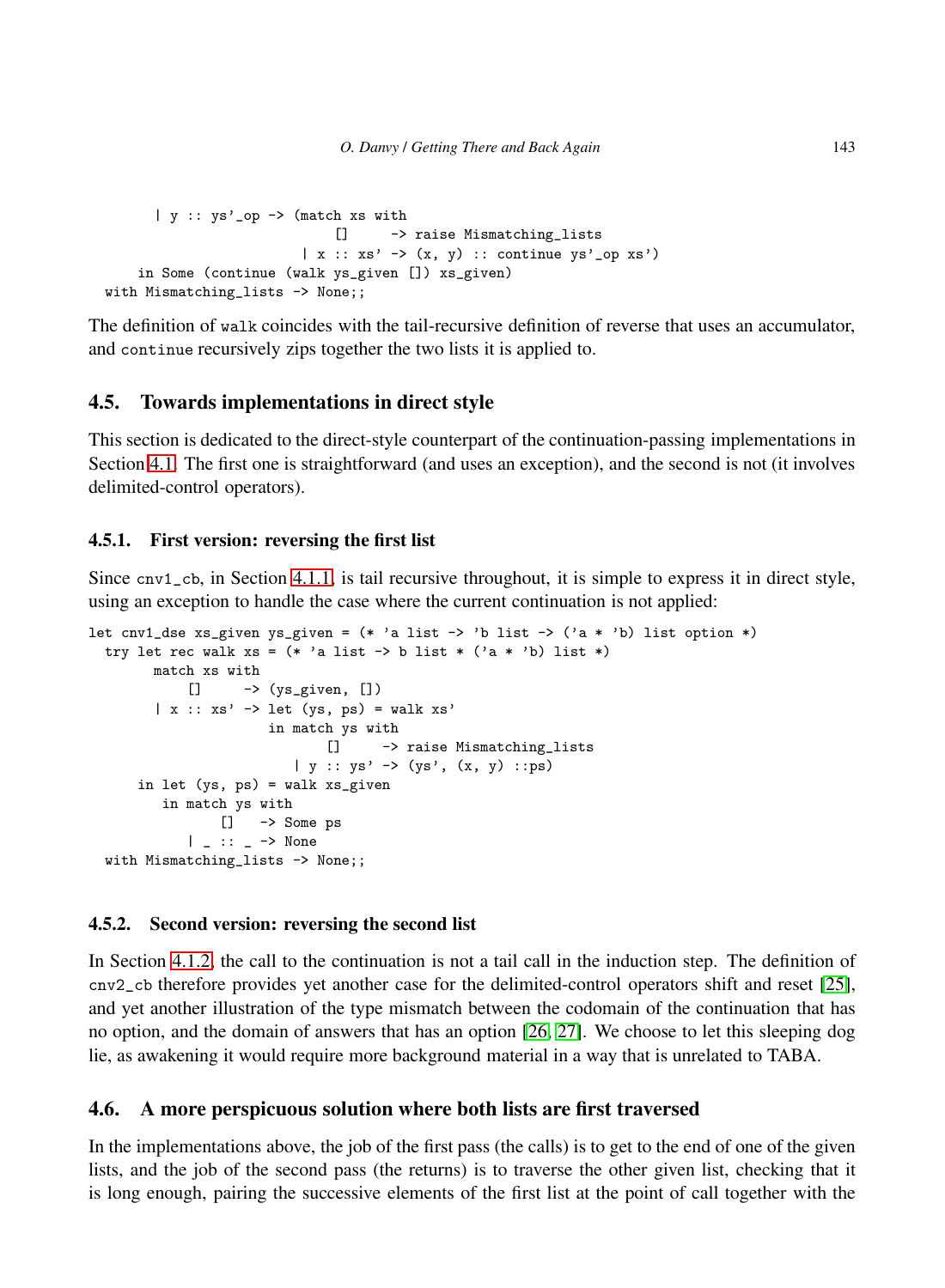successive elements of the second list at the corresponding point of return, grouping these pairs into a list, and then finally testing whether the other list is actually too long. But as in Section [3.6](#page-16-0) there is a simpler algorithm:

- 1. traverse *both* the given lists in the first pass, to establish whether they have the same length; and then if they do, and only if they do,
- 2. traverse the other list to construct the list of pairs, knowing that the two given lists have the same length.

Analysis: as in Section [3.6,](#page-16-0) the number of recursive calls is the same if the two lists have the same length, and otherwise this number is the length of the shorter list; also, the second pass is simpler since it only takes place if the two lists have the same length.

The following sections walk through the path of the previous sections, using this simpler algorithm:

Section 4.11 
$$
\frac{CPS}{DS}
$$
 Section 4.7  $\frac{\text{defunct.}}{\text{fusion}}$  Section 4.8  
Section 4.9  $\frac{\text{fusion}}{\text{refunct.}} \rightarrow \text{Section 4.10}$ 

# <span id="page-29-0"></span>4.7. More perspicuous implementations in continuation-passing style

This section is dedicated to two implementations of the convolution function using continuations. Each of these implementations traverses both lists tail recursively and in parallel. If these lists do not have the same length, the result is None. Otherwise,

- 1. the first implementation returns over the second list; during this return, the resulting list of pairs is accumulated tail-recursively (the call to k is a tail call);
- 2. the second implementation returns over the first list; during this return, the resulting list of pairs is constructed recursively (the call to k is not a tail call).

# 4.7.1. Version that returns over the second list

Both given lists are traversed tail-recursively with walk, as a continuation is accumulated. If the two lists do not have the same length, the continuation is ignored and the (optional) result is nothing. Otherwise, the continuation is applied to the second list and to an empty list of pairs. The second list is then traversed tail-recursively and a list of pairs is accumulated. The (optional) result is the final version of the accumulator: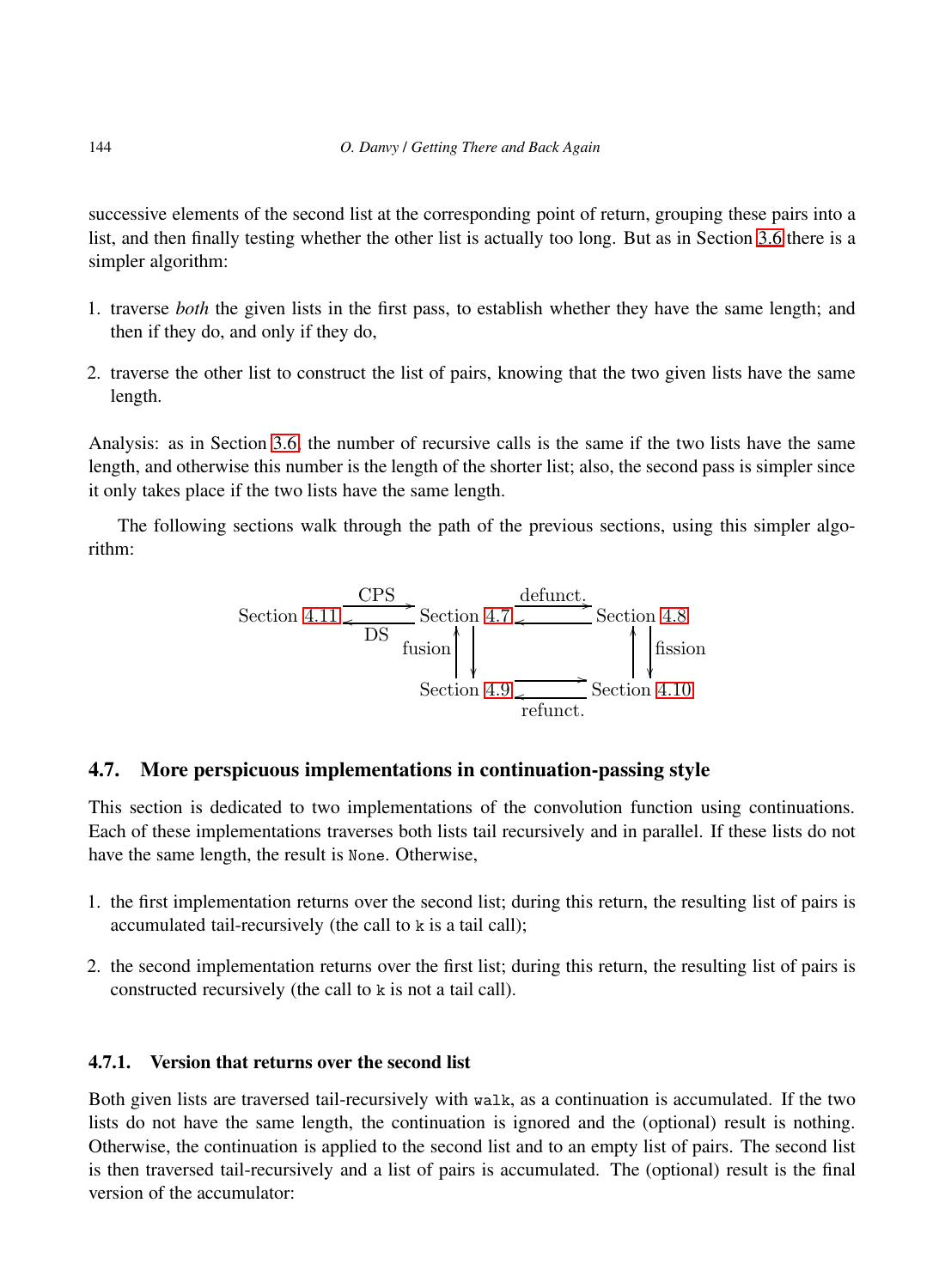```
let cnw1_cb xs_given ys_given = (* 'a list -> 'b list -> ('a * 'b) list option *)let rec walk xs ys k = (* \; 'a \; list \; -> \; 'b \; list \; ->('b list \rightarrow ('a * 'b) list \rightarrow ('a * 'b) list) \rightarrow('a * 'b) list option *)
    match xs, ys with
        [], [] - > Some (k ys_given [])
    \vert x : : xs', \bot :: ys' \rightarrow walk xs' ys' (fun ys ps ->
                                               match ys with
                                                    [] \rightarrow [] (* impossible case *)| y :: ys' \rightarrow k ys' ((x, y) :: ps))| _, _ -> None
  in walk xs_given ys_given (fun _ ps -> ps);;
```
#### 4.7.2. Version that returns over the first list

Both given lists are traversed tail-recursively with walk as a continuation is accumulated. If the two lists do not have the same length, the continuation is ignored and the (optional) result is nothing. Otherwise, the continuation is applied to the first list. The first list is then traversed recursively and a list of pairs is constructed. The (optional) result is this list of pairs:

```
let cnw2_cb xs_given ys_given = (* 'a list -> 'b list -> ('a * 'b) list option *)let rec walk xs ys k = (* \text{ a list } -> 'b \text{ list } -> ('a \text{ list } -> ('a * 'b) \text{ list}) ->('a * 'b) list option *)
    match xs, ys with
         [], [] - > Some (k xs_given)
    | \angle :: xs', y :: ys' -> walk xs' ys' (fun xs ->
                                                  match xs with
                                                      \begin{bmatrix} \end{bmatrix} -> \begin{bmatrix} \end{bmatrix} (* impossible case *)
                                                  | x :: xs' \rightarrow (x, y) :: k xs')| _, _ -> None
  in walk xs\_given ys_given (fun _ -> []);;
```
The nil case in the continuation is impossible, so compared to cnv2\_cb in Section [4.1.2,](#page-23-2) there is no need for an exception.

#### <span id="page-30-0"></span>4.8. More perspicuous first-order (defunctionalized) implementations

This section is dedicated to the counterparts of the implementations of Section [4.7](#page-29-0) after defunctionalization, where the defunctionalized continuation is represented as an intermediate list (named either xs\_op or ys\_op instead of k), together with the second pass (named continue) that consumes this intermediate list.

#### 4.8.1. Version that returns over the second list

Both given lists are traversed tail-recursively with walk as the reverse of the first list is accumulated. If the two lists do not have the same length, the result is None. Otherwise, the reversed first list and the second list are zipped together tail recursively with continue, using an accumulator, and the (optional) result is the final value of this accumulator: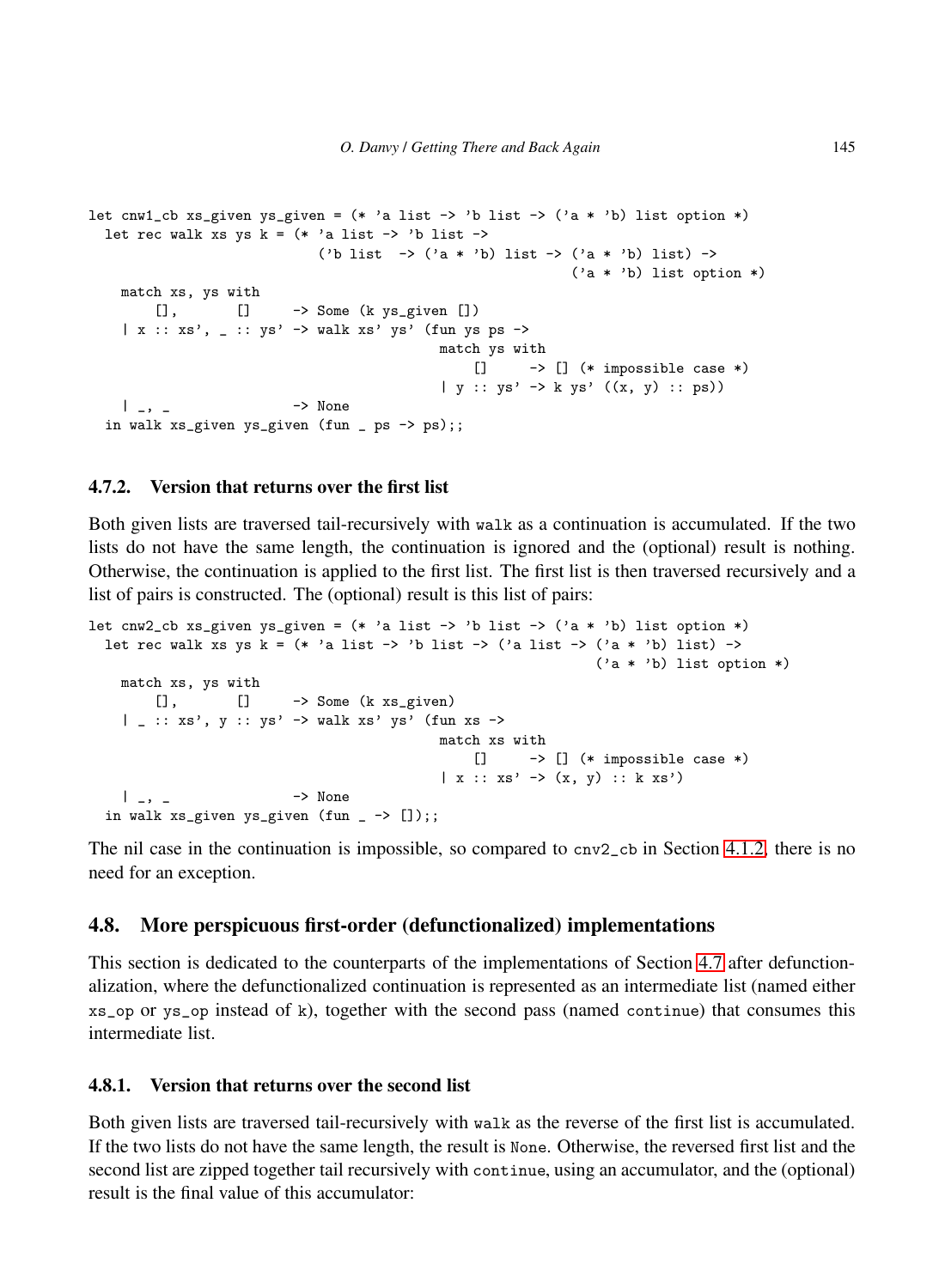```
let cnw1_fo xs_given ys_given = (* 'a list -> 'b list -> ('a * 'b) list option *)let rec walk xs ys xs_op = (* 'a list -> 'b list -> 'a list -> ('a * 'b) list option *)match xs, ys with
         [], [] -> Some (continue xs_op ys_given [])
    | x :: xs', - :: ys' \rightarrow walk xs' ys' (x :: xs_op)| _, _ - \rightarrow None
  and continue xs_op ys ps = (* 'a list \rightarrow 'b list \rightarrow ('a * 'b) list \rightarrow ('a * 'b) list *)match xs_op with
         \Box -> ps
    |x|: xs'_op -> (match ys with
                             \begin{bmatrix} \end{bmatrix} -> \begin{bmatrix} \end{bmatrix} (* impossible case *)
                         | y :: ys' \rightarrow \text{continue } xs' op ys' ((x, y) :: ps))in walk xs_given ys_given [];;
```
#### 4.8.2. Version that returns over the first list

Both given lists are traversed tail-recursively with walk as the reverse of the second list is accumulated. If the two lists do not have the same length, the result is None. Otherwise, the first list and the reversed second list are zipped together recursively with continue, and the (optional) result is the resulting list of pairs:

```
let cnw2_fo xs_given ys_given = (* 'a list -> 'b list -> ('a * 'b) list option *)
  let rec walk xs ys ys_op = (* 'a list \rightarrow 'b list \rightarrow 'b list \rightarrow ('a * 'b) list option *)match xs, ys with
        [], [] -> Some (continue ys_op xs_given)
    | _ :: xs', y :: ys' -> walk xs' ys' (y :: ys_op)
    | \rightarrow \sim None
  and continue ys_op xs = (* 'b list -> 'a list -> ('a * 'b) list *)match ys_op with
      \Box -> \Box| y :: ys'_op -> match xs with
                          [] \rightarrow [] (* impossible case *)
                     |x|: xs' \rightarrow (x, y) :: continue ys' \no p xs'in walk xs_given ys_given [];;
```
The nil case in continue is impossible, so compared to cnv2\_fo in Section [4.2.2,](#page-25-1) there is no need for an exception.

# <span id="page-31-0"></span>4.9. More perspicuous implementations in continuation-passing style after lightweight fission

This section is dedicated to the counterparts of the implementations of Section [4.7](#page-29-0) after lightweight fission. Their key point is that the auxiliary function returns the continuation instead of applying it.

### 4.9.1. Version that returns over the second list

Both given lists are traversed tail-recursively with walk, as a continuation is accumulated. If the two lists do not have the same length, the continuation is ignored and the result is None. Otherwise, the continuation is returned, and is then applied to the second list and an empty list of pairs; the second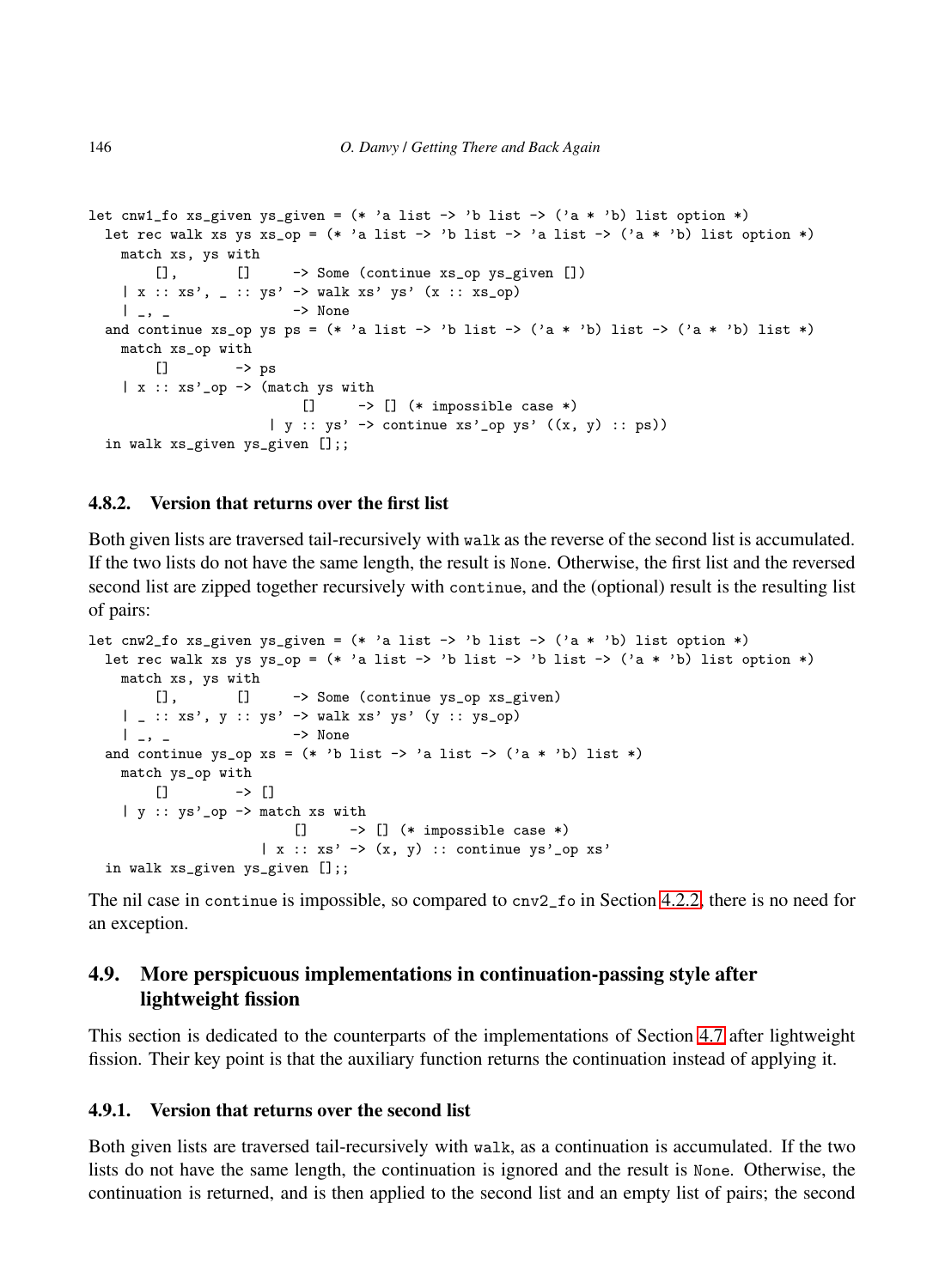list is traversed tail-recursively, and a list of pairs is accumulated and eventually returned as the result in the initial continuation:

```
let cnw1_cb_lfi xs_given ys_given = (* 'a list -> 'b list -> ('a * 'b) list option *)let rec walk xs ys k = (* \; 'a \; list \; \rightarrow \; 'b \; list \; \rightarrow \;('b list \rightarrow ('a * 'b) list \rightarrow ('a * 'b) list) option *)
    match xs, ys with<br>[], []
         [], [] -> Some k
     | x :: xs', \_ :: ys' \rightarrow walk xs' ys' (fun ys ps \rightarrow)match ys with
                                                          \begin{bmatrix} \end{bmatrix} -> \begin{bmatrix} \end{bmatrix} (* impossible case *)
                                                     | y :: ys' -> k ys' ((x, y) :: ps))
    | _{-}, _{-} \rightarrow None
  in match walk xs_given ys_given (fun _ ps -> ps) with
       Some k -> Some (k ys_given [])
      | None -> None ;;
```
#### 4.9.2. Version that returns over the first list

Both given lists are traversed tail-recursively with walk as a continuation is accumulated. If the two lists do not have the same length, the continuation is ignored and the result is None. Otherwise, the continuation is applied to the first list, which is traversed recursively, and a list of pairs is constructed that forms the (optional) result:

```
let cnw2_cb_lfi xs_given ys_given = (* 'a list -> 'b list -> ('a * 'b) list option *)let rec walk xs ys k = (* 2i 1ist -> 'b 1ist -> ('a 1ist -> ('a * 'b) 1ist)) option *)
    match xs, ys with
        [], [] -> Some k
    | _ :: xs', y :: ys' -> walk xs' ys' (fun xs ->
                                              match xs with
                                                   \begin{bmatrix} \end{bmatrix} -> \begin{bmatrix} \end{bmatrix} (* impossible case *)
                                               | x :: xs' \rightarrow (x, y) :: k xs'| \rightarrow \sim None
  in match walk xs\_given ys_given (fun - -> []) with
       Some k -> Some (k xs_given)
     | None -> None;;
```
The nil case in the continuation is impossible, so compared to  $cnv2_cb_1$  in Section [4.3.2,](#page-26-0) there is no need for an exception.

# <span id="page-32-0"></span>4.10. More perspicuous first-order (defunctionalized) implementations after lightweight fission

This section is dedicated to the counterparts of the implementations of Section [4.9](#page-31-0) after defunctionalization, where the defunctionalized continuation is represented as an intermediate list (named either xs\_op or ys\_op instead of k), together with the second pass (named continue) that consumes this intermediate list. Their key point is that they are non-solutions since they construct an intermediate list as the reverse of one of the two given lists, and then traverse this reversed list and the other given list.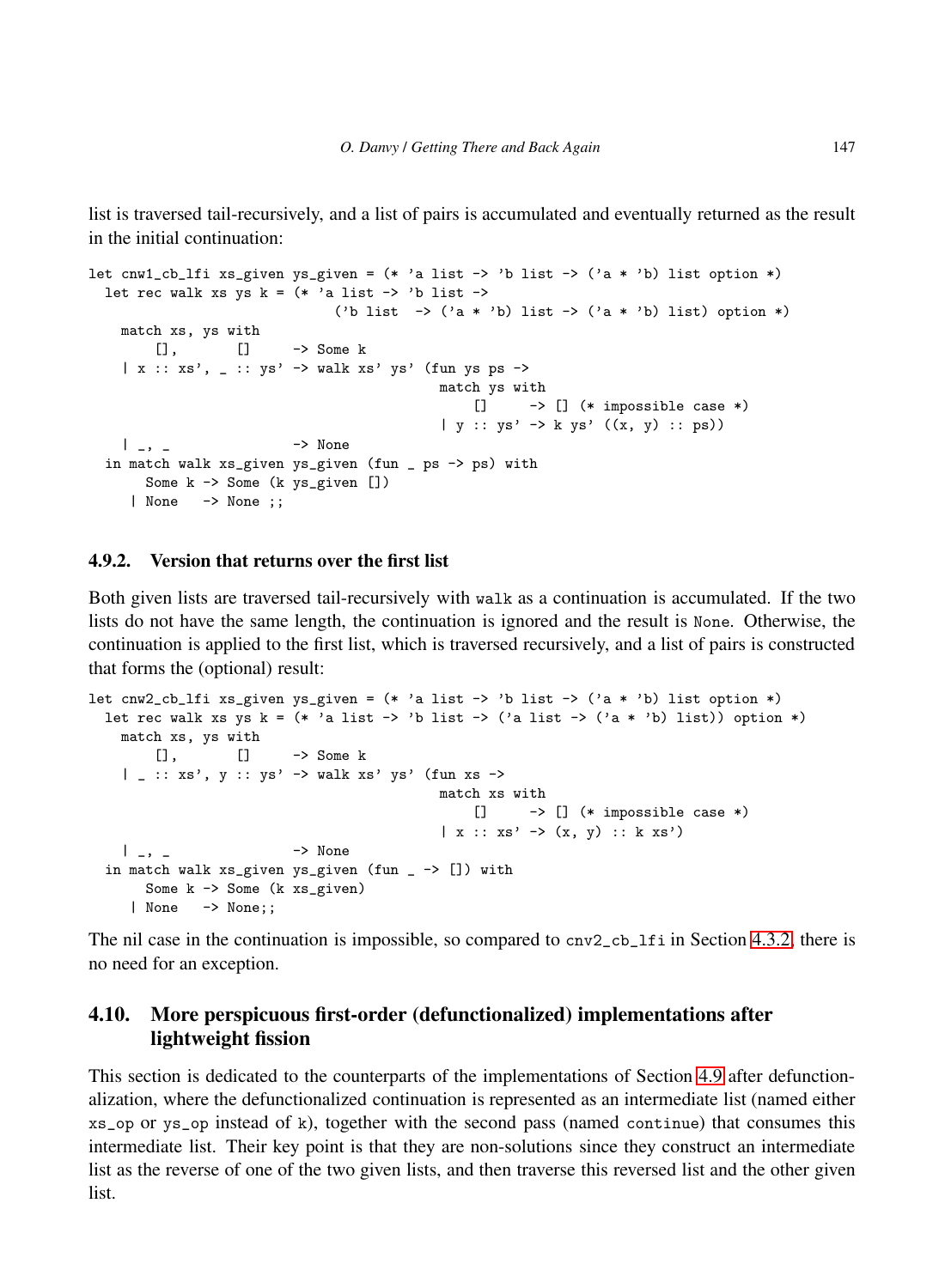#### 4.10.1. Version that returns over the second list

Both given lists are traversed tail-recursively with walk as the reverse of the first list is accumulated. If the two lists do not have the same length, the result is None. Otherwise, the reversed first list is returned. The reversed first list and the second list are then zipped together tail recursively with continue, using an accumulator, and the (optional) result is the final version of this accumulator:

```
let cnw1_fo_lfi xs_given ys_given = (* 'a list -> 'b list -> ('a * 'b) list option *)let rec walk xs ys xs\_op = (* a list -> 'b list -> 'a list -> 'a list option *)match xs, ys with
        [], [] - > Some xs_op
    | x :: xs', - :: ys' \rightarrow walk xs' ys' (x :: xs_op)| \quad | \quad | \quad | \quad |and continue xs_op ys ps = (* 'a list -> 'b list -> ('a * 'b) list -> ('a * 'b) list *)match xs_op with
        \Box -> ps
    |x|: xs'_op -> (match ys with
                            \begin{bmatrix} \end{bmatrix} -> \begin{bmatrix} \end{bmatrix} (* impossible case *)
                       | y :: ys' \rightarrow \text{continue xs'}\_op ys' ((x, y) :: ps))in match walk xs_given ys_given [] with
       Some xs_op -> Some (continue xs_op ys_given [])
     | None -> None;;
```
### 4.10.2. Version that returns over the first list

Both given lists are traversed tail-recursively with walk as the reverse of the second list is accumulated. If the two lists do not have the same length, the result is None. Otherwise, the reversed second list is returned. The first list and the reversed second list are then zipped together recursively with continue, and the (optional) result is the resulting list of pairs:

```
let cnw2_fo_lfi xs_given ys_given = (* 'a list -> 'b list -> ('a * 'b) list option *)let rec walk xs ys ys_op = (* 'a list -> 'b list -> 'b list -> 'b list option *)match xs, ys with
        \begin{bmatrix} 1 \end{bmatrix}, \begin{bmatrix} 1 \end{bmatrix} -> Some ys_op
    | _ :: xs', y :: ys' -> walk xs' ys' (y :: ys_op)
    | _, _ -> None
  and continue ys_op xs = (* 'b list -> 'a list -> ('a * 'b) list *)
    match ys_op with
       [] -> []
    | y :: ys'_op -> match xs with
                           \begin{bmatrix} \end{bmatrix} -> \begin{bmatrix} \end{bmatrix} (* impossible case *)
                       |x|: xs' \rightarrow (x, y) :: continue ys' \no p xs'in match walk xs_given ys_given [] with
       Some ys_op -> Some (continue ys_op xs_given)
     | None -> None;;
```
The nil case in continue is impossible, so compared to  $cnv2_fo_1fi$  in Section [4.4.2,](#page-27-1) there is no need for an exception.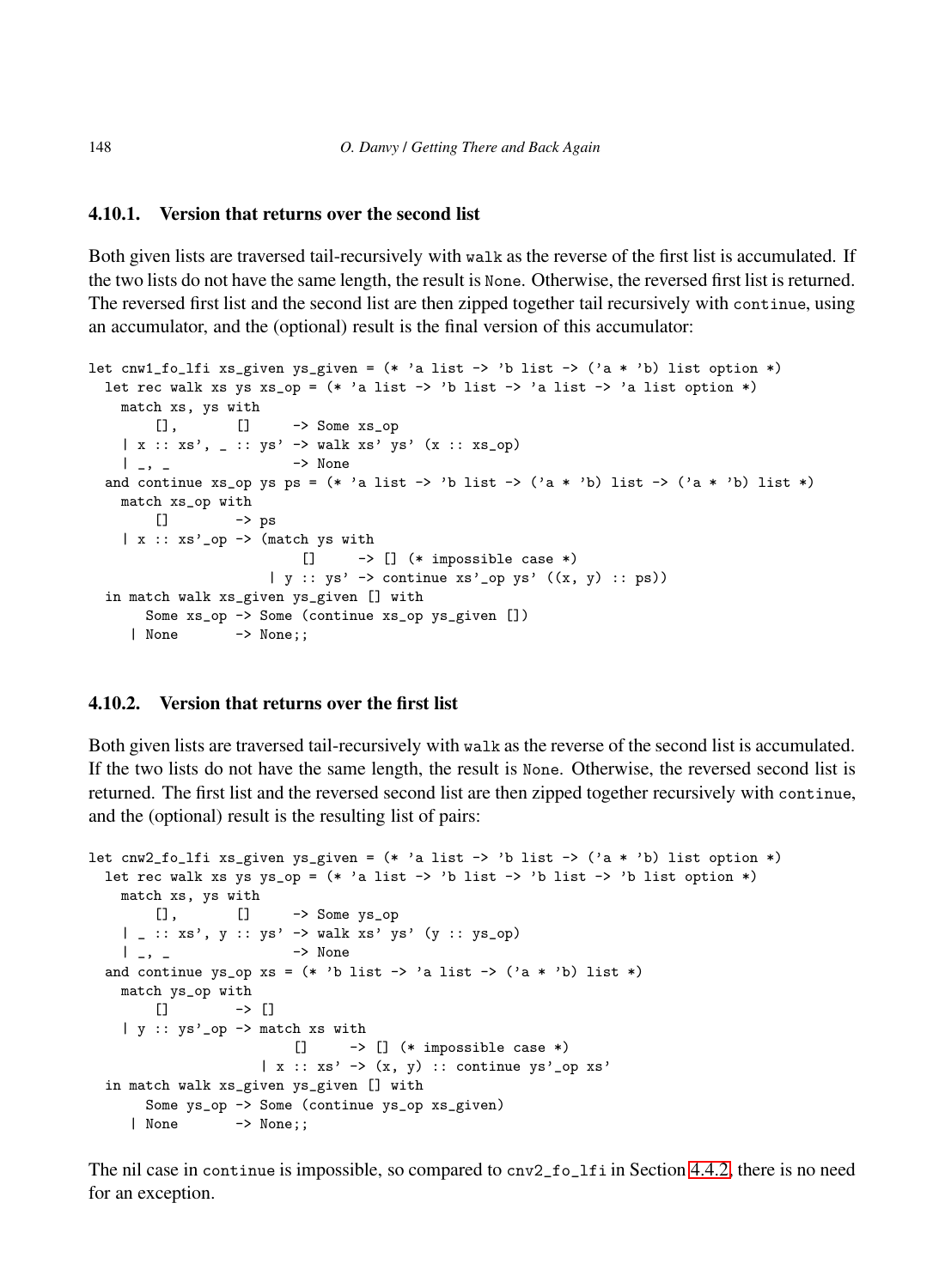# <span id="page-34-1"></span>4.11. Towards more perspicuous implementations in direct style

This section is dedicated to the direct-style counterpart of the continuation-passing implementations in Section [4.7.](#page-29-0) The first one is straightforward (and uses an exception), and the second is not (it involves delimited-control operators).

# 4.11.1. Version that returns over the second list

As in Section [4.5.1,](#page-28-2) it is simple to express cnw1\_cb in direct style, using an exception:

```
let cnw1_dse xs_given ys_given = (* 'a list -> 'b list -> ('a * 'b) list option *)try let rec walk xs ys = (* 'a list -> 'b list -> 'b list * ('a * 'b) list *)match xs, ys with
           [], [] - \rightarrow (ys_given, [])
        | x :: xs', - :: ys' \rightarrow let (ys, ps) = walk xs' ys'in (match ys with
                                        [] -> (ys, ps) (* impossible case *)
                                    | y :: ys' \rightarrow (ys', (x, y) :: ps))| _, _ - -> raise Mismatching_lists
     in let (_, ps) = walk xs_given ys_given in Some ps
 with Mismatching_lists -> None;;
```
# 4.11.2. Version that returns over the first list

As in Section [4.5.2,](#page-28-3) the definition of cnw2\_cb provides yet another case for shift and reset, which again we refrain from elaborating.

# <span id="page-34-2"></span>4.12. Summary, synthesis, and significance

Throughout, each two versions contrasts the tail-recursive accumulation of the resulting list of pairs and the recursive construction of this resulting list. The spectrum of implementations ranges from completely explicit (two passes and an intermediate (reversed) list) to completely implicit (one recursive descent that is possibly interrupted by raising an exception). That lightweight fission makes a continuation-passing implementation expressible using fold-left came as a surprise to the author, and seems new. The effect of replacing one fold functional by the other crystallizes the relation between convolving two lists and constructing their dot-product: a recursive construction yields the resulting list of pairs in the order of the two given lists, and a tail-recursive accumulation yields the resulting list of pairs in the reverse order.

As for reasoning about these implementations (the pure ones, that is), it involves the same apparatus as in Section [3:](#page-8-0) structural induction and equational reasoning.

# <span id="page-34-0"></span>5. Deciding whether a lambda term has the shape of an eta redex

Given a  $\lambda$  term, we want to know whether it has the shape  $\lambda x_1 \lambda x_2 \cdots \lambda x_n$ .  $e x_1 x_2 \cdots x_n$ , for some (unknown) expression  $e$  and depth  $n$ . If it does, we would like to know this expression and this depth, in n recursive calls. We refer to a term of this shape as "an  $\eta$  redex," a slight abuse of terminology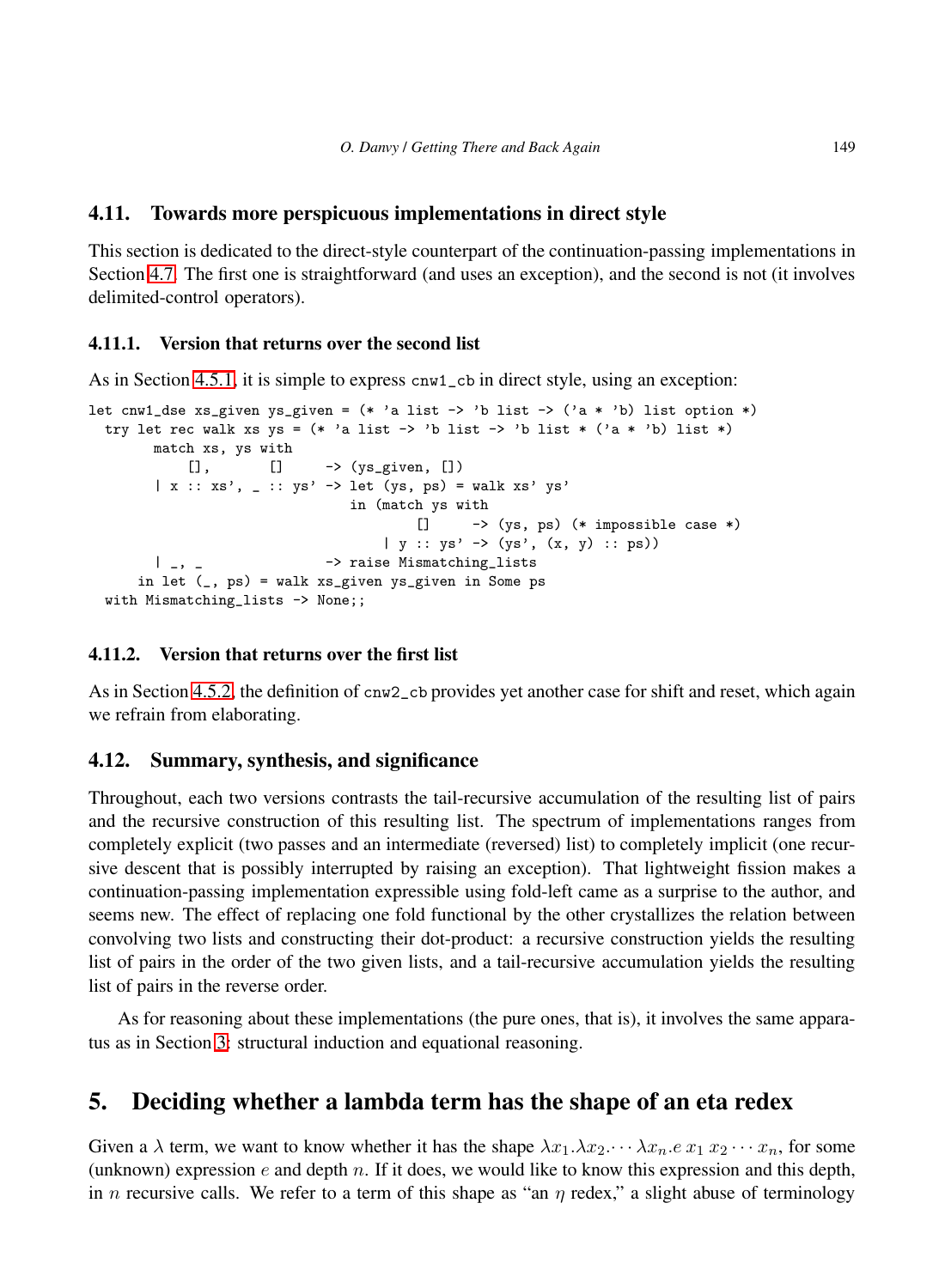since  $\lambda x.x\dot{x}$  is not an  $\eta$  redex, for example, but this abuse is inessential here. We first consider  $\lambda$  terms with names to determine whether they have the shape of  $\lambda x_1 \cdot \lambda x_2 \cdots \lambda x_n \cdot e \cdot x_1 \cdot x_2 \cdots x_n$  for some e and n (Section [5.1,](#page-35-0) using OCaml), then  $\lambda$  terms with de Bruijn levels [\[28\]](#page-53-5) to determine whether they have the shape of  $\lambda \lambda \cdots \lambda e \neq 0 \pmb{1} \cdots (n-1)$  for some e and n (Section [5.2,](#page-38-0) using the Coq Proof Assistant), and then  $\lambda$  terms with de Bruijn indices [\[28\]](#page-53-5) to determine whether they have the shape of  $\lambda \lambda \cdots \lambda e$   $(n-1)$   $(n-2) \cdots 0$  for some e and n (Section [5.3,](#page-39-0) using the Coq Proof Assistant).

## <span id="page-35-0"></span>5.1. Lambda terms with names

Here is a stylized data type for the abstract-syntax trees of  $\lambda$  terms with names, using a unary constructor Expn to stand for any term that is not a variable, a  $\lambda$  abstraction, or an application:

type expn = Varn of string | Lamn of string \* expn | Appn of expn \* expn | Expn of string;;

An  $\eta$  redex of depth d reads  $\lambda x_1 \cdot \lambda x_2 \cdot \cdot \cdot \lambda x_d \cdot e \cdot x_1 \cdot x_2 \cdot \cdot \cdot x_d$ , but in actuality, this redex contains many implicit parentheses and actually reads  $\lambda x_1 \cdot (\lambda x_2 \cdot \cdot \cdot (\lambda x_d \cdot ((\cdot \cdot ((e x_1) x_2) \cdot \cdot \cdot) x_d)) \cdot \cdot \cdot).$  Reflecting these implicit parentheses, the following function constructs an  $\eta$  redex, given a term and a depth:

```
let make_eta_redexn e d = (* expn \rightarrow int \rightarrow expn *)assert (d > 0);
  let rec visit e d c = (* \exp r \rightarrow int \rightarrow int \rightarrow \exp r \rightarrow )if d = 0then e
    else let x = "x" ^ string_of_int c
           in Lamn (x, visit (Appn (e, Varn x)) (pred d) (succ c))
  in visit e d 1;;
```
In words – visit recursively constructs the resulting term with Lamn while accumulating the body around the given expression with Appn. Characteristically of  $\lambda$  terms with names, a (hopefully) fresh name is generated for each instance of Lamn using a counter that is initialized with 1.

For example, evaluating make\_eta\_redexn Exp 3 yields

```
Lamn ("x1",
     Lamn ("x2",
            Lamn ("x3",
                  Appn (Appn (Appn (Expn "x0",
                                    Varn "x1"),
                               Varn "x2"),
                         Varn "x3"))))
```
Here is its abstract-syntax tree, rotated 90 degrees counterclockwise and flattened:

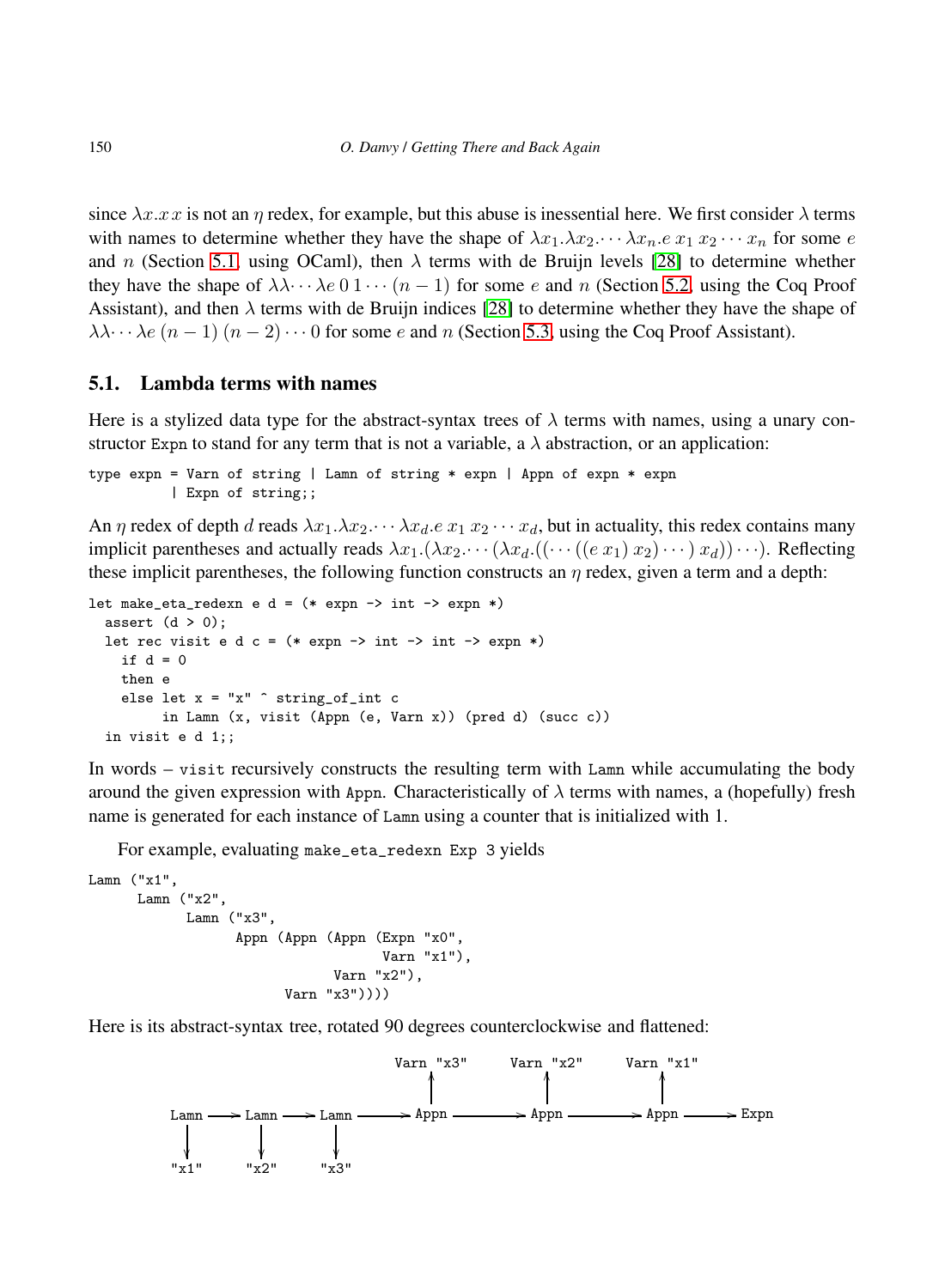Detecting whether a given  $\lambda$  term with names has the shape of an  $\eta$  redex fits TABA in that we can recursively descend into its abstract-syntax tree for as long as we encounter Lamn constructors, until we encounter another constructor. At that point, if the tree has the shape of an  $\eta$  redex, its depth is the number of recursive calls that have taken us there. We can then return the tree and keep traversing it at return time for as long as we encounter Appn constructors whose second arguments are a variable whose name matches the name in the corresponding Lamn constructor. (This name is visible in the lexical environment of the current recursive call.) If any other constructor than Lamn (during the calls) and Appn (during the returns) is encountered, the term is not an  $\eta$  redex. The term is an  $\eta$  redex if the calls and the returns encounter as many occurrences of Lamn and of Appn and if the second argument of each occurrence of Appn (i.e., the actual parameter) is a variable whose name matches the name declared in the matching Lamn constructor (i.e., the formal parameter).

The following implementation is  $\lambda$  dropped and uses TABA in direct style with an option throughout:

```
let etapn_dso e = (* expn -> (\text{expn } * \text{ int}) option *)let rec walk e = (* expn -> (expn * int) option *)
   match e with
     Lamn (x, e') \rightarrow (match walk e' with
                        Some (Appn (b, Varn x'), d) \rightarrow if x' = xthen Some (b, succ d)
                                                       else None
                      | _ -> None)
   | - > Some (e, 0)
 in match walk e with
      Some (b, d) \rightarrow if d = 0 then None else Some (b, d)| None -> None;;
```
where etapn\_dso stands for "eta predicate for  $\lambda$  terms with names in direct style using an option type." At the outset, we check that the depth of the putative  $\eta$  redex is not 0, i.e., is strictly positive.

Let us visualize the induced computation with a trace, rendering the  $\lambda$  terms using the syntax of Scheme:

```
# traced_etapn_dso (make_eta_redexn (Expn "x0") 3);;
etapn_dso (lambda (x1) (lambda (x2) (lambda (x3) (((x0 x1) x2) x3)))) ->
  walk (lambda (x1) (lambda (x2) (lambda (x3) ((x0 x1) x2) x3))) ->
    walk (lambda (x2) (lambda (x3) (((x0 x1) x2) x3)) ->
      walk (lambda (x3) (((x0 x1) x2) x3)) \rightarrowwalk ((x0 x1) x2) x3) ->
        walk (((x0 x1) x2) x3) \leftarrow Some (((x0 x1) x2) x3), 0)
     x3 = x3 \leftarrow true
     walk (lambda (x3) (((x0 x1) x2) x3)) <- Some (((x0 x1) x2), 1)
   x2 = x2 \iff truewalk (lambda (x2) (lambda (x3) (((x0 x1) x2) x3))) <- Some ((x0 x1), 2)
  x1 = x1 \leftrightarrow true
  walk (lambda (x1) (lambda (x2) (lambda (x3) (((x0 x1) x2) x3)))) <- Some (x0, 3)
etapn_dso (lambda (x1) (lambda (x2) (lambda (x3) (((x0 x1) x2) x3)))) <- Some (x0, 3)
- : (expn * int) option = Some (Expn "x0", 3)
#
```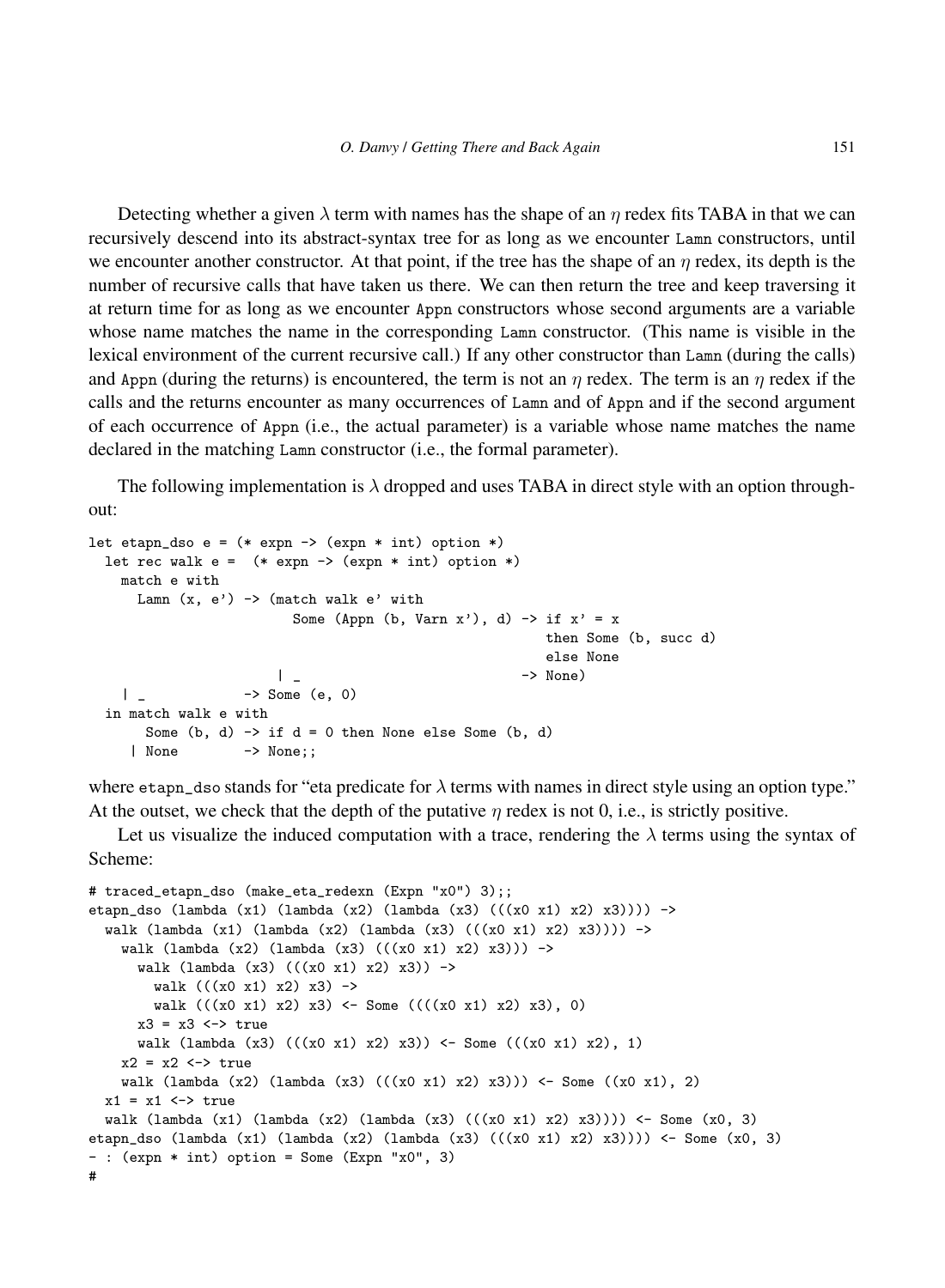The successive Lamn constructors are traversed through the calls to walk and the successive Appn constructors are traversed through the subsequent returns, since the successive names match.

Of course most terms are not an  $\eta$  redex. Then the result is None, as illustrated below with Curry's B combinator:

```
# traced_etapn_dso
    (Lamn ("x",
          Lamn ("y",
                 Lamn ("z",
                       Appn (Appn (Expn "I", Varn "x"), Appn (Varn "y", Varn "z"))))));;
etapn_dso (lambda (x) (lambda (y) (lambda (z) ((I x) (y z))))) ->
 walk (lambda (x) (lambda (y) (lambda (z) ((x)(y)(y))) ->
   walk (lambda (y) (lambda (z) ((I x) (y z)))) \rightarrowwalk (lambda (z) ((I x) (y z))) ->
       walk ((I x) (y z)) \rightarrowwalk ((I x) (y z)) <- Some (((I x) (y z)), 0)walk (lambda (z) ((I x) (y z))) <- None
   walk (lambda (y) (lambda (z) ((I x) (y z)))) <- None
 walk (lambda (x) (lambda (y) (lambda (z) ((I x) (y z)))) <- None
etapn_dso (lambda (x) (lambda (y) (lambda (z) ((I x) (y z))))) <- None
- : (expn * int) option = None
#
```
To short-circuit the intermediate returns of None if the given term is not an  $\eta$  redex, we can also use an exception:

```
let etapn_dse e = (* expn -> (\text{expn} * \text{int}) option *)try let rec walk e = (* \exp n -> \exp n * int *)match e with
          Lamn (x, e') \rightarrow (match walk e' with
                              (Appn (b, Varn x'), d) \rightarrow if x' = xthen (b, succ d)
                                                        else raise Not_a_redex
                           | _ -> raise Not_a_redex)
        | - \rightarrow (e, 0)
      in let (b, d) = walk ein if d = 0 then None else Some (b, d)with Not_a_redex -> None;;
```
The codomain of walk is now alleviated to be expn  $*$  intinstead of (expn  $*$  int) option since this function only returns if the given term has not proved yet not to be an  $\eta$  redex. The short circuit can be illustrated with Curry's C combinator:

```
# traced_etapn_dse
    (Lamn ("x",
           Lamn ("y",
                 Lamn ("z",
                       Appn (Appn (Appn (Expn "I", Varn "x"), Varn "z"), Varn "y")))));;
etapn_dse (lambda (x) (lambda (y) (lambda (z) (((I x) z) y)))) ->
  walk (lambda (x) (lambda (y) (lambda (z) (((I \ x) \ z) \ y)))) \rightarrowwalk (lambda (y) (lambda (z) ((I x) z) y)) ->
      walk (lambda (z) ((I x) z) y)) ->
```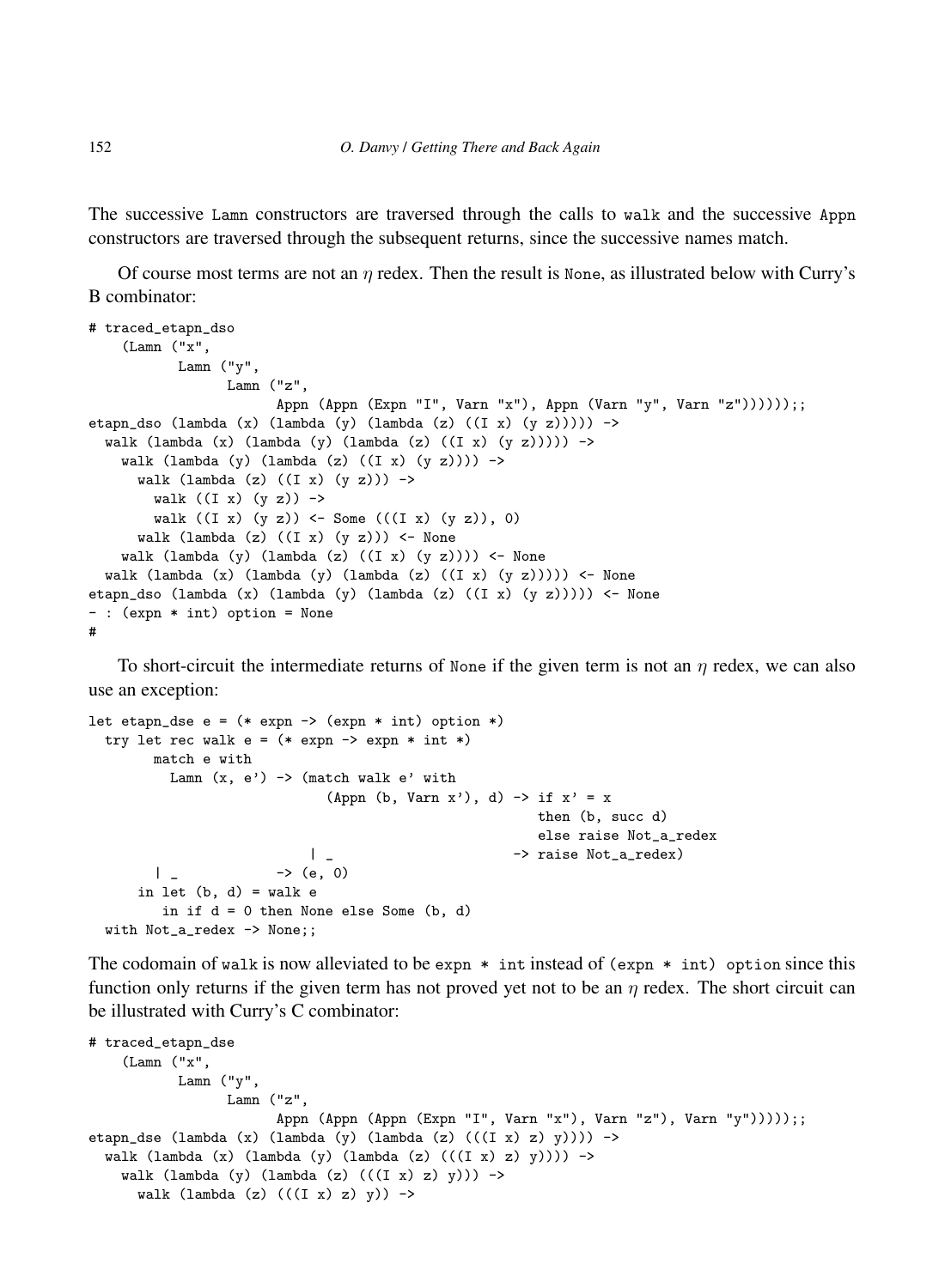```
walk (((I x) z) y) ->
       walk (((I x) z) y) \leftarrow (((I x) z) y), 0)
      y = z \iff falseetapn_dse (lambda (x) (lambda (y) (lambda (z) (((I x) z) y)))) <- None
- : (expn * int) option = None
#
```
#### <span id="page-38-0"></span>5.2. Lambda terms with de Bruijn levels

Here is a stylized data type for the abstract-syntax trees of  $\lambda$  terms with de Bruijn levels, using a constant constructor Expl to stand for any term that is not a variable, a  $\lambda$  abstraction, or an application:

```
Inductive expl := Varl : nat -> expl | Laml : expl -> expl | Appl : expl -> expl -> expl
                | Expl : expl.
```
An  $\eta$  redex of depth d reads  $\lambda \lambda \cdots \lambda e \neq 0 \pmod{1 \cdots (d-1)}$ , but in actuality, it contains many implicit parentheses and actually reads  $\lambda(\lambda \cdots (\ell(v))$  (d - 1))  $\cdots$ ) (d - 1))  $\cdots$ ). Reflecting these implicit parentheses, the following functions construct an  $\eta$  redex, given a term and a depth:

```
Fixpoint make_eta_redexl_aux (e : expl) (d i : nat) : expl :=
 match d with
   \bigcap => e
  | S d' => Laml (make_eta_redexl_aux (Appl e (Varl i)) d' (S i))
  end.
Definition make_eta_redexl (e : expl) (d : nat) : expl :=
  make_eta_redexl_aux e d 0.
```
In words – make\_eta\_redexl\_aux recursively constructs the resulting term with Laml while accumulating the body around the given expression with Appl. Characteristically of  $\lambda$  terms with de Bruijn levels, a counter accounting for the current level is incremented for each instance of Laml. This counter is initialized with 0.

For example, evaluating make\_eta\_redexl Expl 3 yields

Laml (Laml (Laml (Appl (Appl (Appl Expl (Varl 0)) (Varl 1)) (Varl 2))))

Here is its abstract-syntax tree, rotated 90 degrees counterclockwise and flattened:



Detecting whether a given  $\lambda$  term with de Bruijn levels has the shape of an  $\eta$  redex fits TABA for the same reason as in Section [5.1.](#page-35-0) So likewise, we traverse the given term recursively for as long as we encounter Laml constructors, starting with a level 0 and incrementing this level at each call. Then we return as soon as we encounter another constructor, and we keep returning as long as we encounter Appl constructors whose actual parameter is a variable whose level matches the level in effect for the matching Laml constructor. (This level is visible in the lexical environment of the current recursive call.)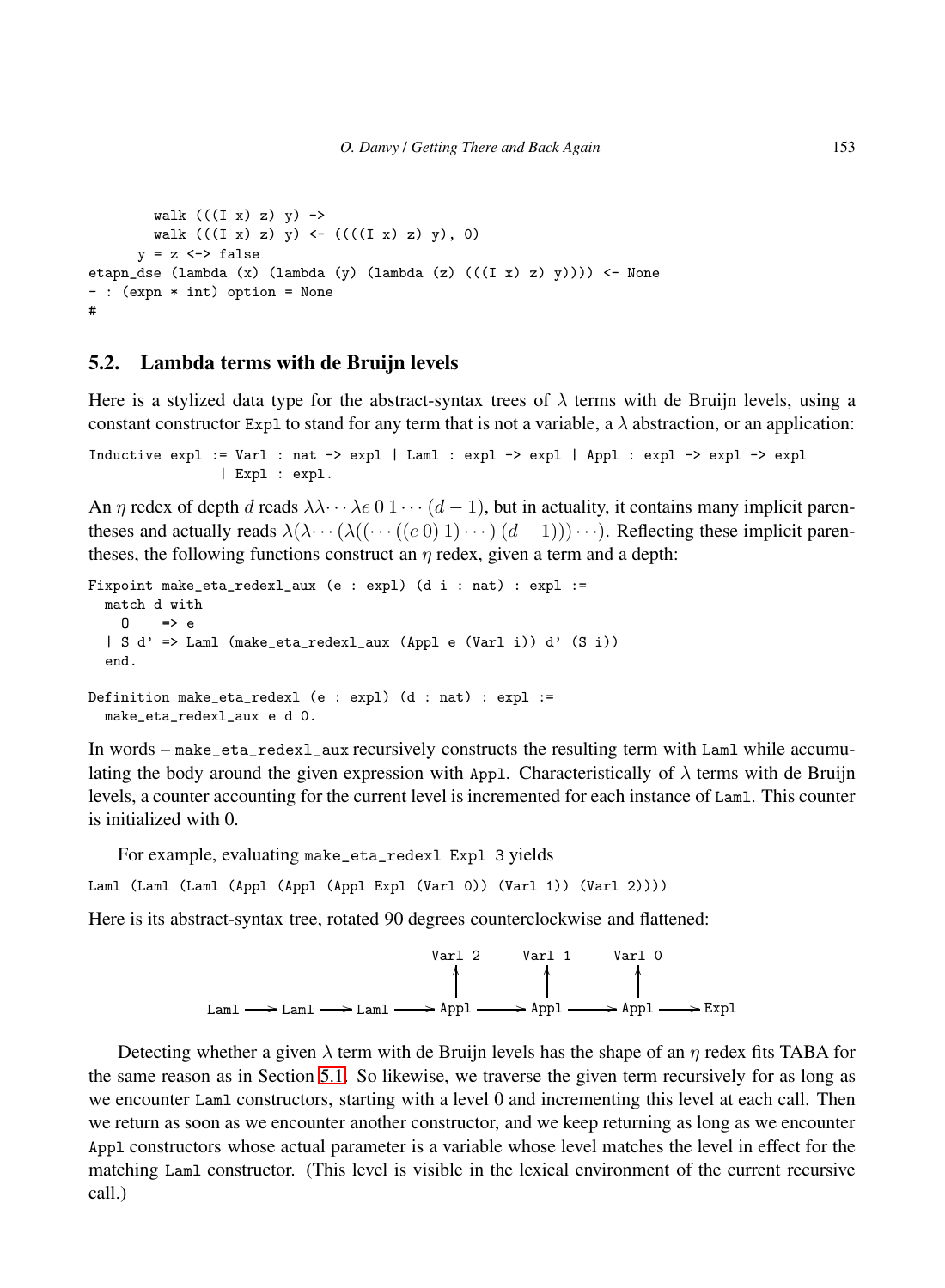The following implementation is  $\lambda$  lifted and uses TABA in direct style with an option throughout, as in Section [5.1:](#page-35-0)

```
Fixpoint etapl_ds' (e : expl) (1 : nat) : option (expl * nat) :=
  match e with
   Laml e' => match etapl_ds' e' (S 1) with
                Some (b', d') \implies match b' with
                                   Appl b (Varl 1') => if 1' =? 1
                                                      then Some (b, S d')
                                                      else None
                                 | _ => None
                                 end
              | None => None
              end
  \vert => Some (e, 0)
  end.
Definition etapl_ds (e : expl) : option (expl * nat) :=
 match etapl_ds' e 0 with
   Some (b, d) \Rightarrow if d = ? 0 then None else Some (b, d)| None => None
  end.
```
where etapl\_ds stands for "eta predicate for  $\lambda$  terms with de Bruijn levels in direct style." As befit de Bruijn levels, the level is initialized at the outset and incremented for each Laml constructor.

The soundness and completeness of the implementation are captured by the following theorem:

```
Theorem soundness_and_completeness_of_etapl_ds :
 forall (e : expl) (d : nat) (b : expl),
   etapl_ds e = Some (b, S d) <-> make_eta_redexl b (S d) = e.
```
where we wrote S d (i.e.,  $d + 1$ ) since the depth of an  $\eta$  redex is strictly positive. In words – etapl\_ds is sound in that it totally maps a given expression  $\epsilon$  to another expression and a depth, making an  $\eta$ redex with this other expression and that depth yields the given expression; and it is complete in that given an  $\eta$  redex made with a given expression and a given depth, etapl\_ds totally yields this given expression and this given depth. This theorem is a corollary of the following lemmas, the first of which is proved by structural induction over e and the second by structural induction over d:

```
Lemma soundness_of_etapl_ds' :
 forall (e : exp1) (1 : nat) (b : exp1) (d : nat),
   etapl_ds' e l = Some (b, d) -> make_eta_redexl_aux b d l = e.
Lemma completeness_of_etapl_ds' :
 forall (b : exp1) (d 1 : nat) (e : exp1),
   make_eta_redexl_aux b (S d) 1 = e \rightarrow etap1_ds' e 1 = Some (b, S d).
```
## <span id="page-39-0"></span>5.3. Lambda terms with de Bruijn indices

Here is a stylized data type for the abstract-syntax trees of  $\lambda$  terms, using de Bruijn indices (i.e., lexical offsets) and a constant constructor Expi to stand for any term that is not a variable, a  $\lambda$  abstraction, or an application: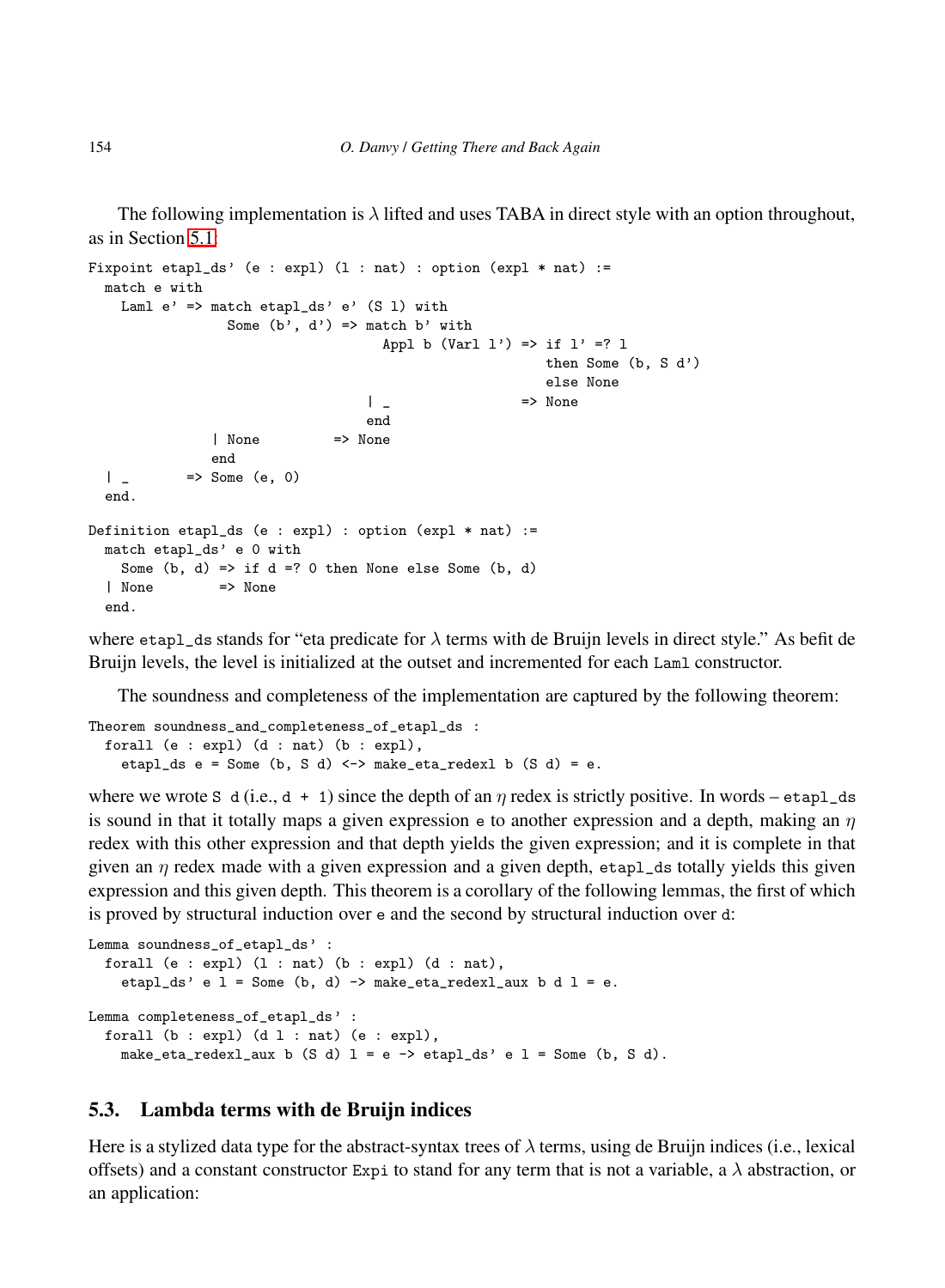```
Inductive expi := Vari : nat -> expi | Lami : expi -> expi | Appi : expi -> expi -> expi
                | Expi : expi.
```
An  $\eta$  redex of depth d reads  $\lambda \lambda \cdots \lambda e$   $(d-1)$   $(d-2) \cdots 0$ , but in actuality, it contains many implicit parentheses and actually reads  $\lambda(\lambda \cdots (\lambda((\cdots ((e(d-1))(d-2))\cdots) 0)) \cdots)$ . Reflecting these implicit parentheses, the following function constructs an  $\eta$  redex, given a term and a depth:

```
Fixpoint make_eta_redexi (e : expi) (d : nat) : expi :=
 match d with
   0 \implies e| S d' => Lami (make_eta_redexi (Appi e (Vari d')) d')
 end.
```
In words – make\_eta\_redexi recursively constructs the resulting term with Lami while accumulating the body around the given expression with Appi. Characteristically of  $\lambda$  terms with de Bruijn indices, the decreasing counter that was initialized with the desired depth can serve as the index for the successive indices of each variable in the resulting  $\eta$  redex.

For example, evaluating make\_eta\_redexi Expi 3 yields Lami (Lami (Lami (Appi (Appi (Appi Expi (Vari 2)) (Vari 1)) (Vari 0))))

Here is its abstract-syntax tree, rotated 90 degrees counterclockwise and flattened:



Detecting whether a given  $\lambda$  term with de Bruijn indices has the shape of an  $\eta$  redex fits TABA for the same reason as in Sections [5.1](#page-35-0) and [5.2.](#page-38-0) So likewise, we traverse the given term recursively for as long as we encounter Laml constructors, and then return the term that is not constructed with Laml and a counter initialized with 0. Then we keep returning as long as we encounter Appl constructors whose actual parameter is a variable whose index matches the increasing counter. Eventually, if all tests have succeeded, the result is the expression around which the  $\eta$  redex was constructed together with the depth of this  $\eta$  redex, which must be strictly positive.

The following implementation is  $\lambda$  lifted so that we can refer to the auxiliary function in lemmas. It uses TABA and a continuation to stop immediately if the given term is not an  $\eta$  redex:

```
Fixpoint etapi_cb' (e : expi) (k : expi -> nat -> option (expi * nat)) :=
  match e with
   Lami e' => etapi_cb' e' (fun b' d =>
                              match b' with
                                Appi b (Vari i) => if i =? d then k b (S d) else None
                              | _ => None
                              end)
  | _ = \rangle k e 0
  end.
Definition etapi_cb (e : expi) : option (expi * nat) :=
  etapi_cb' e (fun b d => if d =? 0 then None else Some (b, d)).
```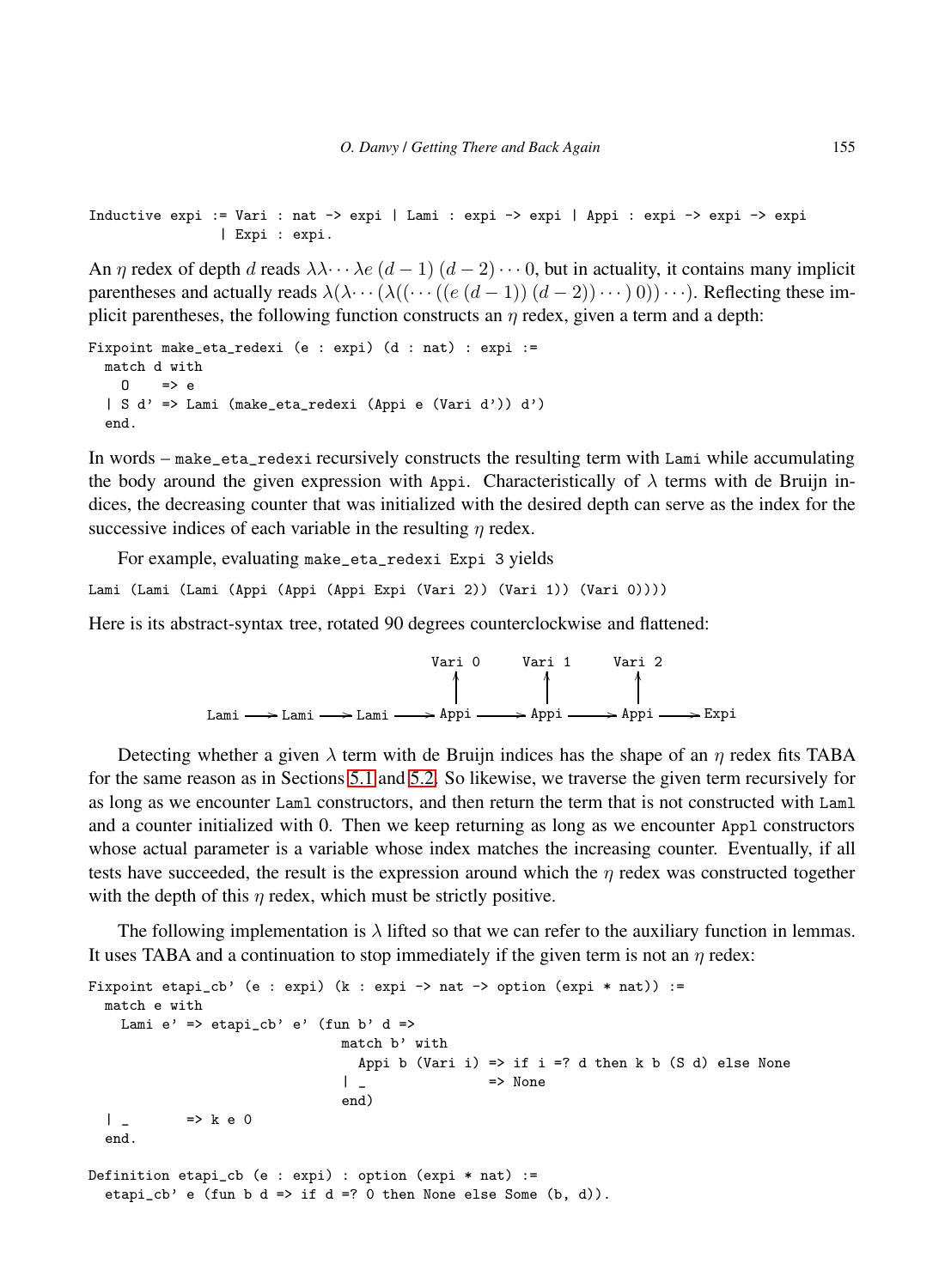where etapi\_cb stands for "continuation-based eta predicate for  $\lambda$  terms with de Bruijn indices." In words – given an  $\eta$  redex of depth n, etapi\_cb' calls itself recursively n times on the successive Lami constructors, accumulating a continuation to traverse nested applications as long as their argument is a variable whose de Bruijn index increases with the nesting of applications. The initial continuation is eventually applied to the inner expression in position of a function and to the depth of its nesting.

The soundness and completeness of the implementation are captured by the following theorem:

```
Theorem soundness_and_completeness_of_etapi_cb :
 forall (e : expi) (d : nat) (b : expi),
   etapi_cb e = Some (b, S d) <-> make_eta_redexi b (S d) = e.
```
where again we wrote S d since the depth of an  $\eta$  redex is strictly positive. This theorem is is a corollary of the following lemmas, the first of which is proved by structural induction over e and the second by structural induction over d:

```
Lemma soundness_of_etapi_cb' :
  forall (e : expi)
         (k : expi \rightarrow nat \rightarrow option (expi * nat)),(exists (b : expi) (d : nat),
        etapi_cb' e k = k b d / make_eta_redexi b d = e)
    \/
    (etapi_cb' e k = None).
Lemma completeness_of_etapi_cb' :
  forall (b : expi) (d : nat) (e : expi),
    make_eta_redexi b (S d) = Lami e ->
    forall k : expi \rightarrow nat \rightarrow option (expi * nat),etapi_cb' (Lami e) k = k b (S d).
```
An interesting aspect of this implementation is that its continuations have no free variables. Therefore defunctionalizing them yields a data type that is isomorphic to Peano numbers, and an apply function that iterates over a given Peano number. All in all, the result is a remarkably simple firstorder tail-recursive predicate that foreshadows the tail-recursive variant of TABA introduced in the next section:

```
Fixpoint etapi'' (k : nat) (b : expi) (d : nat) : option (expi * nat) :=
 match k with
   0 \implies if d =? 0 then None else Some (b, d)
  | S k' \Rightarrow match b with
             Appi b' (Vari i) => if i =? d then etapi'' k' b' (S d) else None
            | _ => None
            end
 end.
Fixpoint etapi' (e : expi) (k : nat) : option (expi * nat) :=
 match e with
  Lami e' => etapi' e' (S k)|\quad \quad \Rightarrow etapi'' k e 0
 end.
Definition etapi (e : expi) : option (expi * nat) :=
 etapi' e 0.
```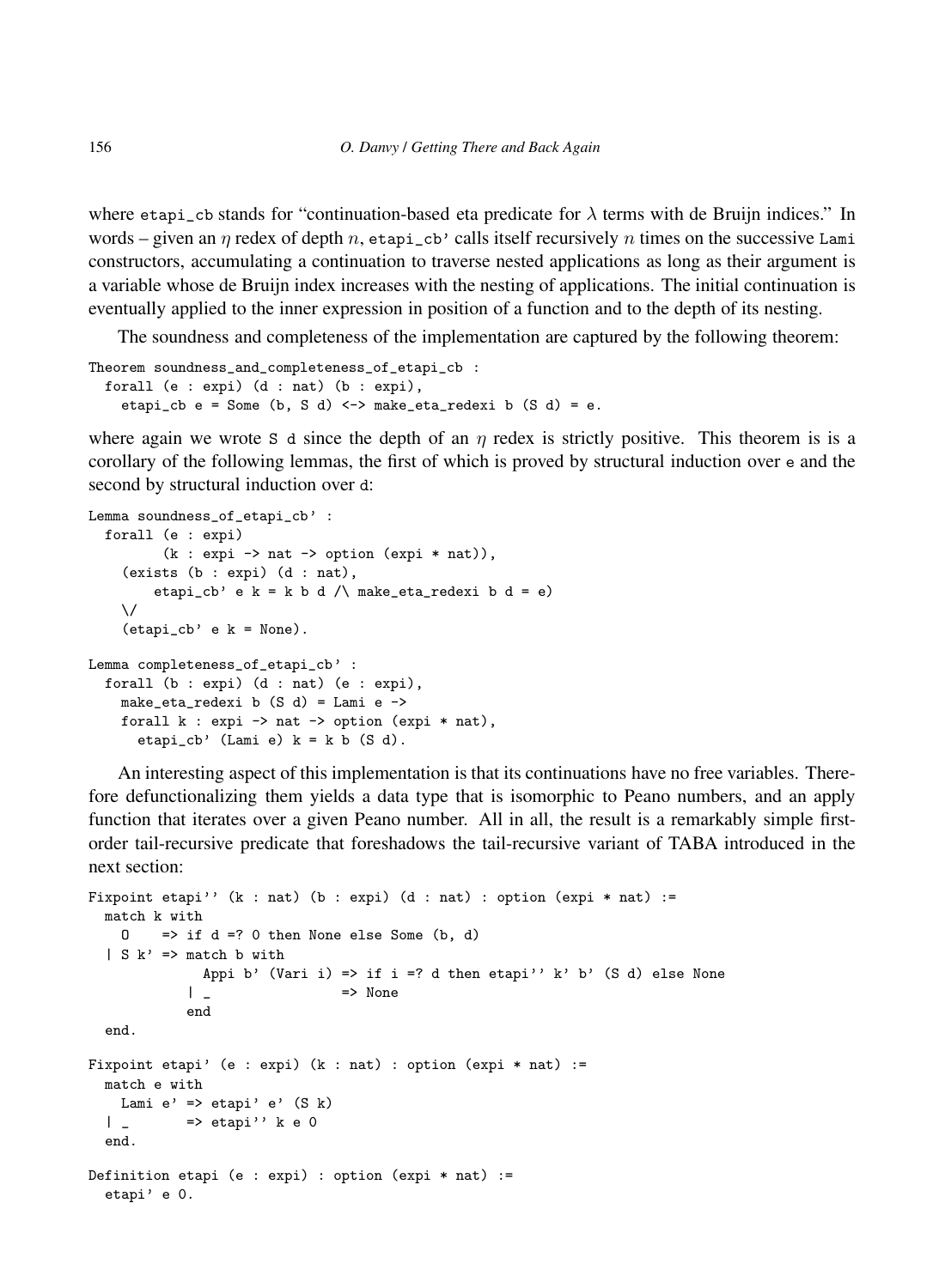In words – given an expression and a counter initialized with 0, etapi' traverses this expression tailrecursively for as long as it encounters Lami constructors, incrementing the counter as it goes; then it tail-calls etapi'' with the counter, the sub-expression that does not start with the Lami constructor, and an index initialized with 0; given this counter, this sub-expression, and this index, etapi'' tailrecursively traverses the sub-expression for as long as it encounters Appi constructors whose actual parameter is a variable whose de Bruijn index matches the current index, until the counter reaches 0; at that point, etapi'' checks that the resulting depth is strictly positive.

The soundness and completeness of this implementation are stated and proved mutatis mutandis:

```
Theorem soundness_and_completeness_of_etapi :
 forall (e : expi) (d : nat) (b : expi),
   etapi e = Some (b, S d) <-> make_eta_redexi b (S d) = e.
```
The cognoscenti will have identified that this first-order predicate implements a counter automaton. In the same vein, CPS-transforming the predicate for  $\lambda$  terms with names from Section [5.1](#page-35-0) (see Appendix [E.1\)](#page-62-1), splitting its continuation into two (see Appendix [E.4\)](#page-65-0), and dropping the one that corre-sponds to the None case (see Appendices [C](#page-58-0) and [E.4\)](#page-65-0) yield the implementation of a pushdown automaton with a stack of names. Small world, many disguises.

# <span id="page-42-0"></span>6. There and forth again (TAFA)

In some cases, once one gets there, there is no need to go back again: one can go forth instead to complete the computation, which makes it tail recursive throughout. This section illustrates two examples of this situation: the first is the closing exercise in the "Dear Reader" box before Section [1,](#page-2-0) and the second is due to Hemann and Friedman [\[10\]](#page-52-4).

# 6.1. Indexing a list from the right

Indexing a list from the right means that given an index  $n$  and a list constructed as the concatenation of any list, a singleton list containing v, and any list of length n, the result should be v. If the given list is too short for the given index, the result is undefined.

## <span id="page-42-1"></span>6.1.1. Programming

At first glance, indexing a list from the right provides another illustration of TABA: traverse the list at call time and eventually return an intermediate result initialized with the index, using the Index constructor below; and then at return time, decrement this index:

- if the decremented index reaches 0 before the last return, the list is long enough and the intermediate result becomes the head of the current list, using the Found constructor below;
- if the decremented index has not reached 0 at the last return, the list is too short for the index.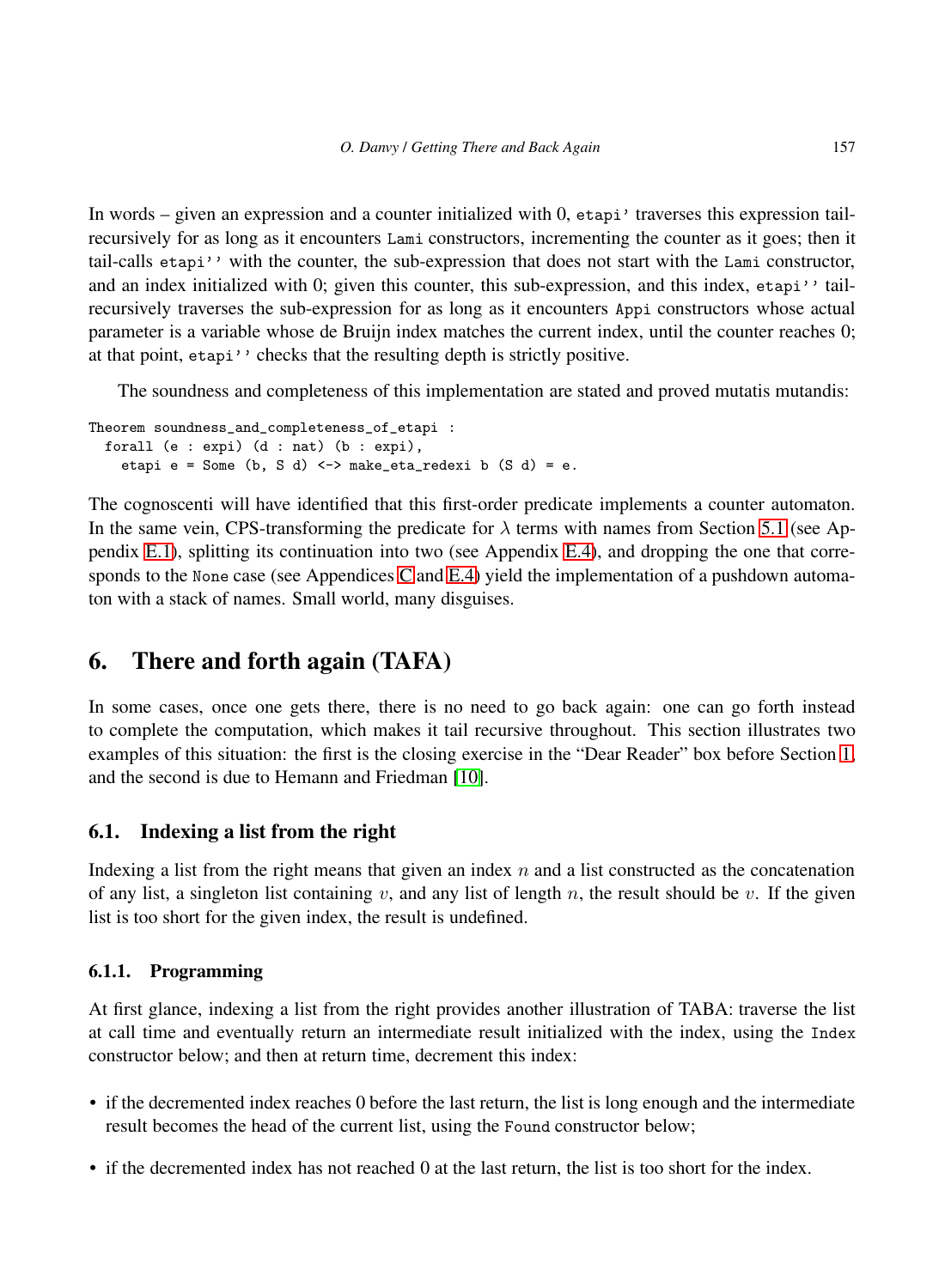To wit:

```
type 'a intermediate_result = Index of int | Found of 'a;;
let list_index_rtl_ds vs_given n_given =
 assert (n_given >= 0);
 let rec visit vs =
   match vs with
      [] -> Index n_given
    | v : : v s' \rightarrow (match visit vs' with
                   | Index n -> if n = 0 then Found v else Index (pred n)
                   | Found v -> Found v)
 in match visit vs_given with
     | Index _ -> None
     | Found v -> Some v;;
```
To illustrate, here are two traces of the computation, one where the list is too short for the index, and then one where it is long enough:

```
# traced_list_index_rtl_ds show_int [1; 0] 5;;
visit [1; 0] ->
  visit [0] ->
     visit [] ->
     visit [] <- Index 5
  visit [0] <- Index 4
visit [1; 0] <- Index 3
- : int option = None
# traced_list_index_rtl_ds show_int [2; 1; 0] 1;;
visit [2; 1; 0] ->
  visit [1; 0] ->
     visit [0] ->
        visit [] ->
        visit [] <- Index 1
      visit [0] <- Index 0
  visit [1; 0] <- Found 1
visit [2; 1; 0] <- Found 1
- : int option = Some 1
#
```
In words – the given list is traversed all the way and at return time, the index is decremented. If the index reaches 0 in the course of the returns, the value to index exists and is returned.

On second thought, though, one could use the idea of Section [3.6](#page-16-0) and decrement the given index as the given list is traversed:

- if the end of the list is reached before the index reaches 0, the list is too short for the index and the computation can stop;
- conversely, if 0 is reached first, then the list is long enough, and the length of the prefix of the given list down to the current suffix coincides with the given index; all one needs to do then is to go forth and slide through both the given list and the current suffix of the given list, preserving this length property; when the current suffix becomes its end, i.e., the empty list, the length property still holds and so the result is the head of the current list.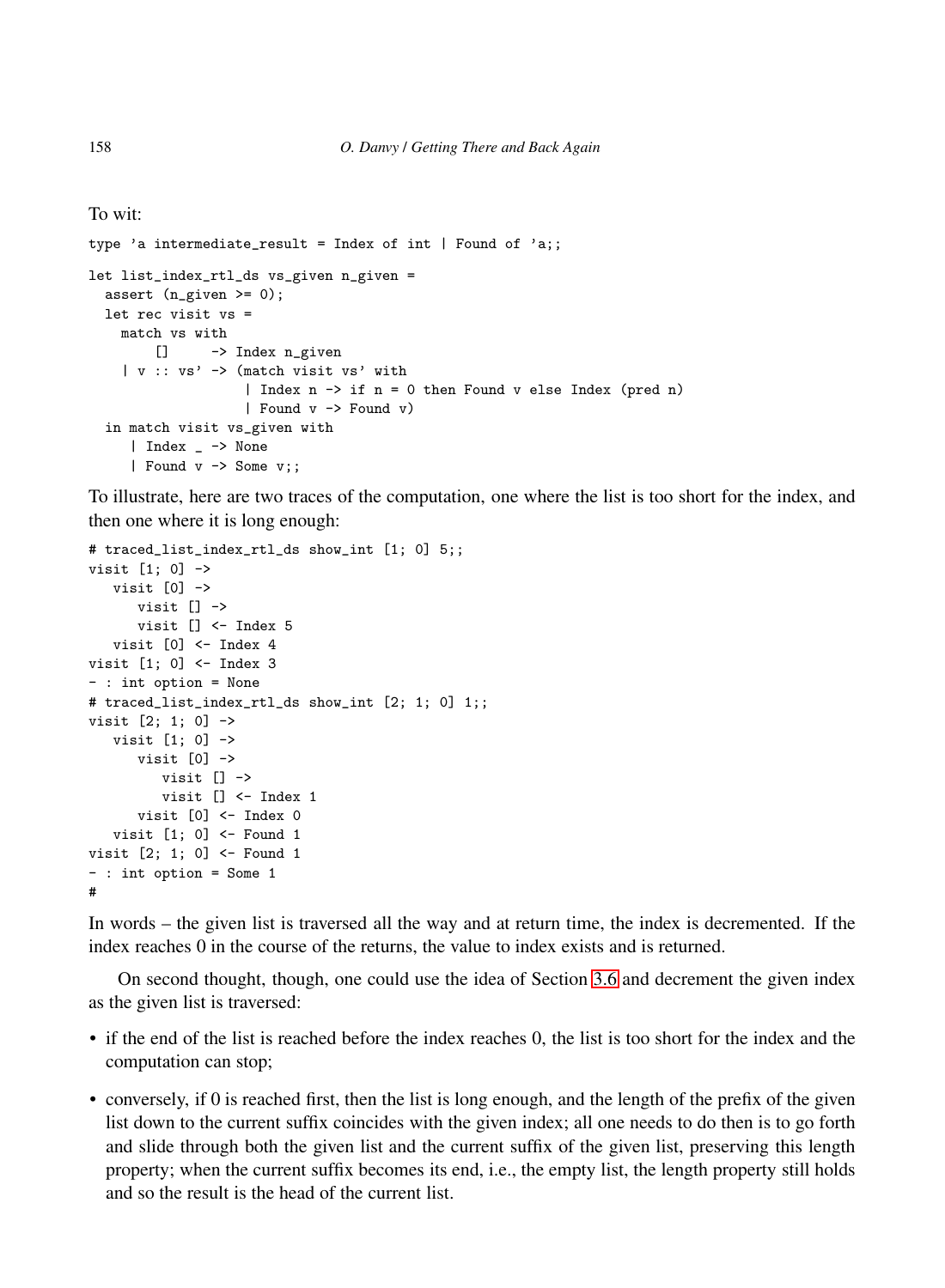#### To wit:

```
let list_index_rtl_tafa vs_given n_given =
 assert (n_given >= 0);
 let rec there vs n =
   match vs with
      [] -> None
   | v :: vs' \rightarrow if n = 0then forth vs' vs_given
                 else there vs' (pred n)
 and forth vs trail =
   match vs with
       [] -> Some (List.hd trail)
    | _ :: vs' -> forth vs' (List.tl trail)
 in there vs_given n_given;;
```
As one can see, given a list of length n, this implementation operates in n tail-recursive calls. (The initial tail call is not recursive.) To illustrate, here is a trace of the computation:

```
# traced_list_index_rtl_tafa show_int [1; 0] 5;;
there [1: 0] 5 ->
there \begin{bmatrix} 0 \\ 4 \end{bmatrix} 4 ->
there [] 3 \rightarrow- : int option = None
# traced_list_index_rtl_tafa show_int [3; 2; 1; 0] 1;;
there [3; 2; 1; 0] 1 ->
there [2; 1; 0] 0 ->
forth [1; 0] [3; 2; 1; 0] ->
forth [0] [2; 1; 0] ->
forth [] [1; 0] ->
- : int option = Some 1
#
```
#### <span id="page-44-0"></span>6.1.2. Formalizing and proving

Let us formalize this instance of TAFA. In a nutshell,

- if the list is empty, it contains no element to index: the list is too short, no matter the index;
- if the given list is non-empty, its tail should contain at most as many elements as the given index; otherwise, the list is still too short;
- this tail can be traversed as the index is decremented until it reaches 0; once we get there, the difference between the tail of the given list and the current suffix has the same length as the given index.

We are therefore better off to first test whether the list is empty and then proceed by induction on the tail of the list if it is non-empty, a byproduct of thinking before proving, if not before programming.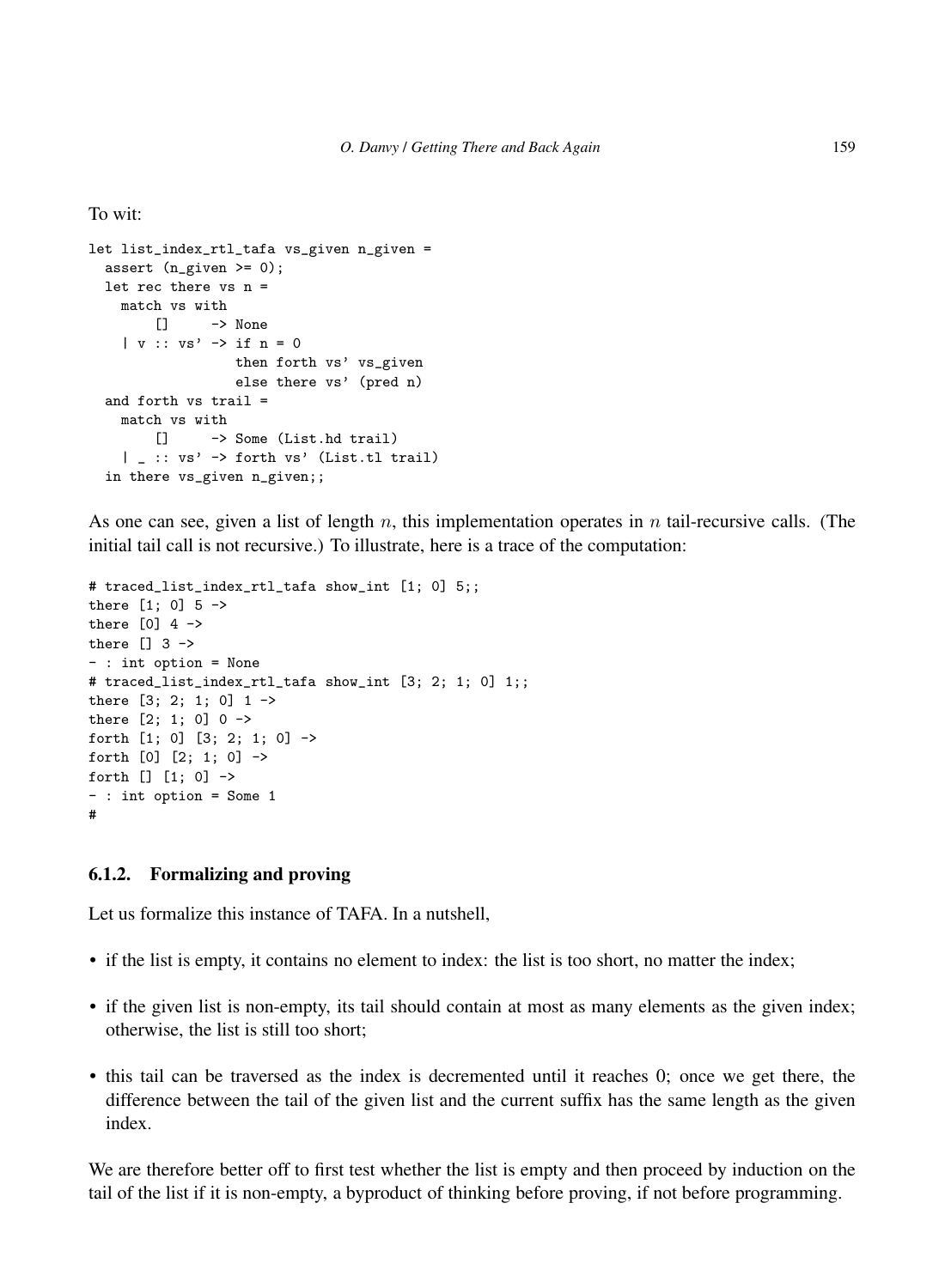```
Concretely:
```

```
Fixpoint list_index_rtl_there (V : Type) (vs_sfx : list V) (n : nat) : option (list V) :=
  match n with
    0 \implies Some vs\_sfx| S n' => match vs_sfx with
              nil => None
             | v' :: vs_sfx' => list_index_rtl_there V vs_sfx' n'
             end
  end.
Lemma soundness_and_completeness_of_list_index_rtl_there :
  forall (V : Type) (vs' : list V) (n : nat),
    (forall vs_sfx : list V,
        list index rtl there V vs' n = Some vs sfx
        \left\langle -\right\rangleexists vs_pfx : list V,
          vs' = vs_pfx ++ vs_sfx / \leq length vs_pfx = n)/\setminus(list_index_rtl_there V vs' n = None <-> length vs' < n).
```
In words – if the given list is not empty, list\_index\_rtl\_there traverses its tail, vs\_sfx, and the given index, n, and returns the nth suffix of this tail, if one exists. (The 0th suffix of a list is itself.) The lemma is proved by structural induction over the given index.

So, after calling list\_index\_rtl\_there, we have access to the first element of the given list, the tail of the given list, and the nth suffix of the tail of the given list, where n is the given index. We can then go forth and traverse the tail of the given list and the nth suffix until this suffix becomes the empty list. At that point, the tail has length n and the element just before is the element we were looking for.

Concretely:

```
Fixpoint list_index_rtl_forth (V : Type) (v : V) (vs' vs_sfx : list V) :=
 match vs_sfx with
   nil \Rightarrow Some (v, vs')| v'' : : vs\_sfx' > match vs' withnil => None (* impossible case *)
                     | v' :: vs'' => list_index_rtl_forth V v' vs'' vs_sfx'
                     end
```
end.

The codomain is an option type because the type system does not guarantee that traversing the tail of the given list never reaches the empty list. However, this function is total:

```
Lemma soundness_and_completeness_of_list_index_rtl_forth :
  forall (V : Type) (v : V) (vs' vs\_pfx vs\_sfx : list V) (n : nat),
    vs' = vs_pfx + vs_sfxlength vs\_pfx = n \rightarrowforall op : option (V * list V),
      list_index_rtl_forth V v vs' vs_sfx = op
      \left\langle -\right\rangleexists (w : V) (ws_sfx : list V),
        op = Some (w, ws\_sfx) /\
        (exists ws_pfx : list V, v : : vs' = ws_pfx ++ w : : ws_sfx) / length ws_sfx = n.
```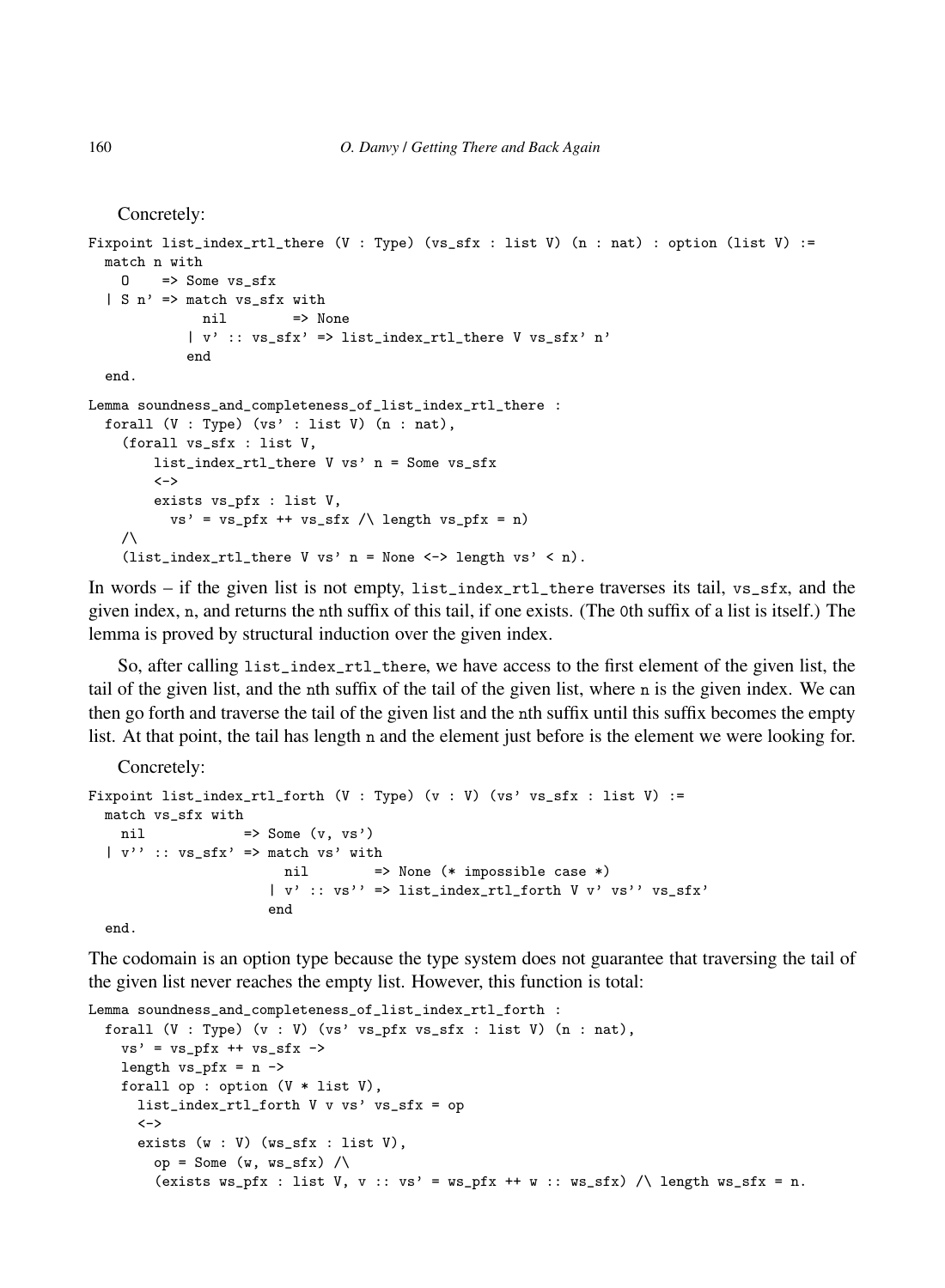In words – given a non-empty list  $v : : v s'$  and an index n that is smaller than the length of vs', let vs\_pfx denote the prefix of vs' of length n, and vs\_sfx denote the corresponding suffix. Since n is smaller than the length of vs<sup>'</sup>, an element w exists in vs' at index n going from right to left and so does the suffix ws\_sfx that follows it in vs', a suffix that has length n. This element w and this suffix ws\_sfx are computed by list\_index\_rtl\_forth when it is applied to v, vs', and vs\_sfx. The lemma is proved by structural induction over vs\_sfx.

All told, the opening description of the present section is formalized as follows:

```
Definition list_index_rtl_tafa (V : Type) (vs : list V) (n : nat) : option V :=
 match vs with
   nil => None
  | v :: vs' => match list_index_rtl_there V vs' n with
                 Some vs_sfx => match list_index_rtl_forth V v vs' vs_sfx with
                                 Some (w, ws_sfx) \Rightarrow Some w
                                | None => None
                               end
               | None => None
               end
 end.
```
In words – given the empty list and an index, list\_index\_rtl\_tafa returns None; given a non-empty list and an index, it determines whether the nth suffix of the tail of the given list exists; if it does not, list\_index\_rtl\_tafa returns None; if it does, list\_index\_rtl\_tafa computes the suffix of the given list that has length n and the element that precedes this suffix (both exist); this element is then the result of indexing the given list at the given index. The "trailing" pointer always points to a non-empty list (a type property [\[9\]](#page-52-3)).

Soundness and completeness are a corollary of the previous lemmas:

```
Theorem soundness_and_completeness_of_list_index_rtl_tafa :
  forall (V : Type) (vs : list V) (n : nat),
    (forall w : V,
         list_index_rtl_tafa V vs n = Some w
         \left\langle -\right\rangleexists ws_pfx ws_sfx : list V,
           vs = ws_pfx ++ w :: ws_sfx / \ \ length ws_sfx = n)/\setminus(list_index_rtl_tafa V vs n = None \leftarrow > length vs \leftarrow n).
```
## <span id="page-46-0"></span>6.2. Computing the common suffix of two lists

At the 2016 Scheme Workshop [\[10\]](#page-52-4), Hemann and Friedman used TABA to compute the common suffix of two lists of unknown length in a number of calls and returns that is at most the sum of the lengths of these two lists. This computation also fits the TAFA (There and Forth Again) pattern in that the two lists can be traversed in sync (there), the longest can be slided through to reach a suffix that has the same length as the shortest (forth), and the resulting suffix and the shortest list can then be traversed in sync for comparison (again), using a total number of tail-recursive calls that is precisely the sum of the lengths of the two given lists. To ease the comparison with Hemann and Friedman's solution, the programs in this section are expressed in Chez Scheme [\[29\]](#page-53-6).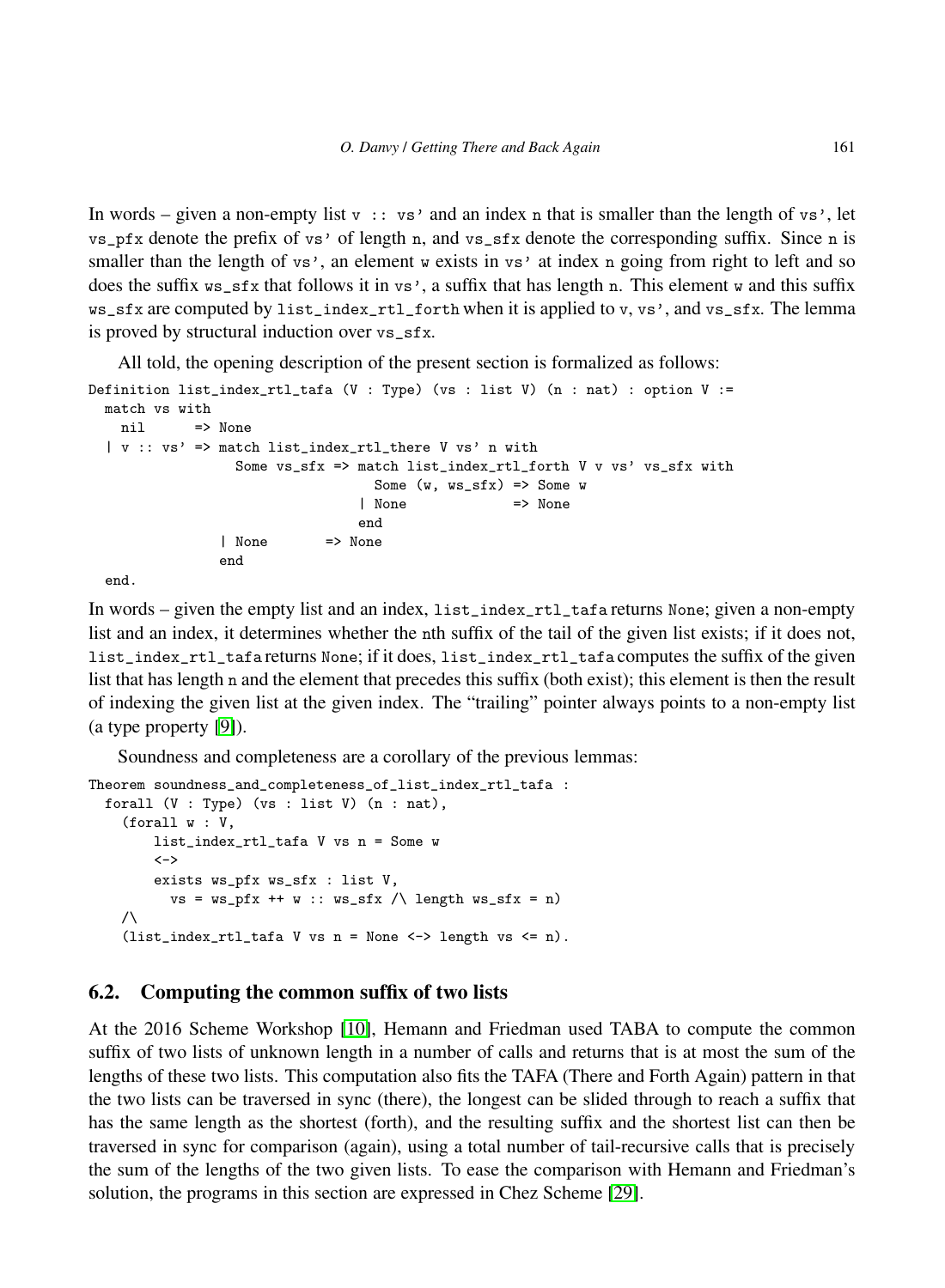## 6.2.1. Finding the common suffix of two proper lists that have the same length

Given two proper lists (i.e., lists ending with nil) that have the same length, one can traverse them in parallel with an outer loop (common-suffix\_same-length) and with an inner loop (inner-loop). In the outer loop, vs and ws denote the current suffix candidate, and in the inner loop, vs\_sfx and ws\_sfx denote their respective suffixes. (Symmetrically, we say that vs denotes a "trail" of vs\_sfx and that ws denotes a trail of ws\_sfx.) If this suffix is empty, then their trails both denote the resulting common suffix. Otherwise, if the heads of the respective suffixes are equal, the inner loop continues, and if they are not, a new iteration of the outer loop is initiated with two new trails, i.e., suffix candidates:

```
(define common-suffix_same-length
  (lambda (vs ws)
    (letrec ([inner-loop (lambda (vs_sfx ws_sfx)
                           (if (pair? vs_sfx)
                               (if (equal? (car vs_sfx) (car ws_sfx))
                                    (inner-loop (cdr vs_sfx) (cdr ws_sfx))
                                    (common-suffix_same-length (cdr vs_sfx) (cdr ws_sfx)))
                               vs))])
      (inner-loop vs ws))))
```
For example, here is a trace of this traversal:

```
> (traced-common-suffix_same-length '(1\ 2\ 1\ 2\ 3) '(1\ 2\ 3\ 2\ 3))|(common-suffix_same-length (1 2 1 2 3) (1 2 3 2 3))
|(inner-loop (1 2 1 2 3) (1 2 3 2 3))
|(inner-loop (2 1 2 3) (2 3 2 3))
|(inner-loop (1 2 3) (3 2 3))
|(common-suffix_same-length (2 3) (2 3))
|(inner-loop (2 3) (2 3))
|(inner-loop (3) (3))
|(inner-loop () ())
|(2 3)(2 3)
\overline{\phantom{a}}
```
In words – the outer loop is initiated with trails (1 2 1 2 3) and (1 2 3 1 2 3). The inner loop traverses their suffix until it encounters two differing heads (namely 1 and 3). The outer loop is then re-initiated with trails (2 3) and (2 3). The inner loop traverses their suffix to their end. The result is either of the current trails.

## 6.2.2. Traversing the suffix of a proper list to find a suffix of this list

The following procedure is given a proper list (of length m) and one of its suffixes (of length n), i.e., a suffix and a trail of this suffix. The procedure traverses them in parallel until the end of the suffix. It then returns the trail, which is a suffix of the given list that has length  $m - n$ :

```
(define slide
 (lambda (xs xs_sfx)
    (if (pair? xs_sfx)
        (slide (cdr xs) (cdr xs_sfx))
       xs)))
```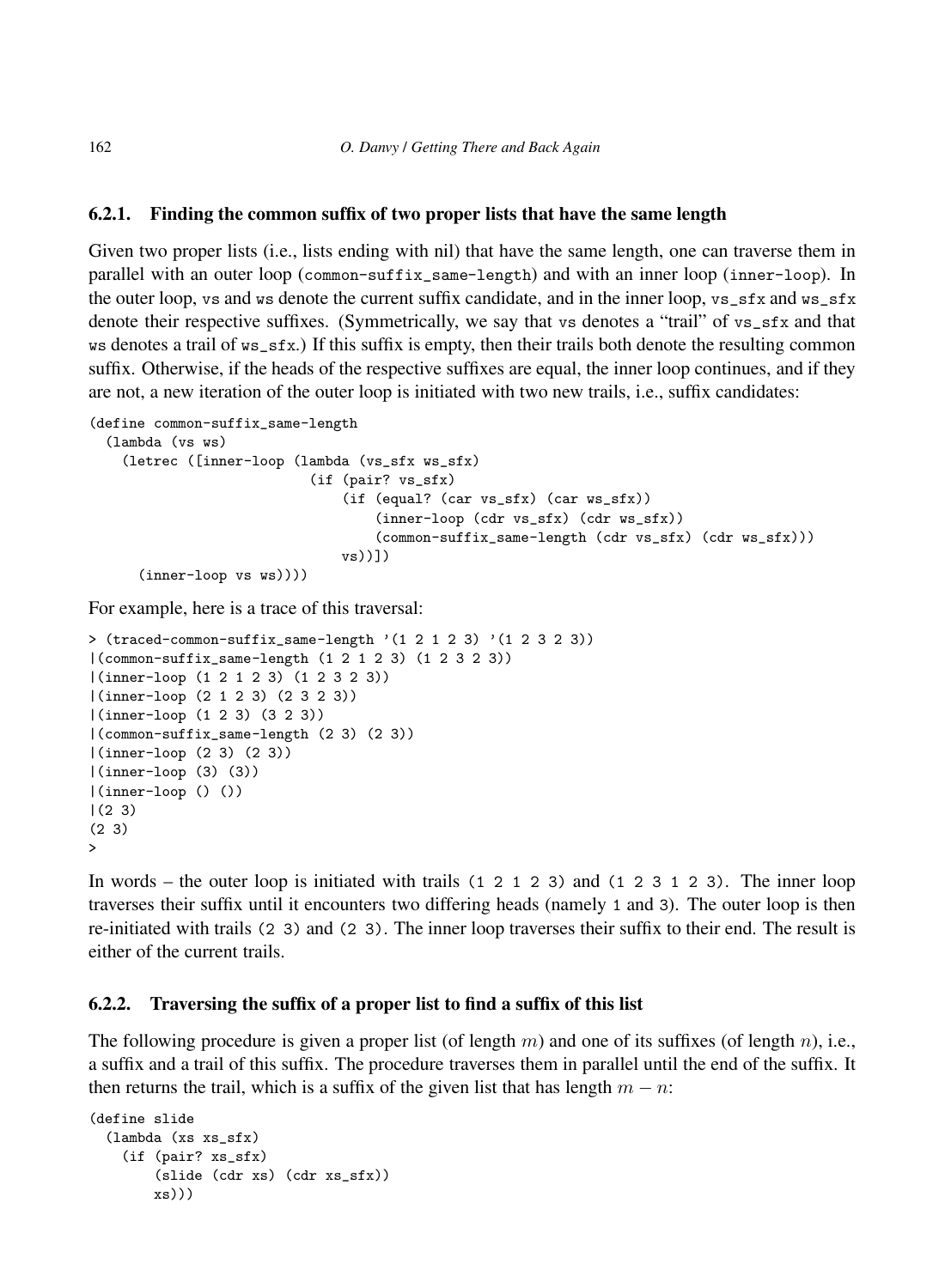For example, here is a trace of this traversal:

```
> (traced-slide (5 4 3 2 1) (2 1))
|(slide (5 4 3 2 1) (2 1))
|(slide (4 3 2 1) (1))
|(slide (3 2 1) ())
|(3 2 1)
(3 2 1)
\rightarrow
```
In words – slide is applied to a list of length 5 and to a suffix of this list that has length 2; it traverses them both in parallel until the end of the second list; the first list then has length  $5 - 2 = 3$  and is returned.

#### 6.2.3. Finding a suffix of the longer list with the same length as the shorter list

Given two proper lists, we can enumerate their successive suffixes by traversing them in parallel:

- If both traversals end with nil, the two given lists have the same length. We can find their common suffix using common-suffix\_same-length.
- If one traversal ends with nil but not the other, the two lists do not have the same length. We can use slide on the longest list and its current suffix to obtain a suffix that has the same length as the shortest list, and then common-suffix\_same-length to find their common suffix.

Concretely:

```
(define longest-common-suffix
  (lambda (vs ws)
    (letrec ([traverse (lambda (vs_sfx ws_sfx)
                         (if (pair? vs_sfx)
                             (if (pair? ws_sfx)
                                 (traverse (cdr vs_sfx) (cdr ws_sfx))
                                 (common-suffix_same-length (slide vs vs_sfx) ws))
                             (if (pair? ws_sfx)
                                 (common-suffix_same-length vs (slide ws ws_sfx))
                                 (common-suffix_same-length vs ws))))])
      (traverse vs ws))))
```
For example, here is a trace of this traversal:

```
> (traced-longest-common-suffix ' (2 3 4 5 6 8) ' (3 0 5 0 8))
|(longest-common-suffix (2 3 4 5 6 8) (3 0 5 0 8))
|(traverse (2 3 4 5 6 8) (3 0 5 0 8))
|(traverse (3 4 5 6 8) (0 5 0 8))
|(traverse (4 5 6 8) (5 0 8))
|(traverse (5 6 8) (0 8))
|(traverse (6 8) (8))
|(traverse (8) ())
| (slide (2 3 4 5 6 8) (8))
| (slide (3 4 5 6 8) ())
| (3 4 5 6 8)
```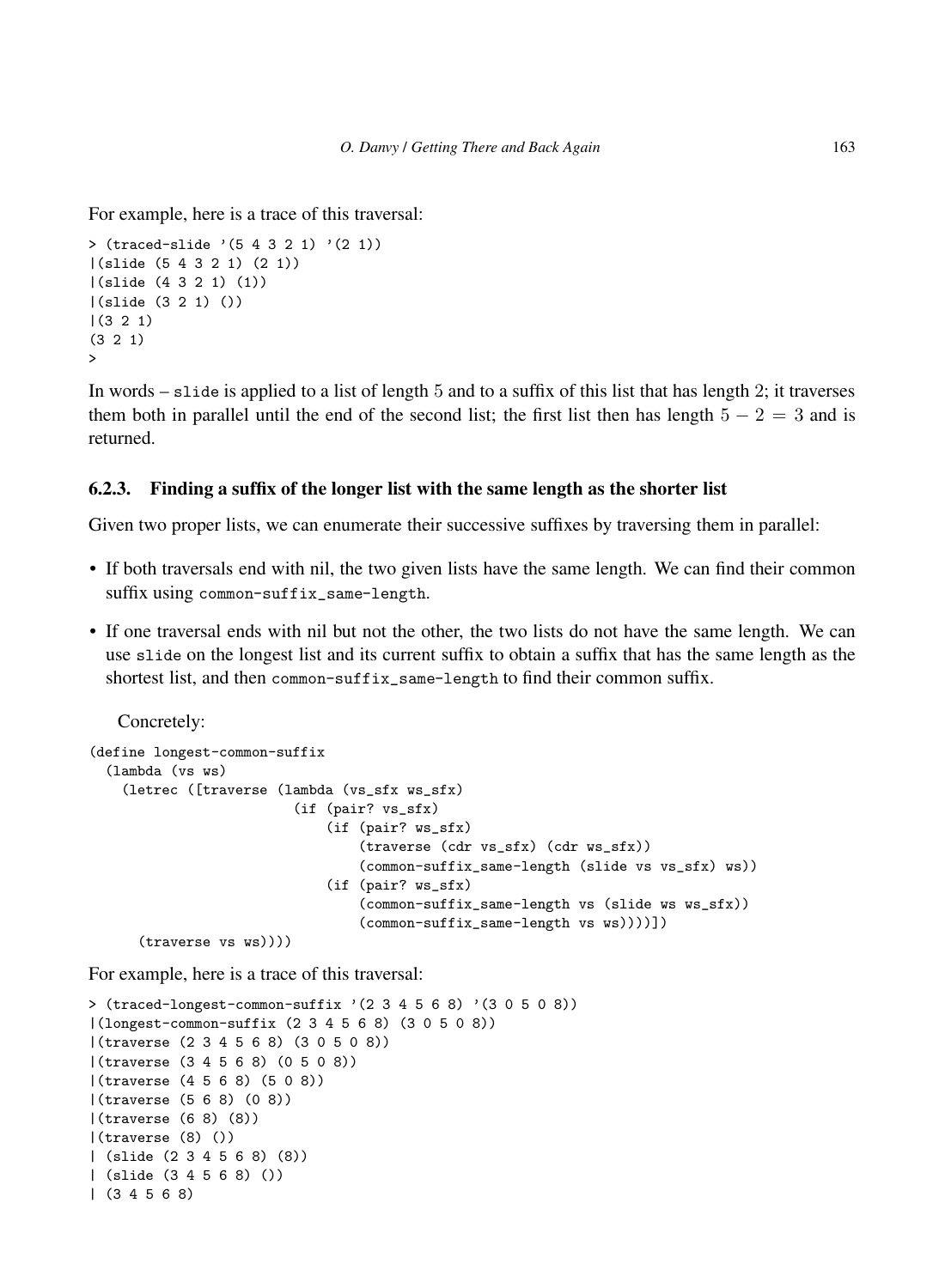```
|(common-suffix_same-length (3 4 5 6 8) (3 0 5 0 8))
|(inner-loop (3 4 5 6 8) (3 0 5 0 8))
|(inner-loop (4 5 6 8) (0 5 0 8))
|(common-suffix_same-length (5 6 8) (5 0 8))
|(inner-loop (5 6 8) (5 0 8))
|(inner-loop (6 8) (0 8))
|(common-suffix_same-length (8) (8))
|(inner-loop (8) (8))
|(inner-loop () ())
|(8)
(8)
\ddotmark
```
In words – the two lists (here:  $(2\ 3\ 4\ 5\ 6\ 8)$  and  $(3\ 0\ 5\ 0\ 8)$ ) are first traversed in parallel to determine that the first one is longer; what remains of the first list is a non-empty suffix of it (here: (8)); the first list and its suffix are then slided across to compute the suffix of the first list that has the same length as the second list (here: (3 4 5 6 8)); this suffix and the second list are then traversed in parallel to compute their longest common suffix. All told, and keeping in mind that initial calls are not recursive, the number of tail-recursive calls is 11, which is the sum of the lengths of the two given lists. (The author has automated this measure and verified it in practice with a variety of tests, a large number of which involved randomly generated lists.)

# 6.2.4. All in all

An iterative solution exists for finding the common suffix of two proper lists of arbitrary length where the number of tail-recursive calls (initial calls do not count, only recursive ones) is exactly the sum of the lengths of the two given lists:

- There: The idea is to traverse both lists in parallel until one of them is nil, which gets us there. If both are nil, then the two given lists have the same length; go to Again with both given lists. Otherwise, go to Forth with the longer list and its non-empty suffix, i.e., with the non-empty suffix and its trail.
- Forth: The idea is to traverse both the given suffix list and its trail in parallel until the end of this suffix. The trail is then a suffix of the given longer list that has the same length as the given shorter list; go to Again with this trail and with this shorter list.
- Again: At that point, both lists have the same length and we can traverse them in parallel with two trail pointers, resuming the Again step with new trails if the current heads of the lists are not the same. When we reach nil, each of the trails is the common suffix.

This instance of "There and Forth Again" is an optimization of "There and Back Again" that is not always applicable. When it does, though, it yields a tail-recursive solution. Here, this optimization is applicable because the order of comparisons in the list (whether from the end to the beginning or from the beginning to the end) does not matter.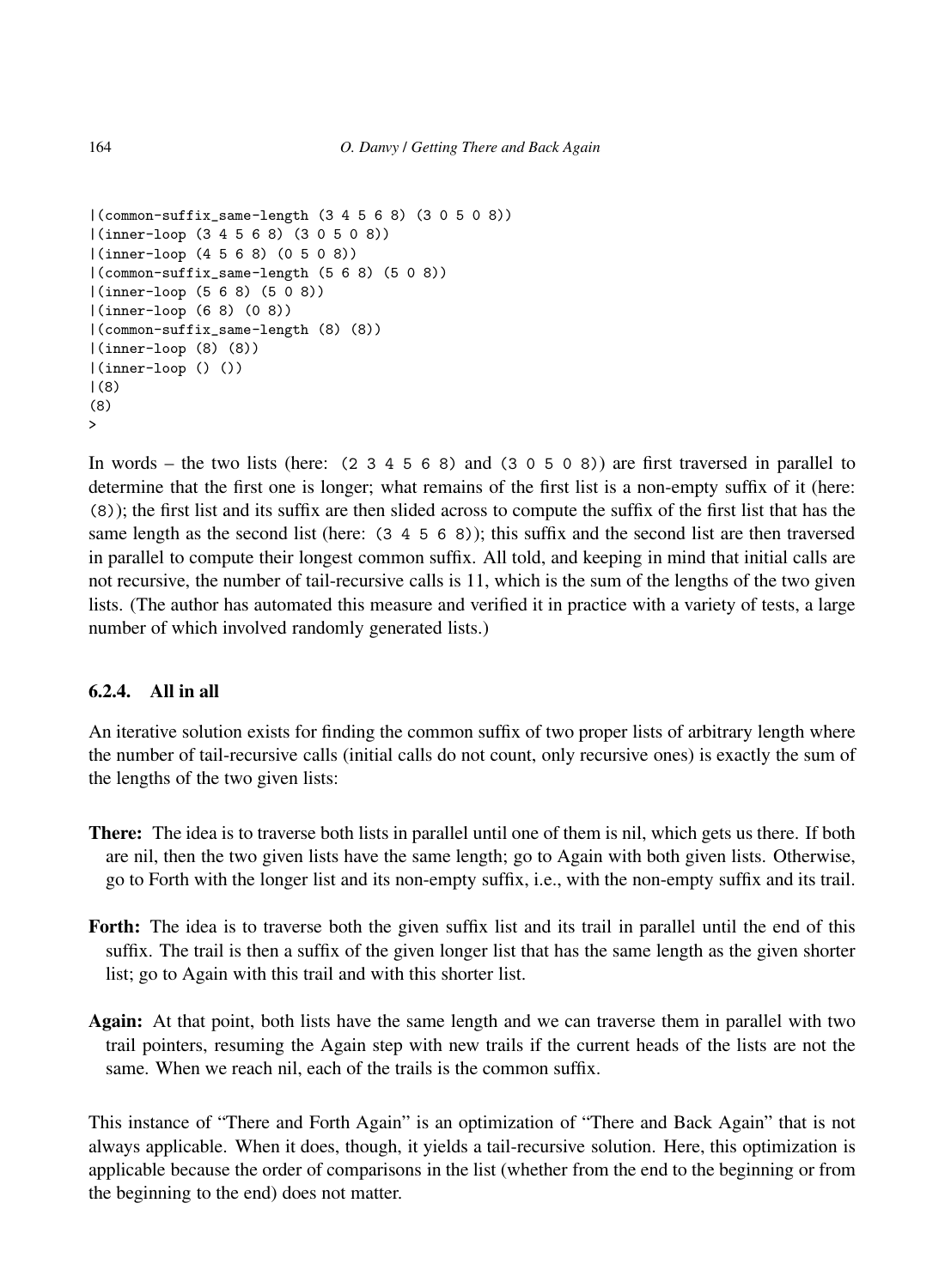# <span id="page-50-0"></span>7. Convolving lists that may not have the same length

Sometimes, it is not a mistake to convolve lists that do not have the same length, e.g., to multiply polynomials [\[1,](#page-51-0) Section 3], to compute Catalan numbers [\[1,](#page-51-0) Section 5], or to compute the Cartesian product of two sets in breadth-first order rather than the usual depth-first order [\[30\]](#page-53-7): one may want to convolve the shorter list with a prefix of the longer list or with a suffix of it. Since the first list determines the control flow of the convolving function, does one needs to revert to the iterative solution that constructs an intermediate list? No.

# 7.1. Convolving a list and the prefix of a longer list (and vice versa)

Let vs and ws denote two lists that have the same length, and let xs denote another list.

- Should convolving vs and ws  $++$  xs reduce to convolving vs and ws, then the initial continuation ends up being applied to xs and a list of pairs, and it should ignore the former and return the latter.
- Should convolving vs ++ xs and ws reduce to convolving vs and ws, then the traversal of both lists should stop when reaching the end of the second list.

And indeed, convolving [1; 2; 3; 4] and [10; 20] and convolving [1; 2] and [10; 20; 30, 40] yield the same result as convolving [1; 2] and [10; 20] in this case: the suffix of the longer list is ignored, the convolving function is structurally recursive, and true to TABA the convolving function traverses the first list at call time and the second at return time.

# 7.2. Convolving a list and the suffix of a longer list (and vice versa)

Let vs and ws denote two lists that have the same length, and let xs denote another list.

- Should convolving vs and xs ++ ws reduce to convolving vs and ws, then when reaching the end of vs, one should continue to slide through the second list in the manner of Section [6,](#page-42-0) i.e., in synchrony with sliding through xs  $++$  ws to reach ws, and then apply the continuation to ws and the empty list.
- Should convolving xs ++ vs and ws reduce to convolving vs and ws, then the continuation should test whether its first argument is empty and keep going with the second.

And indeed, convolving [2; 3; 4; 5] and [40; 50] and convolving [4; 5] and [20; 30; 40; 50] yield the same result as convolving [4; 5] and [40; 50] in this case: the prefix of the longer list is ignored, the convolving function is structurally recursive, and true to TABA the convolving function traverses the first list at call time and the second at return time.

# <span id="page-50-1"></span>8. Conclusion

"...if you're in any way excited by the weird and wonderful algorithms we use in functional languages to do simple things like reversing a list." [\[31\]](#page-53-8)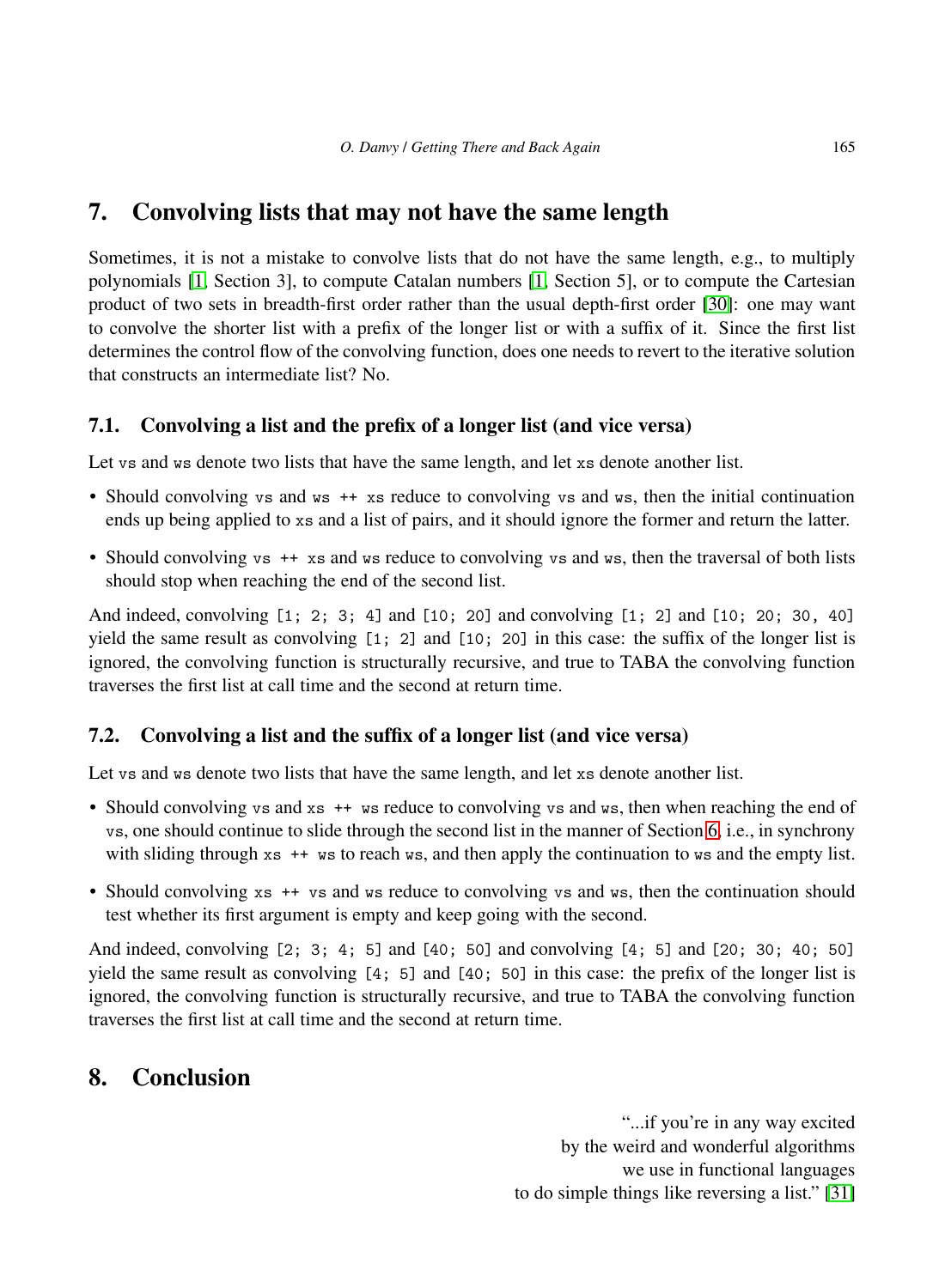What have we learned here?

- that the TABA recursion pattern can be further illustrated, that its telling example can be refined, and that this refinement suggests alternative solutions;
- that TABA can be formalized in a way that crystallizes both its control flow and its data flow; and
- that TABA lends itself to an iterative variant. TAFA.

Proving TABA programs in direct style is carried out equationally and by structural induction. Proving TABA programs that use continuations often requires relational reasoning as well, to characterize these continuations, but equational reasoning turned out to be sufficient here.

To close, let us turn to the issue of efficiency. Is it more efficient to use TABA or to construct an intermediate data structure? The inter-derivation described in Section [4](#page-22-0) shows that modulo any representational change of the defunctionalized continuation (e.g., going from Peano numbers to binary integers), the time complexity is the same either way. The answer therefore depends on the underlying implementation of the language processor such as unboxing polymorphic values in activation records [\[32\]](#page-53-9). Moving from quantitative issues to qualitative issues, TABA is noted to offer an unexpected expressive power in constrained situations [\[12,](#page-52-6) [8,](#page-52-2) [13\]](#page-52-7). Perhaps most significantly, however, TABA sharpens one's understanding of recursive programming, which is A Good Thing since as is often said, the sky is the limit once recursion is understood.

#### Acknowledgments

Heartfelt thanks to Mayer Goldberg for the original continuation-based implementation of symbolic convolutions and for our subsequent joint study of its recursion pattern. The author is also grateful to the anonymous reviewers for perceptive evaluations and suggestions, to Bartek Klin and Damian Niminski for their editorship, and to Julia Lawall for priceless and multi-faceted comments on two versions of this article as well as for her playful formalization of Section [3](#page-8-0) in Why3, in the course of the summer of 2020.

# <span id="page-51-0"></span>References

- <span id="page-51-1"></span>[1] Danvy O, Goldberg M. There and back again. *Fundamenta Informaticae*, 2005. 66(4):397–413.
- [2] Danvy O, Millikin K. Refunctionalization at Work. *Science of Computer Programming*, 2009. 74(8):534– 549. doi:10.1016/j.scico.2007.10.007.
- <span id="page-51-2"></span>[3] Fernandes JP, Saraiva J. Tools and libraries to model and manipulate circular programs. In: Proceedings of the 2007 ACM SIGPLAN Symposium on Partial Evaluation and Semantics-Based Program Manipulation (PEPM 2007). ACM Press, Nice, France, 2007 pp. 102–111. doi:10.1145/1244381.1244399.
- <span id="page-51-3"></span>[4] Miranda-Perea F. Some Remarks on Type Systems for Course-of-value Recursion. *Electronic Notes in Theoretical Computer Science*, 2009. 247:103–121. doi:10.1016/j.entcs.2009.07.051.
- <span id="page-51-4"></span>[5] Sergey I. Programs and Proofs: Mechanizing Mathematics with Dependent Types. JetBrains/SPbSU Summer School, 2014. <https://ilyasergey.net/pnp-2014/>.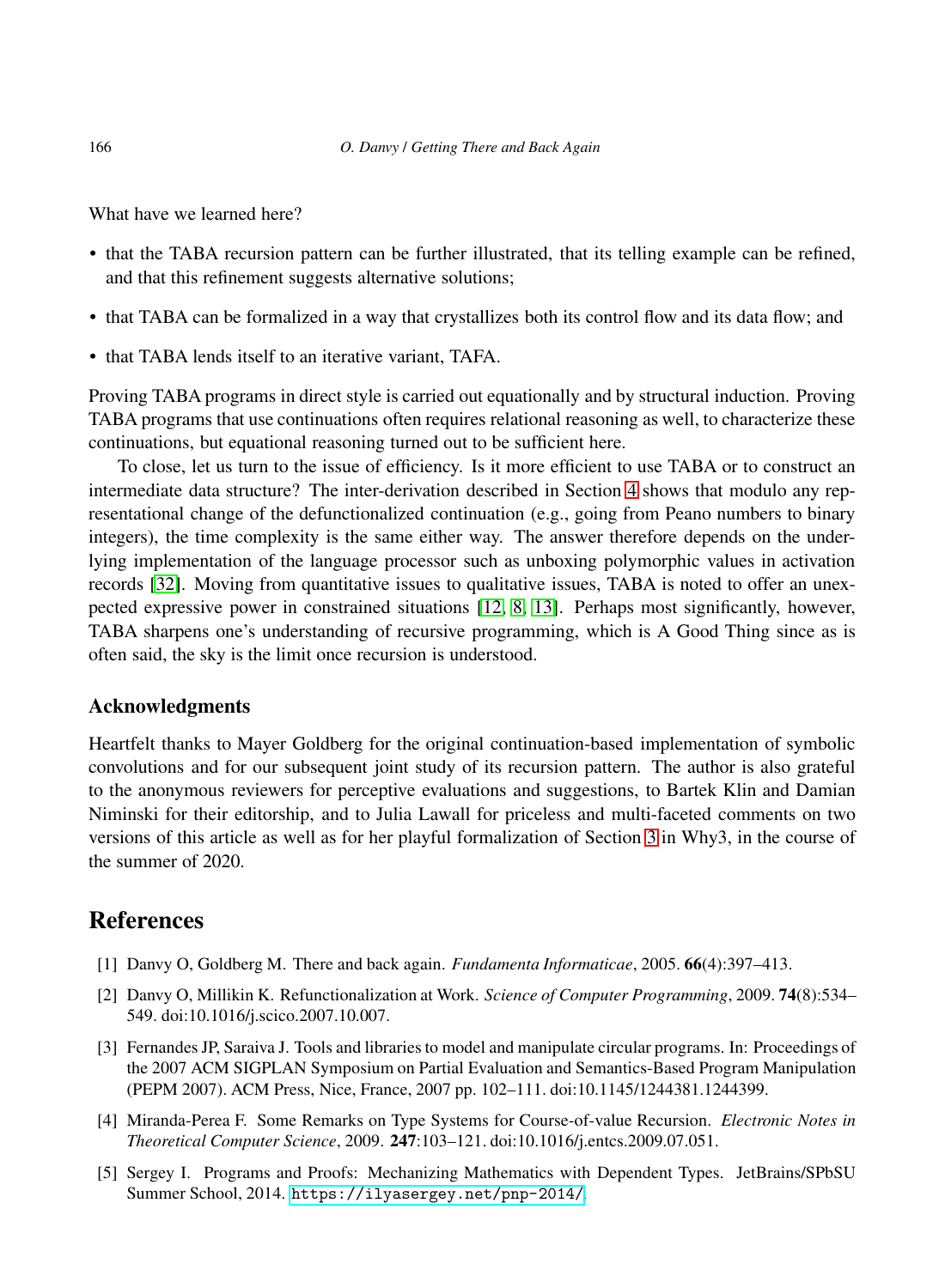- <span id="page-52-1"></span><span id="page-52-0"></span>[6] Shivers O, Fisher D. Multi-return function call. *Journal of Functional Programming*, 2006. 4-5(16):547– 582. doi:10.1017/S0956796806006009.
- [7] Morihatao A, Kakehi K, Hu Z, Takeichi M. Swapping Arguments and Results of Recursive Functions. In: Mathematics of Program Construction, 8th International Conference, MPC 2006, number 4014 in Lecture Notes in Computer Science. Springer, Kuressaare, Estonia, 2006 pp. 379–396. doi:10.1007/11783596 22.
- <span id="page-52-2"></span>[8] Nguyen K. Langage de combinateurs pour XML: Conception, Typage, et Implantation. PhD thesis, LRI, Université Paris Sud, Orsay, France, 2008. In English.
- <span id="page-52-3"></span>[9] Foner K. 'There and Back Again' and What Happened After. In: Compose Conference, <http://www.composeconference.org/2016/program/>. 2016 [https://www.youtube.com/watch?v=u\\_OsUlwkmBQ](https://www.youtube.com/watch?v=u_OsUlwkmBQ), URL <http://www.composeconference.org/2016/program/>.
- <span id="page-52-4"></span>[10] Hemann J, Friedman DP. Deriving Pure, Naturally-Recursive Operations for Processing Tail-Aligned Lists. In: Scheme and Functional Programming Workshop, Co-located with ICFP 2016. Nara, Japan, 2016 <http://www.schemeworkshop.org/2016/>.
- <span id="page-52-5"></span>[11] Amin N, Rompf T. Collapsing Towers of Interpreters. *Proceedings of the ACM on Programming Languages*, 2018. 2(POPL):52:1–52:33. doi:10.1145/3158140.
- <span id="page-52-6"></span>[12] Brunel A, Mazza D, Pagani M. Backpropagation in the simply typed lambda-calculus with linear negation. *Proceedings of the ACM on Programming Languages*, 2019. 4(POPL):64:1–64:27. doi:10.1145/3158140.
- <span id="page-52-7"></span>[13] Wang F, Decker J, Wu X, Essertel G, Rompf T. Backpropagation with Callbacks: Foundations for Efficient and Expressive Differentiable Programming. In: Advances in Neural Information Processing Systems 31, pp. 10180–10191. Curran Associates, Inc., 2018. ID:53989384.
- <span id="page-52-8"></span>[14] Wang F, Zheng D, Decker JM, Wu X, Essertel GM, Rompf T. Demystifying differentiable programming: shift/reset the penultimate backpropagator. *Proceedings of the ACM on Programming Languages*, 2019. 3(ICFP):96:1–96:31. doi:10.1145/3341700.
- <span id="page-52-9"></span>[15] Filliâtre JC. Two puzzles from Danvy and Goldberg's "There and back again". 2013. [http://toccata.lri.fr/gallery/there\\_and\\_back\\_again.en.html](http://toccata.lri.fr/gallery/there_and_back_again.en.html).
- <span id="page-52-10"></span>[16] Bertot Y, Castéran P. Interactive Theorem Proving and Program Development. Springer, 2004. ISBN-10:3540208542, 13:978-3540208549.
- <span id="page-52-11"></span>[17] Bird R, Wadler P. Introduction to Functional Programming. Prentice-Hall International, London, UK, 1st edition, 1988. ISBN-10:0134841972, 13:978-0134841977.
- <span id="page-52-12"></span>[18] Burstall RM, Landin PJ. Programs and their proofs: An algebraic approach. In: Meltzer B, Michie D (eds.), Machine Intelligence, volume 4. Edinburgh University Press, 1969 pp. 17–43. ID:60873698.
- <span id="page-52-14"></span><span id="page-52-13"></span>[19] Manna Z. Mathematical Theory of Computation. McGraw-Hill, 1974. ISBN-10:0070854661, 13:978- 0070854666.
- <span id="page-52-15"></span>[20] Nolan C. Tenet. Warner Bros. Pictures, 2020.
- [21] Dijkstra EW. Recursive Programming. In: Rosen S (ed.), Programming Systems and Languages, chapter 3C, pp. 221–227. McGraw-Hill, New York, 1960. doi:10.1007/BF01386223.
- <span id="page-52-16"></span>[22] Ohori A, Sasano I. Lightweight fusion by fixed point promotion. In: Proceedings of the Thirty-Fourth Annual ACM Symposium on Principles of Programming Languages, SIGPLAN Notices, Vol. 42, No. 1. ACM Press, Nice, France, 2007 pp. 143–154. doi:10.1145/1190215.1190241.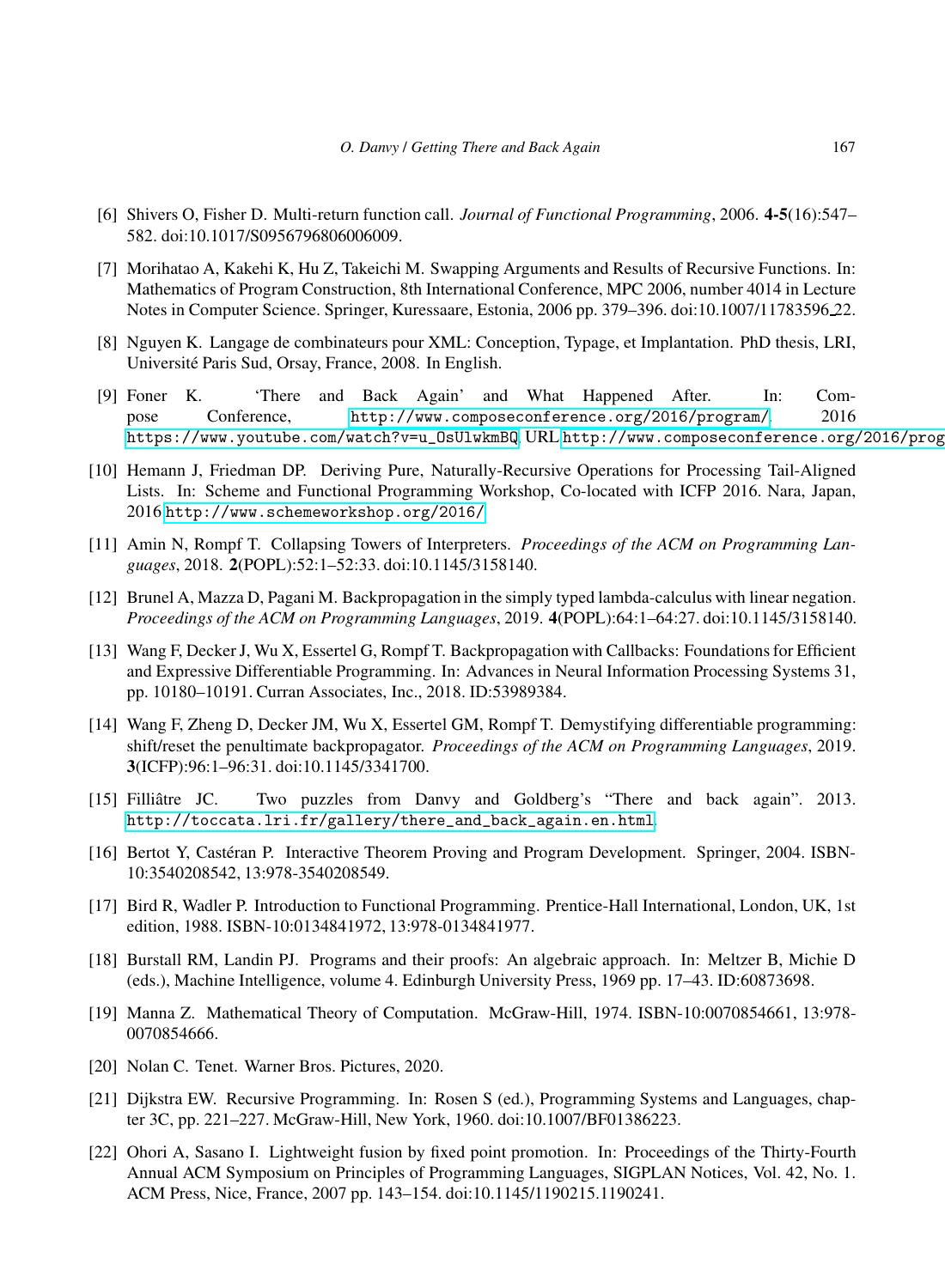- <span id="page-53-0"></span>[23] Danvy O, Schultz UP. Lambda-Dropping: Transforming Recursive Equations into Programs with Block Structure. *Theoretical Computer Science*, 2000. 248(1-2):243–287. doi:10.1016/S0304-3975(00)00054-2
- <span id="page-53-1"></span>[24] Danvy O, Goldberg M. There and back again. In: Proceedings of the 2002 ACM SIGPLAN International Conference on Functional Programming (ICFP'02), SIGPLAN Notices, Vol. 37, No. 9. ACM Press, Pittsburgh, Pennsylvania, 2002 pp. 230–234. doi:10.1145/583852.581500.
- <span id="page-53-3"></span><span id="page-53-2"></span>[25] Danvy O, Filinski A. Abstracting Control. In: Proceedings of the 1990 ACM Conference on Lisp and Functional Programming. ACM Press, Nice, France, 1990 pp. 151–160. doi:10.1145/91556.91622.
- <span id="page-53-4"></span>[26] Asai K. On typing delimited continuations: three new solutions to the printf problem. *Higher-Order and Symbolic Computation*, 2009. 22(3):275–291. doi:10.1007/s10990-009-9049-5.
- [27] Materzok M, Biernacki D. Subtyping Delimited Continuations. In: Proceedings of the Thirty-First Annual ACM Symposium on Principles of Programming Languages. ACM Press, Portland, Oregon, 1994 pp. 446–457. doi:10.1145/174675.178047.
- <span id="page-53-5"></span>[28] de Bruijn NG. Lambda calculus notation with nameless dummies, a tool for automatic formula manipulation, with application to the Church-Rosser theorem. *Indagationes Mathematicae*, 1972. 34(5):381–392. doi:10.1016/1385-7258(72)90034-0.
- <span id="page-53-6"></span>[29] Dybvig RK. The development of Chez Scheme. In: Proceedings of the 2006 ACM SIGPLAN International Conference on Functional Programming (ICFP'06). Invited talk. ACM Press, Portland, Oregon, 2006 pp. 1–12. doi:10.1145/1159803.1159805.
- <span id="page-53-7"></span>[30] Barron DW, Strachey C. Programming. In: Fox L (ed.), Advances in Programming and Non-Numerical Computation, pp. 49–82. Pergammon Press, 1966. doi:10.1016/C2013-0-01911-1
- <span id="page-53-9"></span><span id="page-53-8"></span>[31] Kidney DO. Typing TABA, 2020. URL <https://doisinkidney.com/posts/2020-02-15-taba.html>.
- <span id="page-53-13"></span>[32] Peyton Jones SL. Personal communication at ICFP, Pittsburgh, Pennsylvania, 2002.
- [33] Danvy O. Back to Direct Style. *Science of Computer Programming*, 1994. 22(3):183–195. doi:10.1016/0167-6423(94)00003-4.
- <span id="page-53-16"></span>[34] Danvy O. Sur un Exemple de Patrick Greussay. Research Report BRICS RS-04-41, Department of Computer Science, Aarhus University, Aarhus, Denmark, 2004. doi:10.7146/brics.v11i41.21866.
- <span id="page-53-14"></span>[35] Danvy O, Lawall JL. Back to Direct Style II: First-Class Continuations. In: Proceedings of the 1992 ACM Conference on Lisp and Functional Programming, LISP Pointers, Vol. V, No. 1. ACM Press, San Francisco, California, 1992 pp. 299–310. doi:10.1145/141471.141564.
- <span id="page-53-11"></span>[36] Felleisen M, Friedman DP. Control Operators, the SECD Machine, and the λ-Calculus. In: Wirsing M (ed.), Formal Description of Programming Concepts III, pp. 193–217. Elsevier Science Publishers B.V. (North-Holland), Amsterdam, 1986. ID:57760323.
- <span id="page-53-15"></span>[37] Filinski A. Representing Monads. In: Proceedings of the Thirty-First Annual ACM Symposium on Principles of Programming Languages. ACM Press, Portland, Oregon, 1994 pp. 446–457. doi:10.1145/ 174675.178047.
- <span id="page-53-12"></span>[38] Johnsson T. Lambda Lifting: Transforming Programs to Recursive Equations. In: Functional Programming Languages and Computer Architecture, number 201 in Lecture Notes in Computer Science. Springer-Verlag, Nancy, France, 1985 pp. 190–203. doi:10.1007/3-540-15975-4 37.
- <span id="page-53-10"></span>[39] Landin PJ. The Mechanical Evaluation of Expressions. *The Computer Journal*, 1964. 6(4):308–320. doi:10.1093/comjnl/6.4.308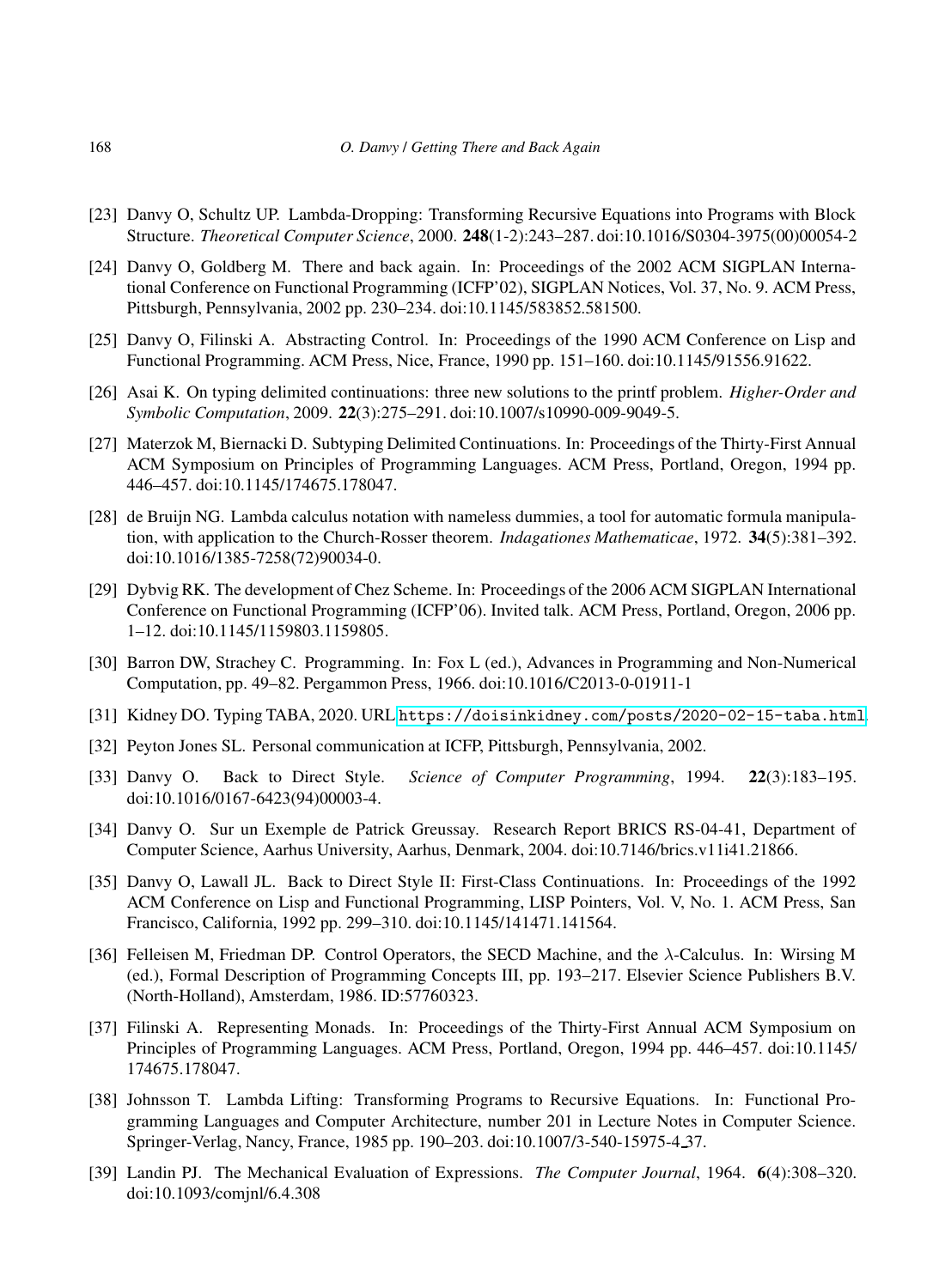- <span id="page-54-7"></span>[40] Peyton Jones SL. The Implementation of Functional Programming Languages. Prentice Hall International Series in Computer Science. Prentice-Hall International, 1987. ISBN-13:978-0134533339, 10:013453333X.
- <span id="page-54-4"></span>[41] Reynolds JC. Definitional Interpreters for Higher-Order Programming Languages. In: Proceedings of 25th ACM National Conference. Boston, Massachusetts, 1972 pp. 717–740. Reprinted in Higher-Order and Symbolic Computation 11(4):363-397, 1998, with a foreword [\[42\]](#page-54-1). doi:10.1145/800194.805852.
- <span id="page-54-1"></span>[42] Reynolds JC. Definitional Interpreters Revisited. *Higher-Order and Symbolic Computation*, 1998. 11(4):355–361. doi:10.1023/A:1010075320153.
- <span id="page-54-5"></span>[43] Schmidt DA. State-Transition Machines for Lambda-Calculus Expressions. *Higher-Order and Symbolic Computation*, 2007. 20(3):319–332. Journal version of [\[45\]](#page-54-2), with a foreword [\[44\]](#page-54-3). doi:10.1007/s10990- 007-9012-2.
- <span id="page-54-3"></span>[44] Schmidt DA. State-Transition Machines, Revisited. *Higher-Order and Symbolic Computation*, 2007. 20(3):319–332. doi:10.1007/s10990-007-9017-x.
- <span id="page-54-2"></span>[45] Schmidt DA. State transition machines for lambda calculus expressions. In: Semantics-Directed Compiler Generation, number 94 in Lecture Notes in Computer Science. Springer-Verlag, Aarhus, Denmark, 1980 pp. 415–440. doi:10.1007/3-540-10250-7 32.
- <span id="page-54-6"></span>[46] Strachey C. Handwritten Notes, 1961. Archive of working papers and correspondence. Bodleian Library, Oxford, Catalogue no. MS. Eng. misc. b.267.

# <span id="page-54-0"></span>A. Defunctionalization and refunctionalization

Higher-order programs are programs that use functions as values, e.g., because they involve generic functions such as map or fold or because they are in continuation-passing style. First-order programs are programs where values are first-order, i.e., are not functions. In the early 1970s [\[41\]](#page-54-4), Reynolds proposed to 'defunctionalize' a particular higher-order program (an interpreter in continuation-passing style) into a first-order program (a big-step abstract machine) by representing the continuation with a data type together with an apply function. The key idea is that a functional value is an instance of a function abstraction. If all the function abstractions that give rise to a functional value can be enumerated, then the function space is actually a sum type, where each summand is one of these function abstractions. Each of these summands can be represented as a closure [\[39\]](#page-53-10), i.e., a pair containing the code of the function abstraction and its lexical environment. Introducing a functional value (i.e., evaluating a function abstraction) therefore consists in constructing such a pair, and eliminating it (i.e., applying a functional value) therefore consists in extending its lexical environment with the actual parameter(s) and running its code in this extended environment. In practice, the code component is replaced by a tag that uniquely identifies it, and the apply function dispatches on this tag. Also, this tag is represented as a data-type constructor.

## A.1. An example of defunctionalization

Consider the continuation-passing implementation from Section [3.3:](#page-19-0)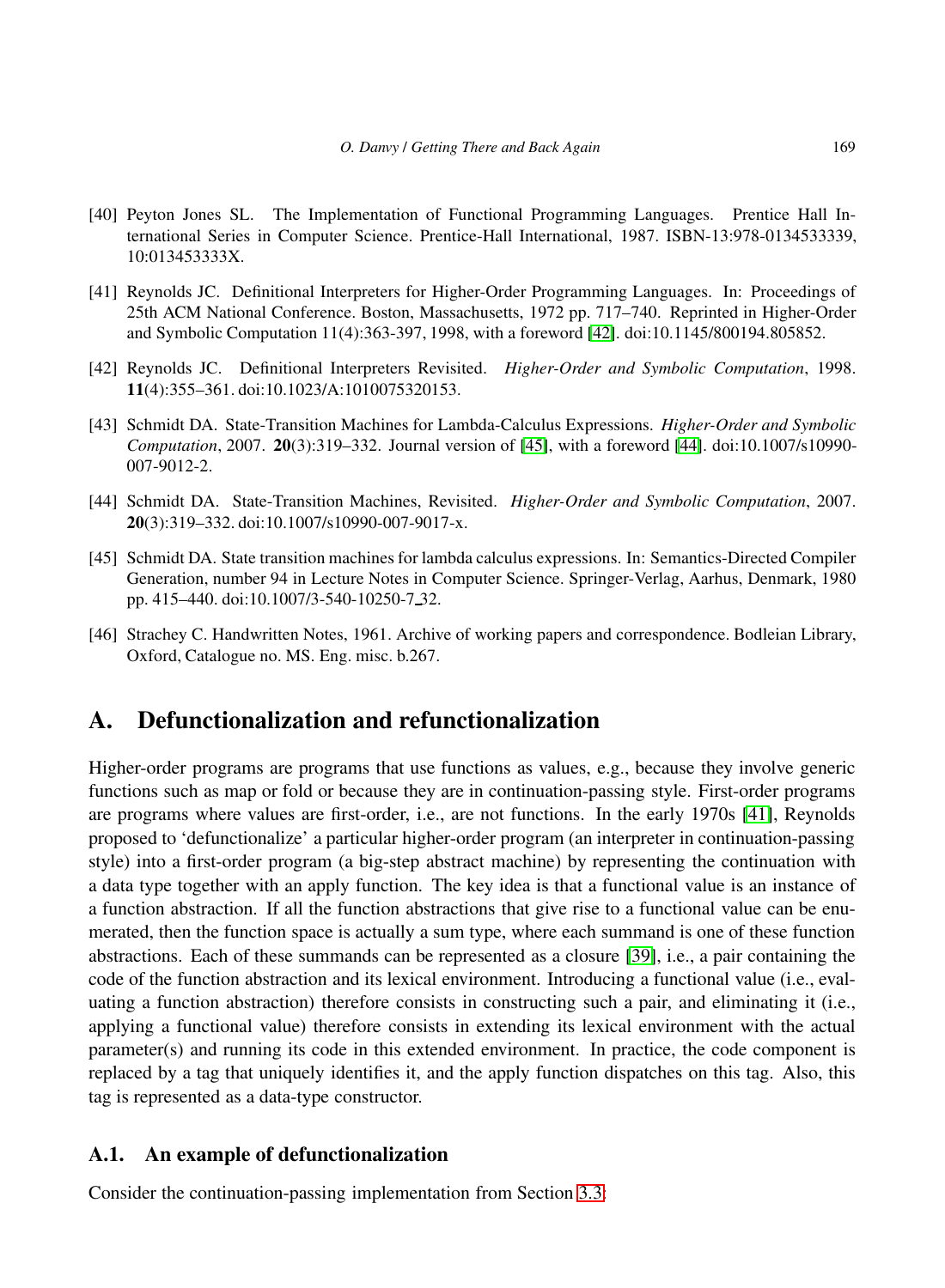```
Fixpoint rev2'_v3 (V : Type) (beq_V : V -> V -> bool)
                  (vs : list V) (h_{v}sg_{p} : list V \rightarrow bool) (ws_given : list V) : bool :=
 match vs with
   nil => h_vs_op ws_given
  | v :: v s' \implies rev2' v3 V beq_V vs' (fun ws => match ws with
                                                   nil => false
                                                  | w :: ws' \implies if beg_V wthen h_vs_op ws'
                                                                else false
                                                  end) ws_given
  end.
Definition rev2_v3 (V : Type) (beq_V : V -> V -> bool) (vs_given ws_given : list V) : bool :=
  rev2'_v3 V beq_V vs_given (fun ws => match ws with
                                         nil => true
                                        | w :: ws' \Rightarrow falseend) ws_given.
```
The continuation has type list  $V \rightarrow$  bool. This type is inhabited by instances of two function abstractions:

- one in rev2\_v3: fun ws => match ws with | nil => true | w :: ws' => ... end, and
- one in rev2'\_v3: fun ws => match ws with | nil => false | w :: ws' => ... end.

The resulting functional values are applied in the nil case and in the cons case of  $rev2'$ <sub>-</sub>v3.

Since continuations are instances of two function abstractions, their type can be represented using a data type with two constructors:

Inductive cont (V : Type) : Type :=  $CO : ... \rightarrow cont$  |  $C1 : ... \rightarrow cont$ .

The first function abstraction (in rev2\_v3) has no free variables and the second one (in rev2'\_v3) has two, v and h\_vs\_op. Therefore the first constructor has no argument and the second has two:

Inductive cont (V : Type) : Type :=  $CO$  : cont V |  $Cl$  : V -> cont V -> cont V.

The corresponding dispatch function and defunctionalized program read as follows:

```
Fixpoint dispatch_cont (V : Type) (beq_V : V -> V -> bool) (k : cont V) : list V -> bool :=
 match k with
   CO<sub>-</sub>fun ws => match ws with nil => true | w :: ws' => false end
  | C1 \sim v k =>
    fun ws => match ws with nil => false | w :: ws' => if beq_V v w
                                                         then dispatch_cont V beq_V k ws'
                                                         else false end
  end.
Fixpoint rev2'_v3_def (V : Type) (beq_V : V -> V -> bool) (vs : list V)
                      (h_v s \circ p : cont V) (ws_given : list V) : bool :=
 match vs with
   nil => dispatch_cont V beq_V h_vs_op ws_given
  | v :: v s' \implies rev2'.v3\_def V beg_V vs' (C1 V v h_v s_o) w s_given
  end.
```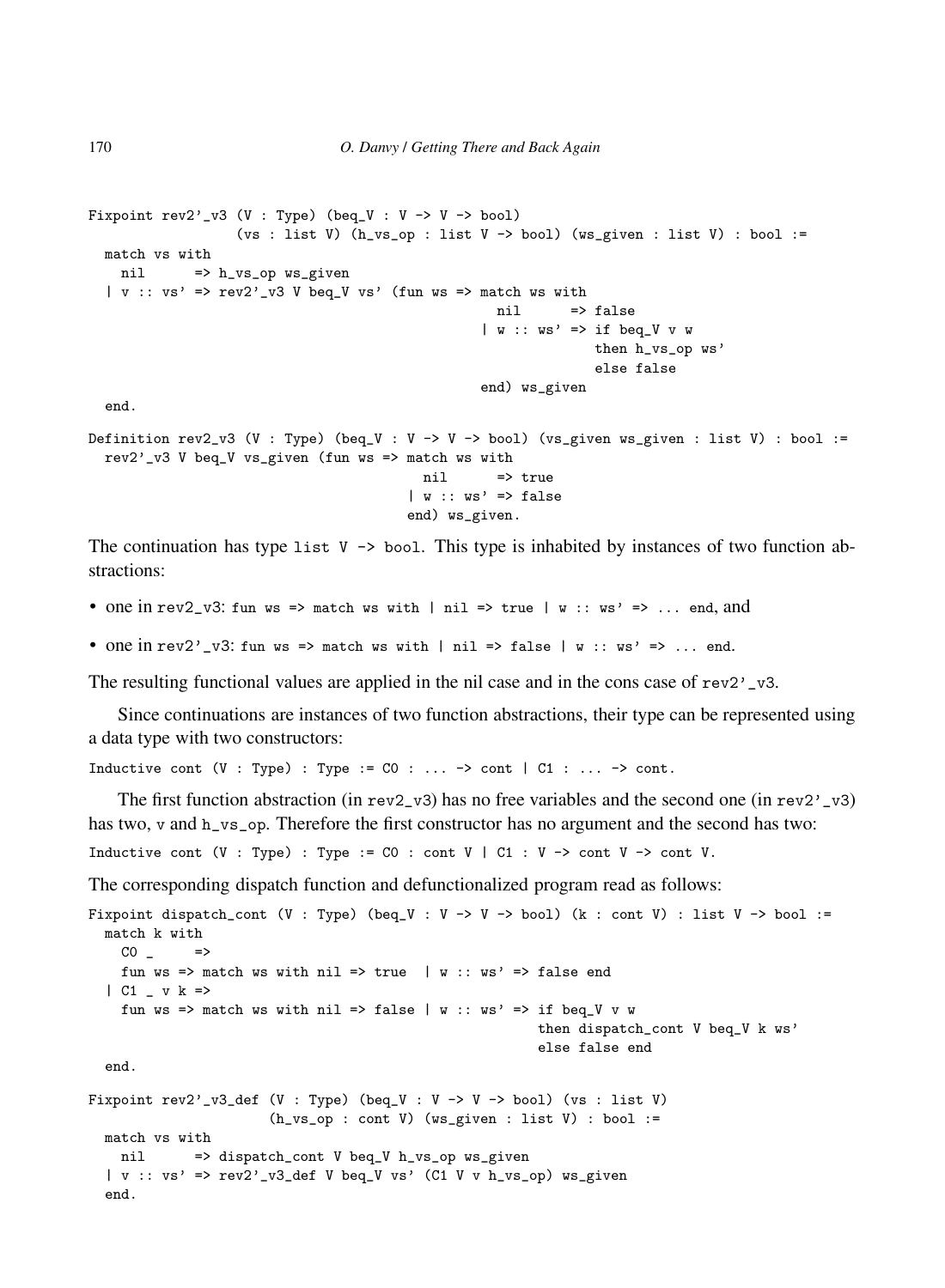Definition  $rev2_v3_def (V : Type)$  (beq\_V : V -> V -> bool) (vs\_given ws\_given : list V) := rev2'\_v3\_def V beq\_V vs\_given (C0 V) ws\_given.

The alert reader will have noticed that since dispatch\_cont returns a function, the defunctionalized program is still higher-order. However, its two invocations are fully applied, so the (higher-order) dispatch function is better defined as a (first-order) apply function:

```
Fixpoint apply_cont (V : Type) (beq_V : V -> V -> bool) (k : cont V) (ws : list V) : bool :=
 match k with
   CO \Rightarrowmatch ws with nil => true | w :: ws' => false end
  | C1 _ v k =>
    match ws with nil => false | w :: ws' => if beq_V v w
                                             then apply_cont V beq_V k ws'
                                              else false end
  end.
Fixpoint rev2'_v3_def' (V : Type) (beq_V : V -> V -> bool)
                       (vs : list V) (h_v s_op : cont V) (ws_given : list V) : bool :=
 match vs with
   nil => apply_cont V beq_V h_vs_op ws_given
  | v :: v s' \implies rev2'_v3_def' V beq_V vs' (C1 V v h_vs_op) ws_given
  end.
Definition rev2_v3_def' (V : Type) (beq_V : V -> V -> bool)
                        (vs_given ws_given : list V) : bool :=
 rev2'_v3_def' V beq_V vs_given (C0 V) ws_given.
```
And since the type cont is isomorphic to that of lists, that is how the defunctionalized continuation is represented, which leads one to the implementation of Section [3.2](#page-20-0) where apply\_cont is named rev2''\_v2.

# <span id="page-56-0"></span>A.2. Refunctionalization

Refunctionalization is a left inverse of defunctionalization [\[2\]](#page-51-1). When a data structure is constructed once and dispatched upon once, chances are it is the first-order counterpart of a higher-order function and lies in the image of defunctionalization. For example, the implementation in Section [3.1](#page-21-0) page [125](#page-21-0) is in defunctionalized form, since the sole reason of being for  $vs\_op$  is to be processed in  $rev2'$ ,  $vt$ , which de facto serves as its apply function. The refunctionalized counterpart reads as follows:

```
Fixpoint rev2'_v1_refunct (V : Type) (beq_V : V -> V -> bool)
                            (vs : list V) (h_v s_o p : list V \rightarrow bool) : list V -> bool :=
 match vs with
    ni1 \Rightarrow h_{vs\_op}| v : v s' \implies rev2' v1 refunct V beg V vs' (fun ws => match ws with
                                                               nil => false
                                                             | w :: ws' \implies if beg_V v wthen h_vs_op ws'
                                                                            else false
                                                             end)
```
end.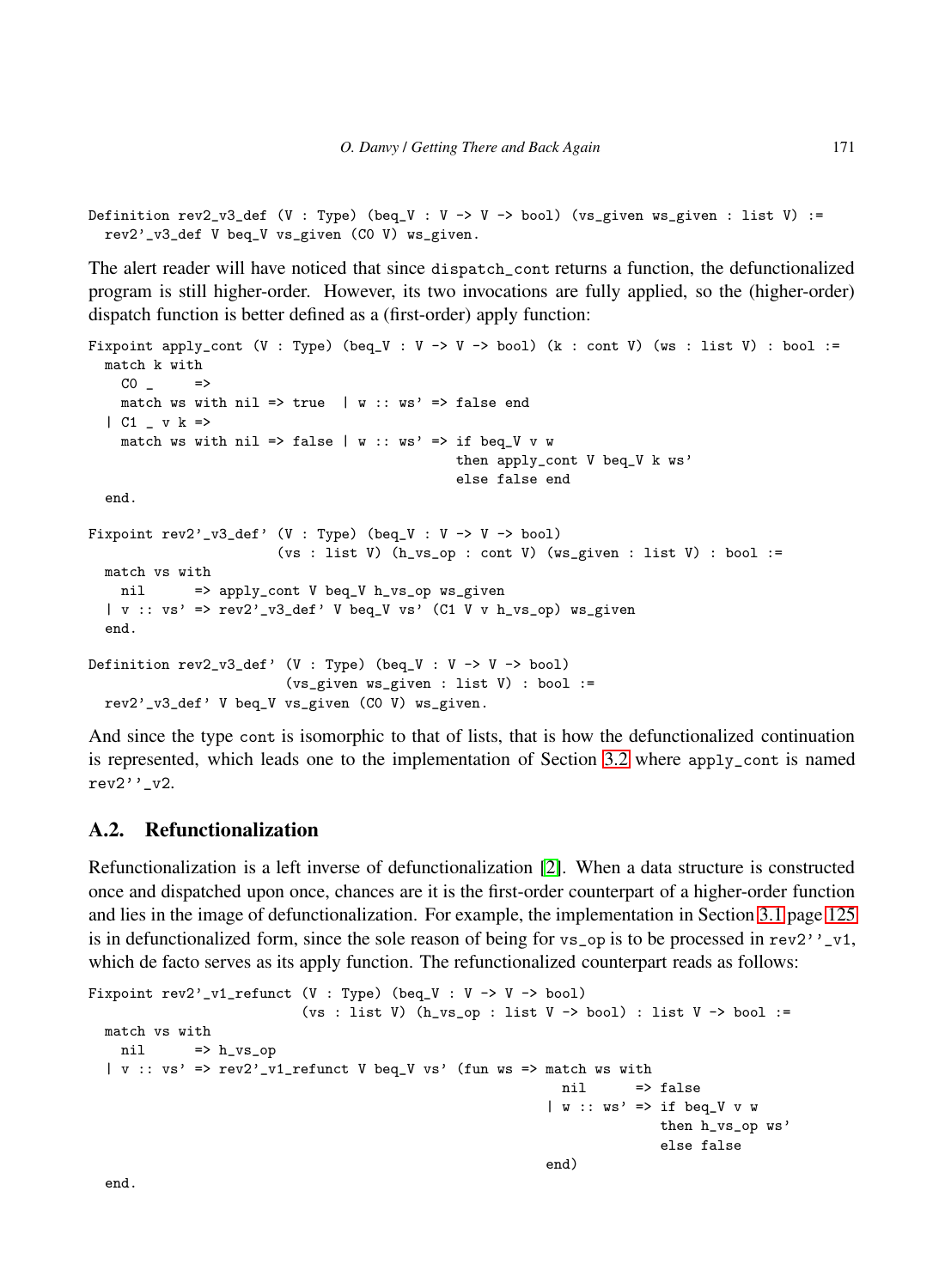```
Definition rev2_v1_refunct (V : Type) (beq_V : V -> V -> bool)
                           (vs_given ws_given : list V) : bool :=
 rev2'_v1_refunct V beq_V vs_given (fun ws => match ws with
                                                  ni1 => true
                                                | w :: ws' \Rightarrow falseend) ws_given.
```
#### A.3. Significance of defunctionalization and refunctionalization

Reynolds's defunctionalization of a definitional interpreter that had been CPS-transformed with call by value in mind led to the CEK machine [\[36\]](#page-53-11), and Schmidt's defunctionalization of a definitional interpreter that had been CPS-transformed with call by name in mind led to the Krivine machine [\[43\]](#page-54-5) before either of these machines had a name. Many other abstract machines and first-order algorithms also fit as well as data structures, be they zippers or evaluation contexts. In Computer Science, do we invent things or do we discover them?

# <span id="page-57-0"></span>B. Generic programming with lists

The functionals list\_fold\_right and list\_fold\_left were originally conceived by Strachey [\[46\]](#page-54-6) to program generically over lists:

```
Definition list_fold_right (V W : Type)
                             (nil_case : W) (cons_case : V -> W -> W) (vs : list V) : W :=
  let fix visit vs :=
   match vs with
     nil => nil case
    | v : : vs' \implies \text{cons\_case } v \text{ (visit vs')}end
  in visit vs.
Definition list_fold_left (V W : Type)
                            (nil_case : W) (cons_case : V -> W -> W) (vs : list V) : W :=
  let fix visit vs a :=
    match vs with
      nil \Rightarrow a
    | v : : vs' \implies visit vs' (cons\_case \ v a)end
  in visit vs nil_case.
```
The first captures the ordinary recursive descent over a list (e.g., instantiating it with nil and cons yields the list-copy function) and the second the ordinary tail-recursive descent over a list using an accumulator (e.g., instantiating it with nil and cons yields the list-reverse function). Each can simulate the other by threading an accumulator.

These two functionals come handy, e.g., as a litmus test for a beginning functional programmer to demonstrate that their implementation is structurally recursive: if they cannot express it using a fold function, it isn't.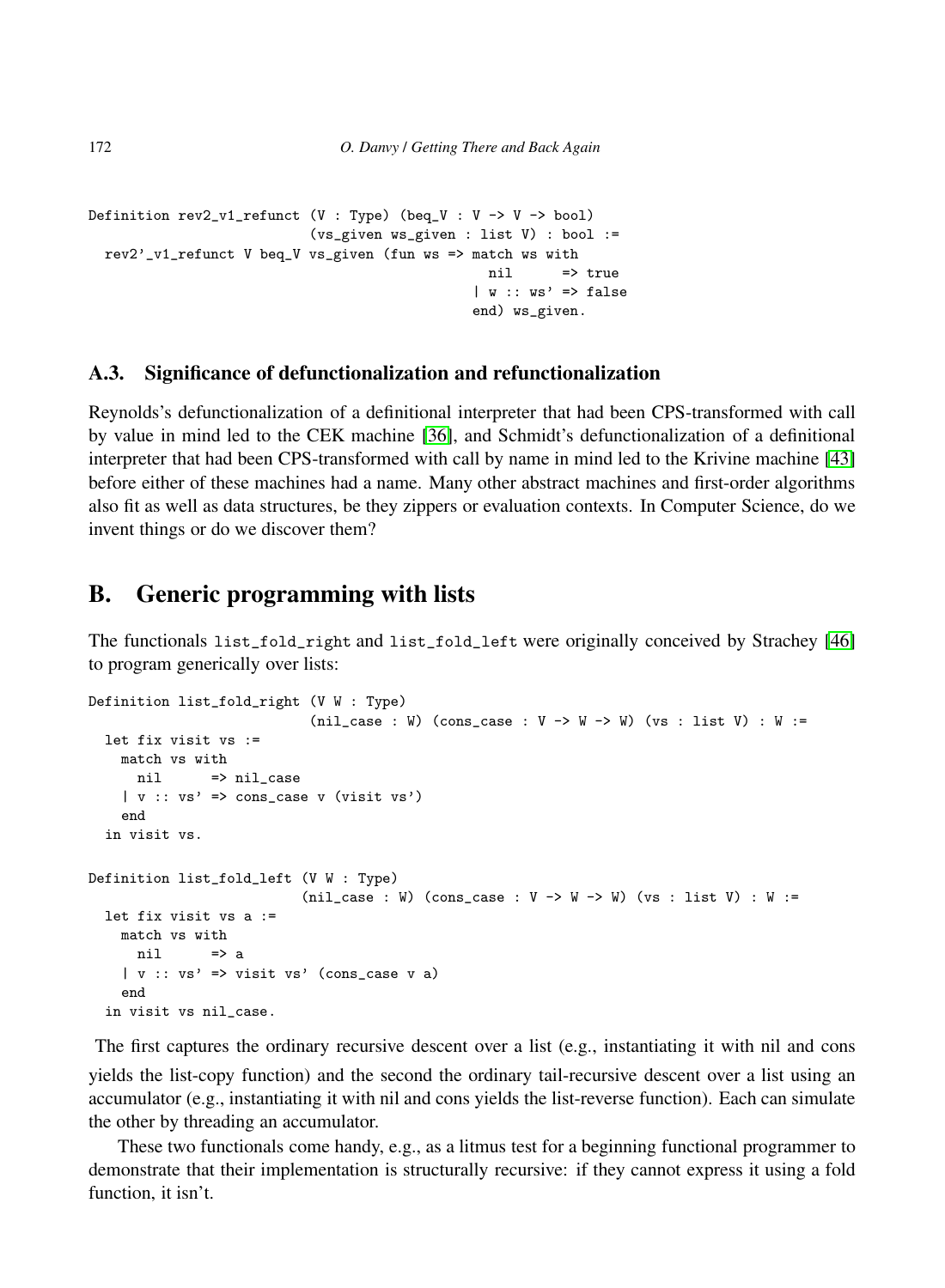In the present case, all the structurally recursive implementations are fold-right ready, starting with the very first self-convolution functions in Section [2.](#page-3-0) Here are their fold-right counterparts:

```
let self_cnv_right vs = (* 'a list -> ('a * 'a) list *)let (\_) ps) = list_fold_right (vs, [])
                                   (fun v (ws, ps) ->
                                     (List.tl ws, (v, List.hd ws) :: ps))
                                   vs
  in ps;;
let self_cnv_c_right vs = (* 'a list -> ('a * 'a) list *)list_fold\_right (fun k \rightarrow k vs [])
                    (fun v c k \rightarrow c (fun ws ps \rightarrow k (List.tl ws) ((v, List.hd ws) :: ps)))vs
                    (fun - ps - > ps);;
```
Likewise, the implementation in Appendix [A.2](#page-56-0) is fold-left ready. Here is its fold-left counterpart:

```
Definition rev2_v1_refunct_lefunct (V : Type) (beq_V : V -> V -> bool)
                                 (vs_given ws_given : list V) : bool :=
 list_fold_left V
                 (list V \rightarrow bool)(fun ws => match ws with
                              nil => true
                             | w : : ws' \implies falseend)
                 (fun v vs_op ws => match ws with
                                      nil => false
                                     | w :: ws' => if beq_V v w then vs_op ws' else false
                                     end)
                 vs_given
                 ws_given.
```
This counterpart illustrates the rendering of TABA using fold-left, a point recently made about convolving lists in Kidney's scientific blog [\[31\]](#page-53-8).

# <span id="page-58-0"></span>C. Lambda-lifting and lambda-dropping

Block structure and lexical scope are two cornerstones of functional programming, witness the definition of list\_fold\_right and list\_fold\_left in Appendix [B,](#page-57-0) where visit is defined locally in the scope of nil\_case and cons\_case. A popular alternative is recursive equations: global mutually recursive functions with no local declarations. For example, here is an implementation of list\_fold\_right as a recursive equation:

```
Fixpoint list_fold_right' (V W : Type)
                         (nil_case : W) (cons_case : V -> W -> W) (vs : list V) : W :=
 match vs with
   nil => nil_case
  | v :: vs' => cons_case v (list_fold_right' V W nil_case cons_case vs')
 end.
```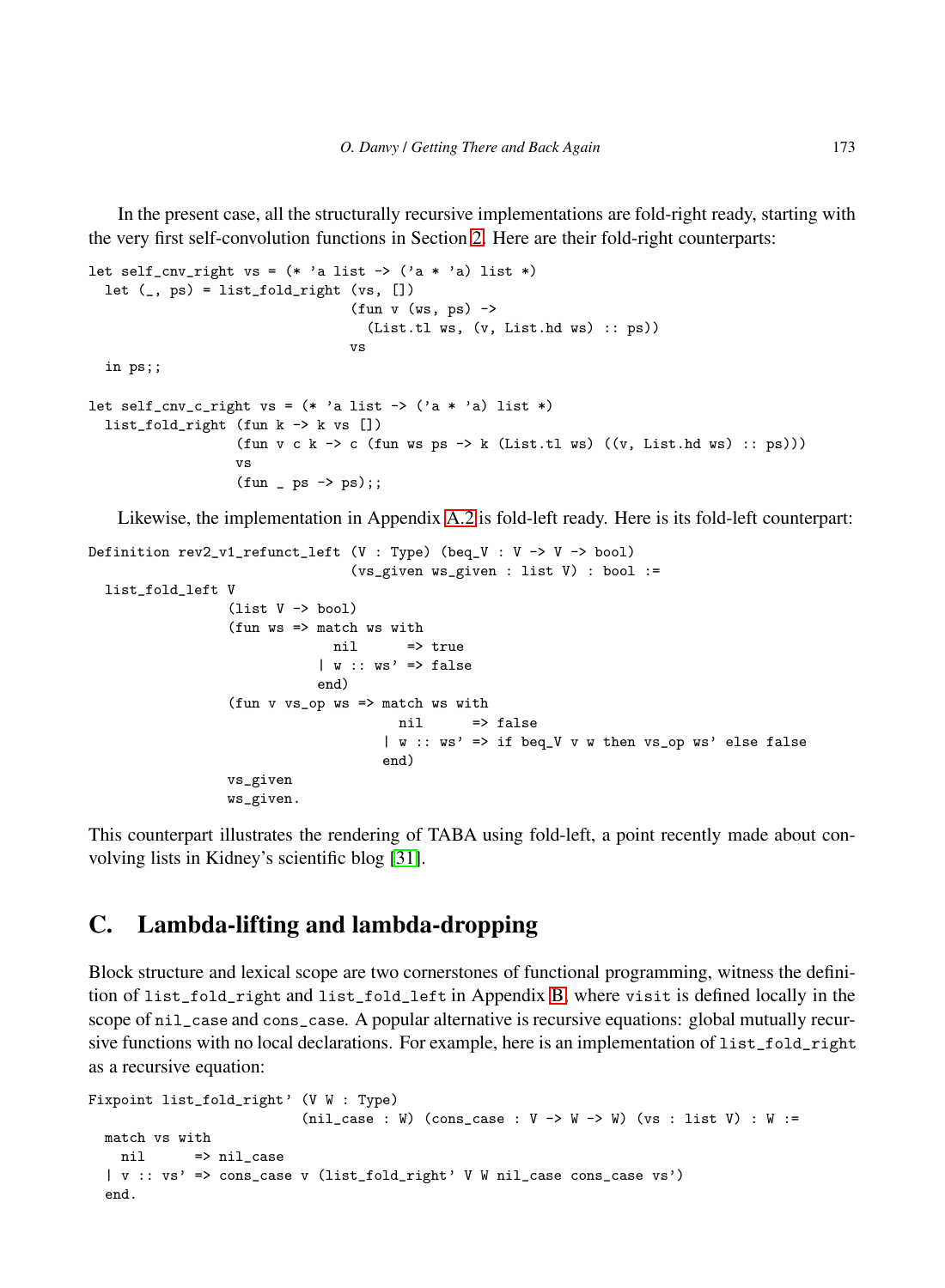When the world was young [\[40\]](#page-54-7), recursive equations were found to be a convenient format for compiling functional programs for the G-machine. A program transformation, lambda-lifting [\[38\]](#page-53-12), was developed that parameterized each local function with its free variables, thus making them scope insensitive, which made it possible for them to float up to the top level and become (mutually) recursive equations. Compilers then evolved, and it was found beneficial to lambda-drop functional programs into programs with more block structure and more free variables [\[23\]](#page-53-0), on the ground that they could be both compiled and executed more efficiently. And indeed compare the lambda-dropped version of list\_fold\_right and its lambda-lifted version, list\_fold\_right': in the lambda-dropped version, the auxiliary function has one parameter, and in the lambda-lifted version, it has many more, most of them unchanging.

Nowadays the issue is moot for programming, since efficient compilers are known to lambda-drop source programs internally [\[29\]](#page-53-6).

For proving, however, lambda-lifted programs are more convenient to reason about since we can only refer to entities by their name and we can only mention names that are defined globally.

# <span id="page-59-0"></span>D. Tail calls, non-tail calls, lightweight fusion, and lightweight fission

Figure 3 displays four implementations to compute the first and last elements of a non-empty list. If the given list is empty, the result is None. Otherwise, we already know the first element, and all we need to do is to compute the last element, which is carried out tail-recursively by an auxiliary function that is defined by structural induction over the tail of the given list.

The two first implementations are lambda-dropped in that their auxiliary function is local (and v is declared in an outer scope), and the two last implementations are lambda-lifted in that their auxiliary function is global. The first and the third implementations are lightweight-fissioned in that the auxiliary function is invoked with a non-tail call, and the second and the fourth implementations are lightweight-fused in that the auxiliary function is invoked with a tail call. In the last implementation, v is passed as an extra parameter to the auxiliary function. The codomains of the auxiliary functions differ depending on whether they are fused or fissioned.

Lightweight fusion by fixed-point promotion is due to Ohori and Sasano [\[22\]](#page-52-16). Lightweight fission by fixed-point demotion is its left inverse.

The TAFA example in Section [6.1.2](#page-44-0) is a good candidate for lightweight fusion:

• since list\_index\_rtl\_there and list\_index\_rtl\_forth are tail recursive, we can relocate the context of their initial call (i.e., the match expression in list\_index\_rtl) into their body, making the definition of list\_index\_rtl tail-recursive:

```
Definition list_index_rtl_tafa' (V : Type) (vs : list V) (n : nat) : option V :=
 match vs with
   nil => None
  | v :: vs' => list_index_rtl_there' V v vs' vs' n
  end.
```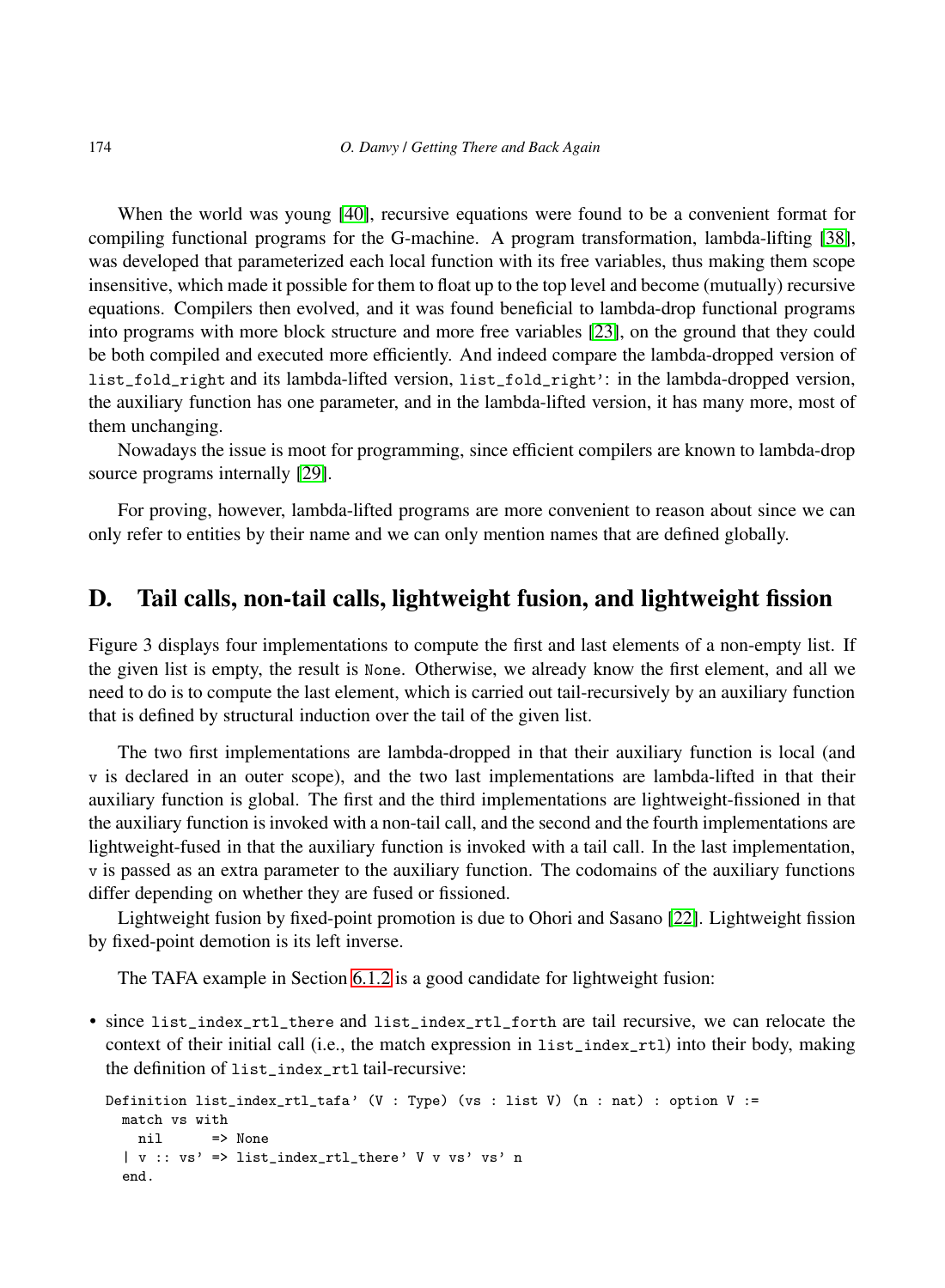```
Definition first_and_last_dropped_fissioned (V : Type) (vs : list V) : option (V * V) :=
 match vs with
   nil => None
  | v :: v s' \implies let fix aux (v' : V) (vs' : list V) : V :=match vs' with
                      nil \Rightarrow v'
                    | v'': v s'' \implies aux v'' v s''end
  in Some (v, aux v vs')
  end.
Definition first_and_last_dropped_fused (V : Type) (vs : list V) : option (V * V) :=
 match vs with
   nil => None
  | v :: v s' \Rightarrow let fix aux (v' : V) (vs' : list V) : option (V * V) :=
                    match vs' with
                      nil \Rightarrow Some (v, v')| v'': v s'' \implies aux v'' v s''end
                in aux v vs'
  end.
Fixpoint first_and_last_lifted_fissioned_aux (V : Type) (v' : V) (vs' : list V) : V :=
 match vs' with
   nil \Rightarrow v'
  | v'' : : v s'' > first_and_last_lifted_fissioned_aux V v'' vs''end.
Definition first_and_last_lifted_fissioned (V : Type) (vs : list V) : option (V * V) :=
 match vs with
   nil => None
  | v :: vs' => Some (v, first_and_last_lifted_fissioned_aux V v vs')
  end.
Fixpoint first_and_last_lifted_fused_aux (V : Type) (v v' : V) (vs' : list V) :=
 match vs' with
   nil \Rightarrow Some (v, v')| v'' :: vs'' => first_and_last_lifted_fused_aux V v v'' vs''
  end.
Definition first_and_last_lifted_fused (V : Type) (vs : list V) : option (V * V) :=
 match vs with
   nil => None
  | v :: v s' \Rightarrow first\_and\_last\_lifted\_fused\_aux V v v vs'end.
```
Figure 1. Four implementations to compute the first and last elements of a non-empty list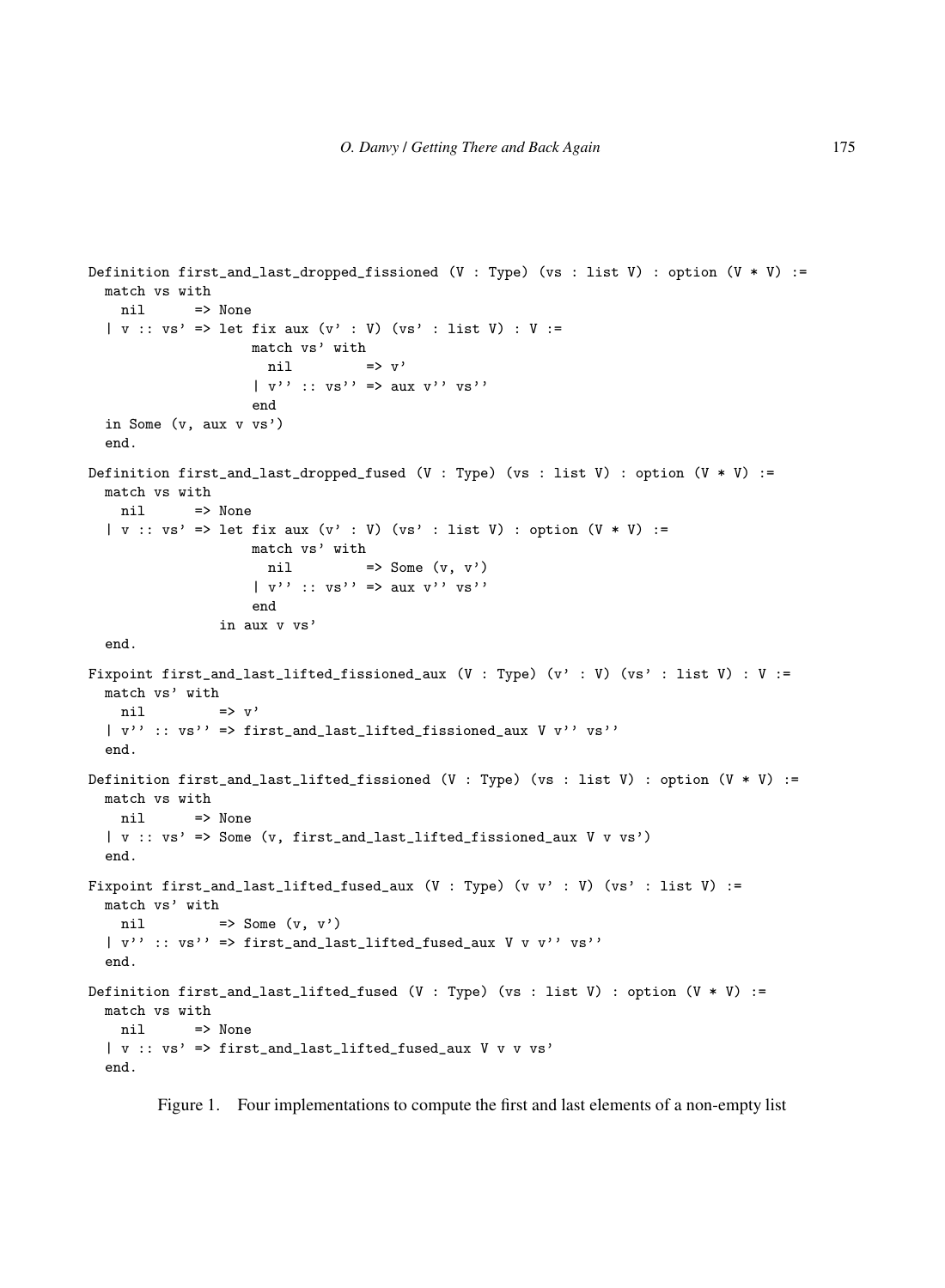• in list\_index\_rtl'\_there, the match expression from list\_index\_rtl is relocated around the two possible end results of this tail-recursive function:

```
Fixpoint list_index_rtl_there' (V : Type) (v : V) (vs' vs_sfx : list V) (n : nat) :=
 match n with
    O => match Some vs_sfx with
             Some vs_sfx => list_index_rtl_forth' V v vs' vs_sfx
            | None => None
            end
  | S n' \Rightarrow match vs sfx with
              nil => match (@None(list V)) with
                              Some vs\_sfx => list_index_rtl_forth' V v vs' vs\_sfx| None => None
                            end
            | v' : : v s_s f x' \implies list_index_rtl_there' V v vs' vs_sfx' n'
            end
  end.
```
• in list\_index\_rtl\_forth', the match expression from list\_index\_rtl is relocated around the two possible end results of this tail-recursive function:

```
Fixpoint list_index_rtl_forth' (V : Type) (v : V) (vs' vs_sfx : list V) : option V :=
 match vs_sfx with
   nil \Rightarrow match Some (v, vs') with
                        Some (w, ws_sfx) \Rightarrow Some w
                       | None \Rightarrow None
                      end
  | v'' : : vs\_sfx' > match vs' withnil \Rightarrow match (@None(V * list V)) with
                                        Some (w, ws_sfx) \Rightarrow Some w
                                      | None => None
                                      end
                       | v' : : v s'' > list_index_rtl_forth' V v' vs'' vs_s f x'end
  end.
```
Note how the codomain of each functions is now the same (namely that of the final result), and how list\_index\_rtl\_there' and list\_index\_rtl\_forth' take extra parameters since these parameters are now no longer available in the lexical environment, two byproducts of the program now being tail-recursive. As for the type annotations (e.g.,  $\mathbb{Q}$  None(List V)), they were added to appease the type inferencer.

The relocated match expressions are then simplified, yielding the following tail-recursive program:

```
Fixpoint list_index_rtl_forth'' (V : Type) (v : V) (vs' vs_sfx : list V) : option V :=
 match vs_sfx with
   nil => Some v
  | v'' : : vs\_sfx' > match vs' withnil => None
                    | v' : : v s'' > list_index_rtl_forth'' V v' vs'' vs_sfx'
                    end
 end.
```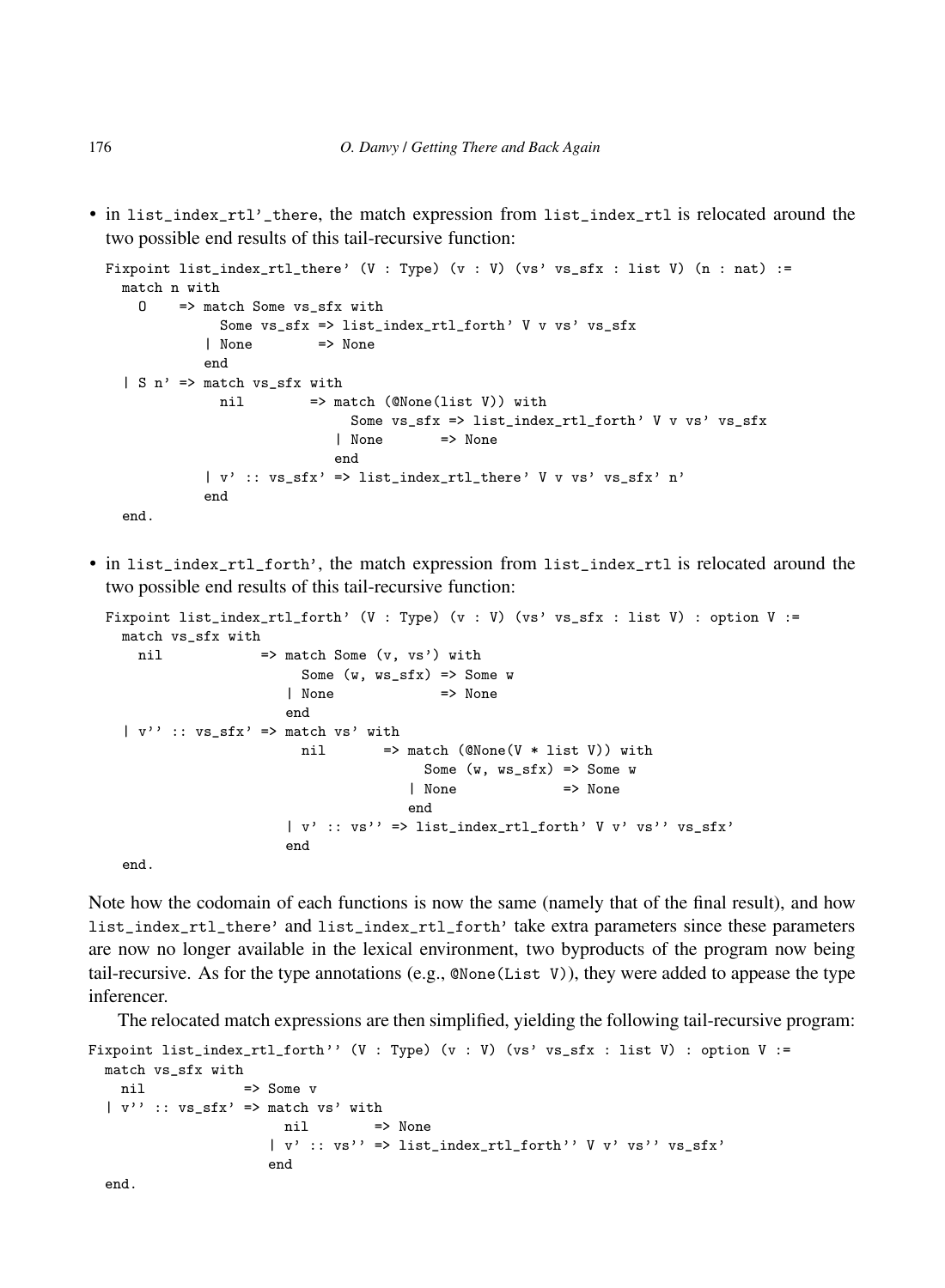```
Fixpoint list_index_rtl_there'' (V : Type) (v : V) (vs' vs_sfx : list V) (n : nat) :=
  match n with
   O => list_index_rtl_forth'' V v vs' vs_sfx
  | S n' => match vs_sfx with
            nil => None
           | v' :: vs_sfx' => list_index_rtl_there'' V v vs' vs_sfx' n'
           end
  end.
Definition list_index_rtl_tafa'' (V : Type) (vs : list V) (n : nat) : option V :=
  match vs with
   nil => None
  | v :: vs' => list_index_rtl_there'' V v vs' vs' n
  end.
```
<span id="page-62-0"></span>Likewise, in Section [6.2,](#page-46-0) the slide procedure is a candidate for lightweight fusion.

# <span id="page-62-1"></span>E. A vademecum for continuations

## E.1. Direct style vs. Continuation-Passing Style (CPS)

An expression is said to be in "direct style" if its evaluation is recursive and its intermediate results are not named. For example, given appropriately typed f, g, and x, the expression f (g x) is in direct style. An expression is in "monadic style" if its evaluation is tail recursive and its intermediate results are named. For example, assuming call by value, both let  $v1 = g \times in f \times 1$  and let  $v1 = g x$  in let  $v2 = f v1$  in  $v2$  are in monadic style. And it is in "continuation-passing style" if its evaluation is tail recursive and if the functions it involves take an extra argument, the continuation. For example, still assuming call by value, both fun k  $\rightarrow$  g\_cps x (fun v1  $\rightarrow$  f\_cps v1 k) and fun k  $\rightarrow$  g\_cps x (fun v1  $\rightarrow$  f\_cps v1 (fun v2  $\rightarrow$  k v2)) are in CPS, where f\_cps and g\_cps are the continuation-passing counterpart of f and g.

For any evaluation order, any expression can be CPS-transformed using the explanation in the previous paragraph: (1) name intermediate results; (2) sequentialize their continuation by re-associating the resulting let-expressions to flatten them and  $\eta$  reduce the inner one, for the sake of proper tail recursion; and (3) introduce continuations. For example, here is the continuation-passing counterpart of list\_index\_rtl\_ds in Section [6.1.1:](#page-42-1)

```
let list_index_rtl_cps vs_given n_given = (* 'a list \rightarrow int \rightarrow 'a option *)assert (n_given >= 0);
 let rec visit vs k = (* 'a list -> ('a intermediate\_result -> 'a option) -> 'a option *)match vs with
       [] -> k (Index n_given)
    | v :: vs' -> visit vs' (fun ir -> match ir with
                                         | Index n ->
                                            if n = 0 then k (Found v) else k (Index (pred n))
                                         | Found v ->
                                            k (Found v))
  in visit vs_given (fun ir -> match ir with
                                 | Index _ -> None
                                 | Found v \rightarrow Some v);;
```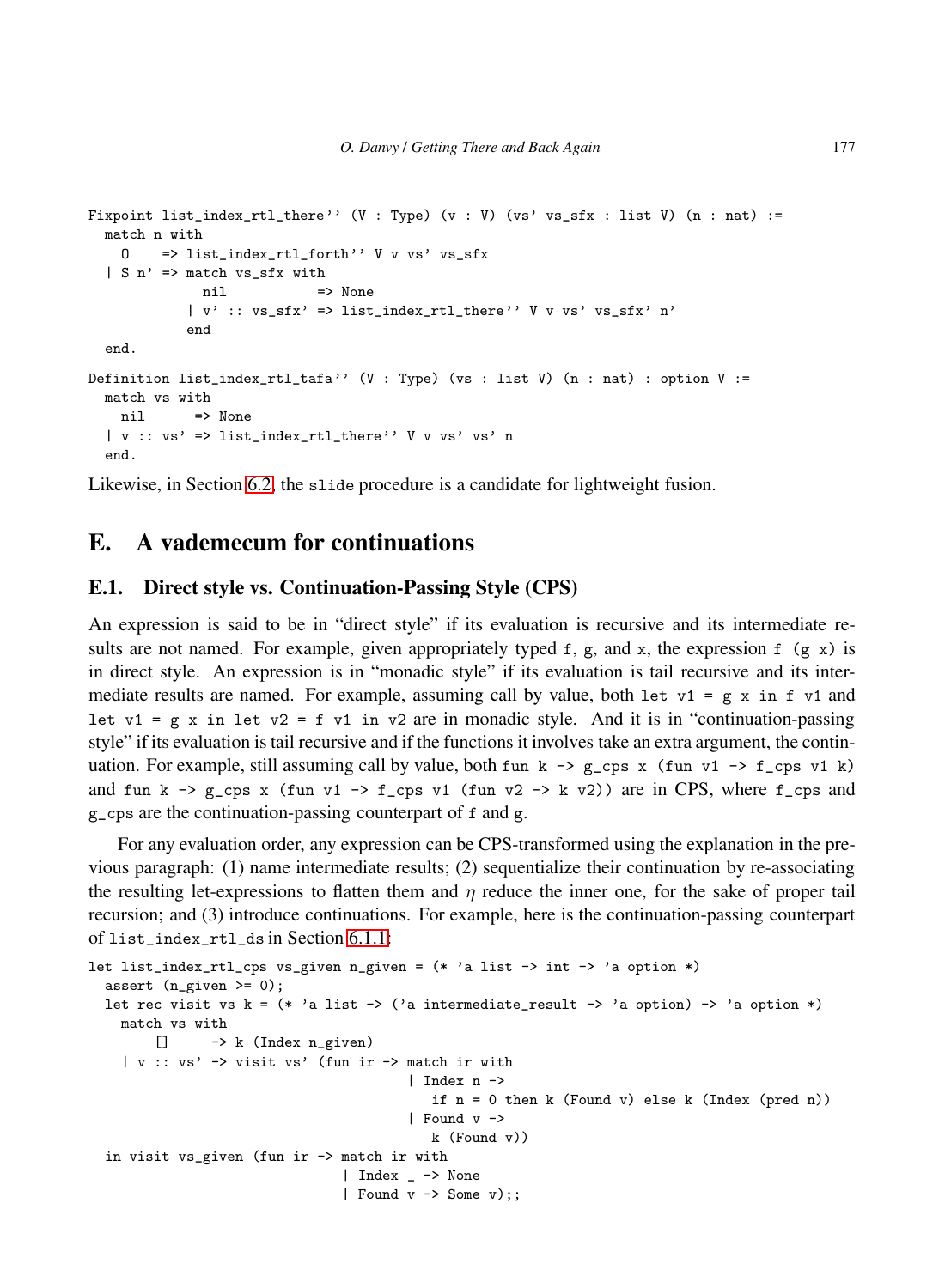The corresponding trace is a tail-recursive counterpart of that in Section [6.1.1,](#page-42-1) namely a complete series of tail calls to visit where continuations are accumulated, followed by a complete series of tail calls to these accumulated continuations when the list is too short, and a complete series of tail-calls to visit where continuations are accumulated, followed by a complete series of tail calls to these accumulated continuations when the list is long enough:

```
# traced_list_index_rtl_cps show_int [1; 0] 5;;
list_index_rt1_cps [1; 0] 5 -\ranglevisit [1; 0] continuation_0 ->
visit [0] continuation_1 ->
visit [] continuation_2 ->
continuation_2 (Index 5) ->
continuation_1 (Index 4) ->
continuation_0 (Index 3) ->
list_index_rtl_cps [1; 0] 5 <- None
- : int option = None
# traced_list_index_rtl_cps show_int [2; 1; 0] 1;;
list_index_rtl_cps [2; 1; 0] 1 ->
visit [2; 1; 0] continuation_0 ->
visit [1; 0] continuation_1 ->
visit [0] continuation_2 ->
visit [] continuation_3 ->
continuation_3 (Index 1) ->
continuation 2 (Index 0) \rightarrowcontinuation_1 (Found 1) ->
continuation_0 (Found 1) ->
list_index_rt1_cps [2; 1; 0] 1 \leftarrow Some 1
- : int option = Some 1
#
```
#### E.2. Continuations and their scope

Consider the identifiers that name continuations in a continuation-passing expression. In the image of the CPS transformation, one identifier is enough: continuations are declared and then used linearly in a LIFO manner [\[33\]](#page-53-13). (Then defunctionalizing a continuation gives rise to a stack. And when the program in CPS is an evaluator, this stack is known as "the control stack" since Dijkstra [\[21\]](#page-52-15).)

Sometimes, though, it is not the current continuation that is applied to continue the computation, but another one that was declared elsewhere, e.g., earlier [\[35\]](#page-53-14). Applying this other continuation discontinues the current computation and makes it continue elsewhere or earlier. Or sometimes, the continuation is not applied at all, indicating that it is delimited (i.e., an initial continuation is provided somewhere in the program). Not applying any continuation discontinues the current computation and makes it stop and return an intermediate result to the point where the initial continuation was provided. The control effect that is being emulated there is that of an exception in direct style (see next section for a concrete example). Many other control effects can be emulated using continuations; they give rise to control operators in direct style that achieve the corresponding control effect, e.g., delimited control [\[25\]](#page-53-2) as well as computational monads [\[37\]](#page-53-15).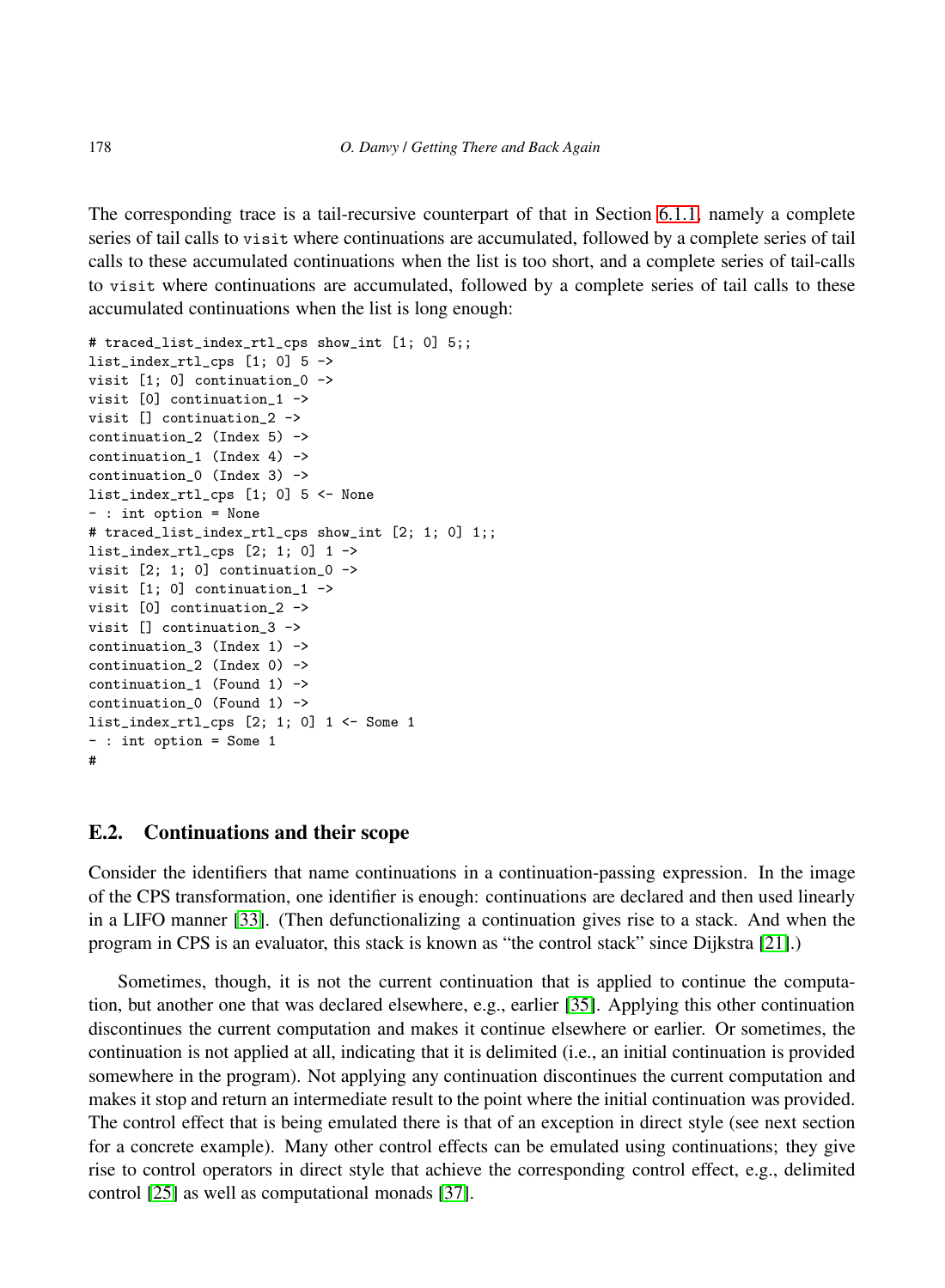#### E.3. Continuation-passing vs. continuation-based programs

In a nutshell, the co-domain of a continuation-passing function is polymorphic and the co-domain of a continuation-based function is not.

Consider, for example, the traditional factorial function in continuation-passing style. Its continuation is linear and used in a LIFO manner:

```
let rec fac_cps n k = (* int -> (int -> 'a) -> 'a *')if n = 0then k 1
  else fac_cps (pred n) (fun a \rightarrow k (n * a));;
```
This tail-recursive implementation is interfaced with the direct-style world by supplying it with an initial continuation that is the identity function, which delimits the continuation and instantiates the type variable to int:

```
let fac n = (* int -> int *)fac_cps n (fun a \rightarrow a);;
```
Consider, for example, a tail-recursive implementation of a function that detects whether a binary tree of natural numbers with weightless nodes is a Calder mobile [\[34\]](#page-53-16). Its continuation is affine and used in a LIFO manner:

```
type bt = Leaf of int | Node of bt * bt;;
let rec balancedp_cb t k = (* bt \rightarrow (int \rightarrow bool) \rightarrow bool *)match t with
    Leaf w \rightarrow k w| Node (t1, t2) -> balancedp_cb t1 (fun w1 ->
                         balancedp_cb t2 (fun w2 ->
                            if w1 = w2 then k (w1 + w2) else false));;
let balancedp t = (* bt -> bool (*)balancedp_cb t (fun w \rightarrow true);;
```
This implementation is continuation-based: it is tail recursive and uses a continuation, but it only uses this continuation as long as the subtrees that are traversed so far are balanced. Otherwise, it stops, which commits the co-domain to be bool.

A continuation-passing program can only be tail recursive – its continuations are undelimited. A continuation-based program, on the other hand, need not be tail recursive – its continuation is delimited and therefore can be composed.

Consider, for example, a function that maps a list of unknown length  $n$  to the list of its prefixes. Its continuation is delimited and non-linear:

```
let test_prefixes candidate =
  \text{(candidate} \qquad \qquad \text{[]} = \text{[]} \qquad \text{&} \& \qquad \text{&}(candidate [1] = [[]; [1]]) &&
  (candidate [2; 1] = [[]; [2]; [2; 1]]) & &
  (candidate [3; 2; 1] = [[]; [3]; [3; 2]; [3; 2; 1]]);
```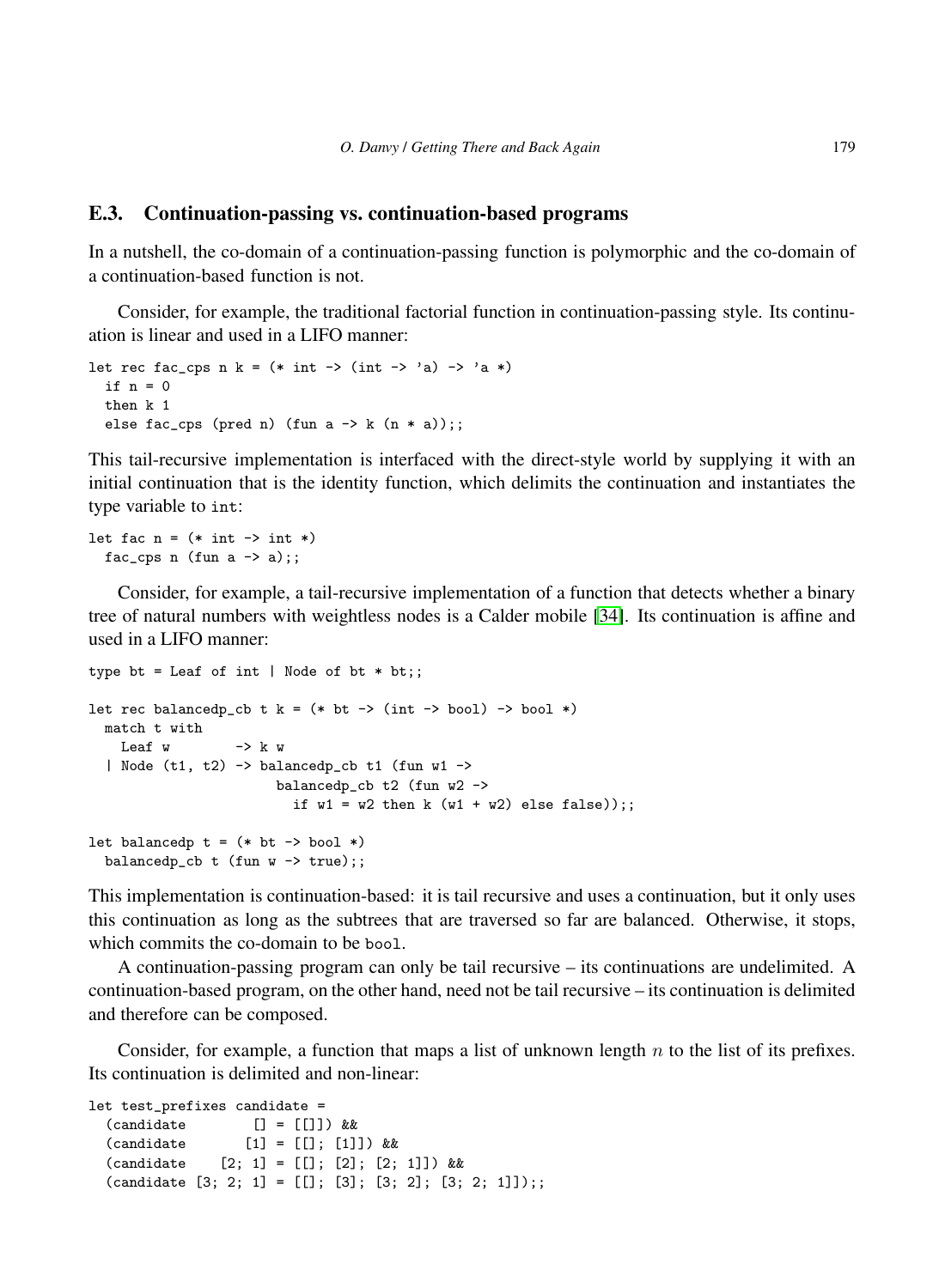```
let rec prefixes_cb vs k = (* 'a list -> ('a list -> 'b) -> 'b list *)k [] :: match vs with
            \Box -> \Box| v :: vs' \rightarrow prefixes\_cb vs' (fun a \rightarrow k (v :: a));;let prefixes vs = (* 'a list -> 'a list list *)prefixes_cb vs (fun a -> a);;
```
Ostensibly, it proceeds in n recursive calls, even though the size of its result is quadratic in  $n$ .

```
let prefixes_gen vs = (* 'a list -> 'a list list *)list_fold\_right (fun k \rightarrow k [] :: [])
                      (fun v ih k \rightarrow k [] :: ih (fun a \rightarrow k (v :: a)))
                      vs
                      (fun a \rightarrow a);;
```
The key is to compose each of its successive continuations to construct the successive prefixes, something that can also be achieved in CPS by layering continuations [\[25\]](#page-53-2):

```
let rec prefixes_cps vs k mk =
  (* 'a list -> ('a list -> ('b -> 'c) -> 'c) -> ('b list -> 'c) -> 'c *)
  k [] (fun p \rightarrowmatch vs with
             [ ] \longrightarrow m k (p : : [] )| v :: vs' -> prefixes_cps vs'
                                           (fun p mk \rightarrow k (v :: p) mk)
                                           (fun ps \rightarrow mk (p :: ps)));let prefixes' vs = (* 'a list -> 'a list list *)
  prefixes_cps vs (fun p mk \rightarrow mk p) (fun ps \rightarrow ps);;
```
# <span id="page-65-0"></span>E.4. Splitting continuations

Based on the type isomorphism between  $A + B \to C$  and  $(A \to C) \times (B \to C)$ , we can split the continuation into two in the definition of list\_index\_rtl\_cps from Appendix [E.1:](#page-62-1)

```
let list_index_rtl_cps2 vs_given n_given = (* 'a list \rightarrow int \rightarrow 'a option *)
  assert (n_given >= 0);
  let rec visit vs k_Index k_Found = (* 'a list -> (int -> 'a option) ->('a \rightarrow 'a option) \rightarrow 'a option *)
    match vs with
        [] -> k_Index n_given
    | v :: vs' -> visit vs'
                           (fun n -> if n = 0 then k_Found v else k_Index (pred n))
                           (fun v \rightarrow k_Found v)in visit vs_given
            (fun - > None)(fun v \rightarrow Some v);;
```
where we can also  $\eta$  reduce fun v  $\rightarrow$  k\_Found\_it v into k\_Found\_it. Instead of passively threading k\_Found\_it from its point of definition to its point of use, we can drop this parameter from its point of definition to its point of use and simplify its application [\[23\]](#page-53-0):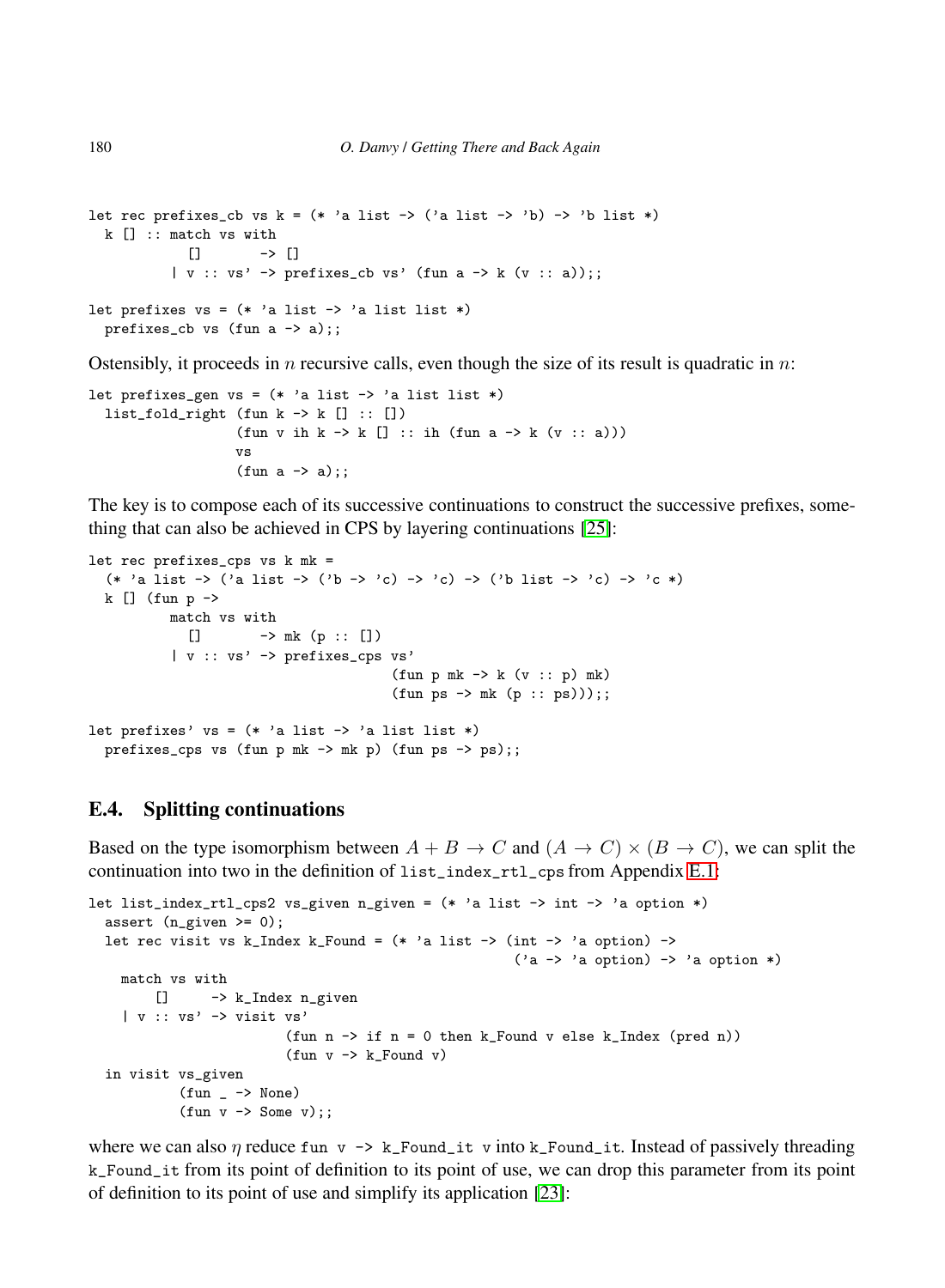```
let list_index_rtl_cb vs_given n_given = (* 'a list -> int -> 'a option *)
  assert (n_given >= 0);
  let rec visit vs k = (* \text{ a list } -> (int -> 'a option) -> 'a option *)match vs with
       \Box -> k n_given
    | v :: vs' -> visit vs' (fun n -> if n = 0 then Some v else k (pred n))
  in visit vs_given (fun - \rightarrow None);;
```
In this parameter-dropped definition, visit only uses its continuation until n denotes 0, witness the following trace that features

- a complete series of tail calls to visit where continuations are accumulated, followed by a complete series of tail calls to these accumulated continuations when the list is too short, and
- a complete series of tail-calls to visit where continuations are accumulated, followed by an interrupted series of tail calls to these accumulated continuations when the list is long enough:

```
# traced_list_index_rtl_cb show_int [2; 1; 0] 5;;
list_index_rtl_cb [2; 1; 0] 5 ->
visit [2; 1; 0] continuation 0 \rightarrowvisit [1; 0] continuation_1 ->
visit [0] continuation_2 ->
visit [] continuation_3 ->
continuation_3 5 ->
continuation 2 4 \rightarrowcontinuation_1 3 ->
continuation 0 2 ->
list_index_rtl_cb [2; 1; 0] 5 <- None
- : int option = None
# traced_list_index_rtl_cb show_int [5; 4; 3; 2; 1; 0] 3;;
list_index_rtl_cb [5; 4; 3; 2; 1; 0] 3 ->
visit [5; 4; 3; 2; 1; 0] continuation_0 ->
visit [4; 3; 2; 1; 0] continuation_1 ->
visit [3; 2; 1; 0] continuation_2 ->
visit [2; 1; 0] continuation_3 ->
visit [1; 0] continuation 4 \rightarrowvisit [0] continuation_5 ->
visit [] continuation_6 ->
continuation_6 3 ->
continuation_5 2 ->
continuation_4 1 ->
continuation_3 0 ->
list_index_rtl_cb [5; 4; 3; 2; 1; 0] 3 <- Some 3
- : int option = Some 3
#
```
Discontinuing the computation is characteristic of encoding an exception in direct style. Exceptions in OCaml, however, are global and monomorphic, so to preserve the polymorphism of the corresponding direct-style implementation, one needs to resort to a parameterless exception and a local reference: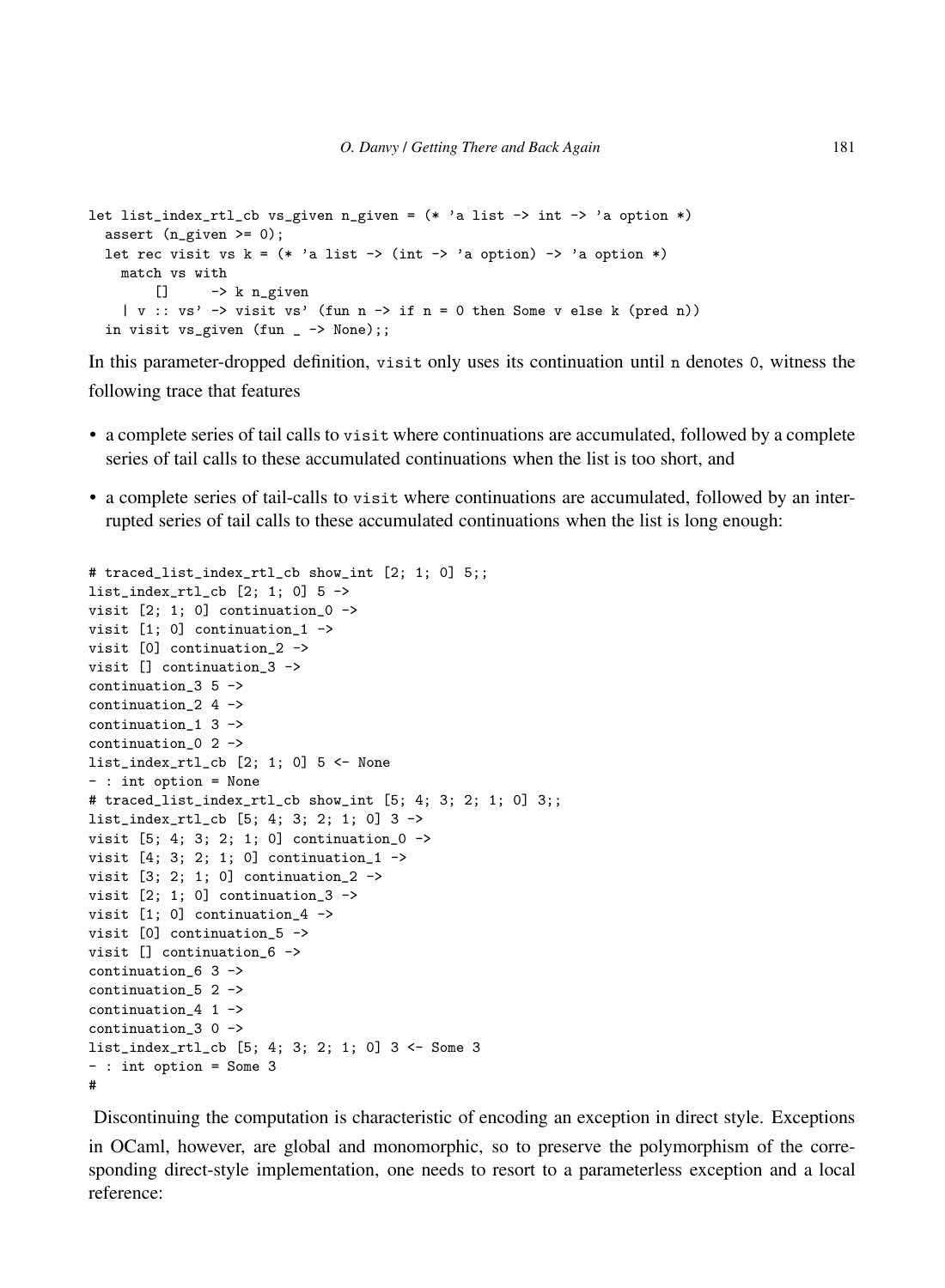```
exception Found_it;;
let list_index_rtl_dse vs_given n_given =
  assert (n_given >= 0);
  let optional_result = ref None
  in try let rec visit vs =
           match vs with
               [] \rightarrow n_given
           | v :: v s' \rightarrow let n = visit vs'
                          in if n = 0then (optional_result := Some v;
                                   raise Found_it)
                             else pred n
         in let _ = visit vs_given
            in None
     with Found_it -> !optional_result;;
```
The traces are as expected, namely

- a complete series of recursive calls to visit followed by a complete series of returns when the list is too short, and
- a complete series of recursive calls to visit followed by an interrupted series of returns when the list is long enough:

```
# traced_list_index_rtl_dse show_int [3; 2; 1; 0] 10;;
visit [3; 2; 1; 0] ->
   visit [2; 1; 0] ->
      visit [1; 0] ->
         visit [0] ->
            visit [] ->
            visit [] <- 10
         visit [0] <- 9
      visit [1; 0] <- 8
  visit [2; 1; 0] <- 7
visit [3; 2; 1; 0] <- 6
- : int option = None
# traced_list_index_rtl_dse show_int [5; 4; 3; 2; 1; 0] 3;;
visit [5; 4; 3; 2; 1; 0] ->
  visit [4; 3; 2; 1; 0] ->
      visit [3; 2; 1; 0] ->
         visit [2; 1; 0] ->
            visit [1; 0] ->
               visit [0] ->
                  visit [] ->
                  visit [] <- 3
               visit [0] <- 2
            visit [1; 0] <- 1
         visit [2; 1; 0] <- 0
- : int option = Some 3
#
```